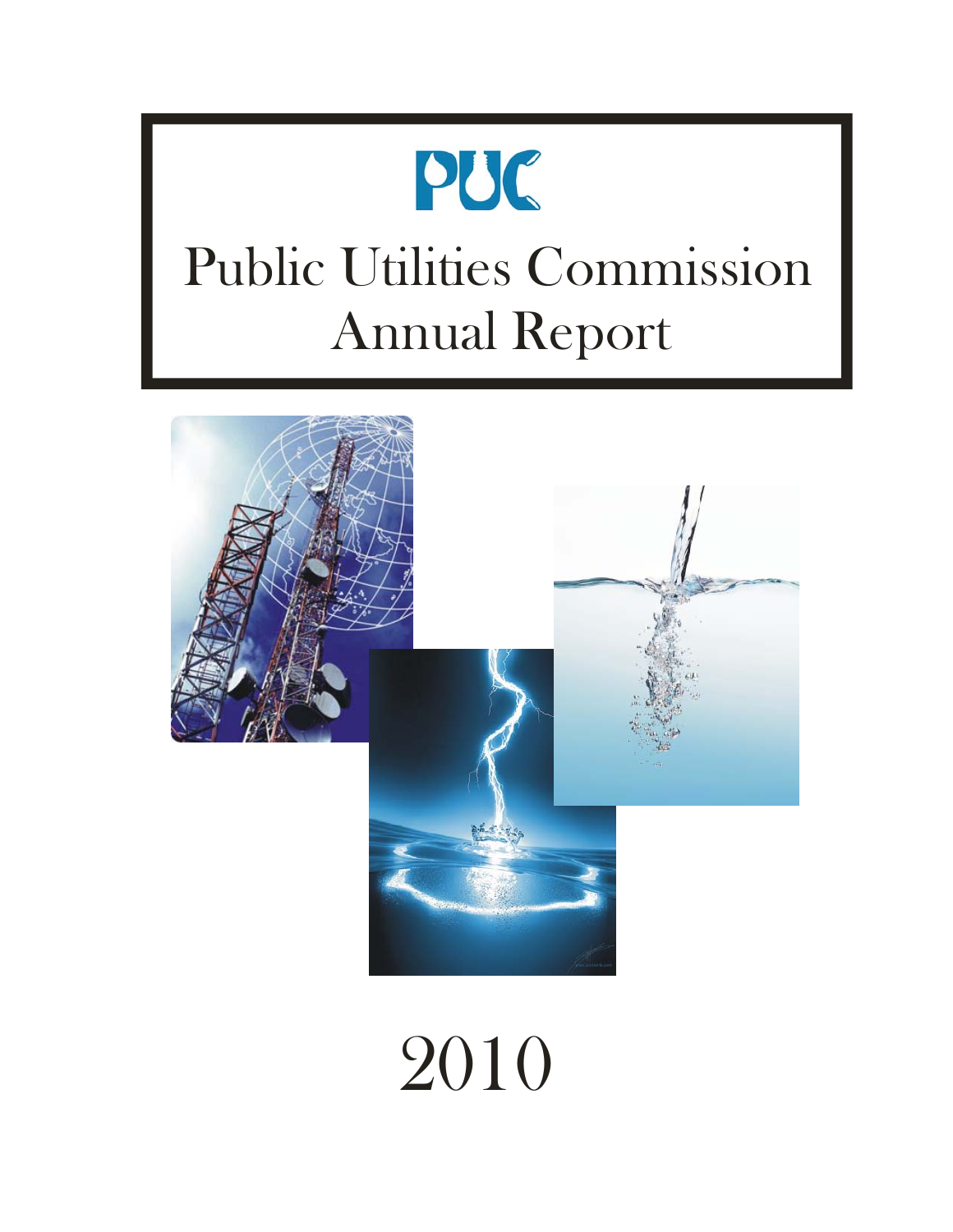# TABLE OF CONTENTS

## **GENERAL**

| <b>Chairman's Statement</b> |    |
|-----------------------------|----|
| Introduction                |    |
| <b>Organisational Chart</b> |    |
| Overview of the Sectors     | 13 |
|                             |    |

## **REPORTS**

| <b>Complaints Division</b>  | フフ |
|-----------------------------|----|
| <b>Engineering Division</b> | 31 |
| <b>Finance Division</b>     | 36 |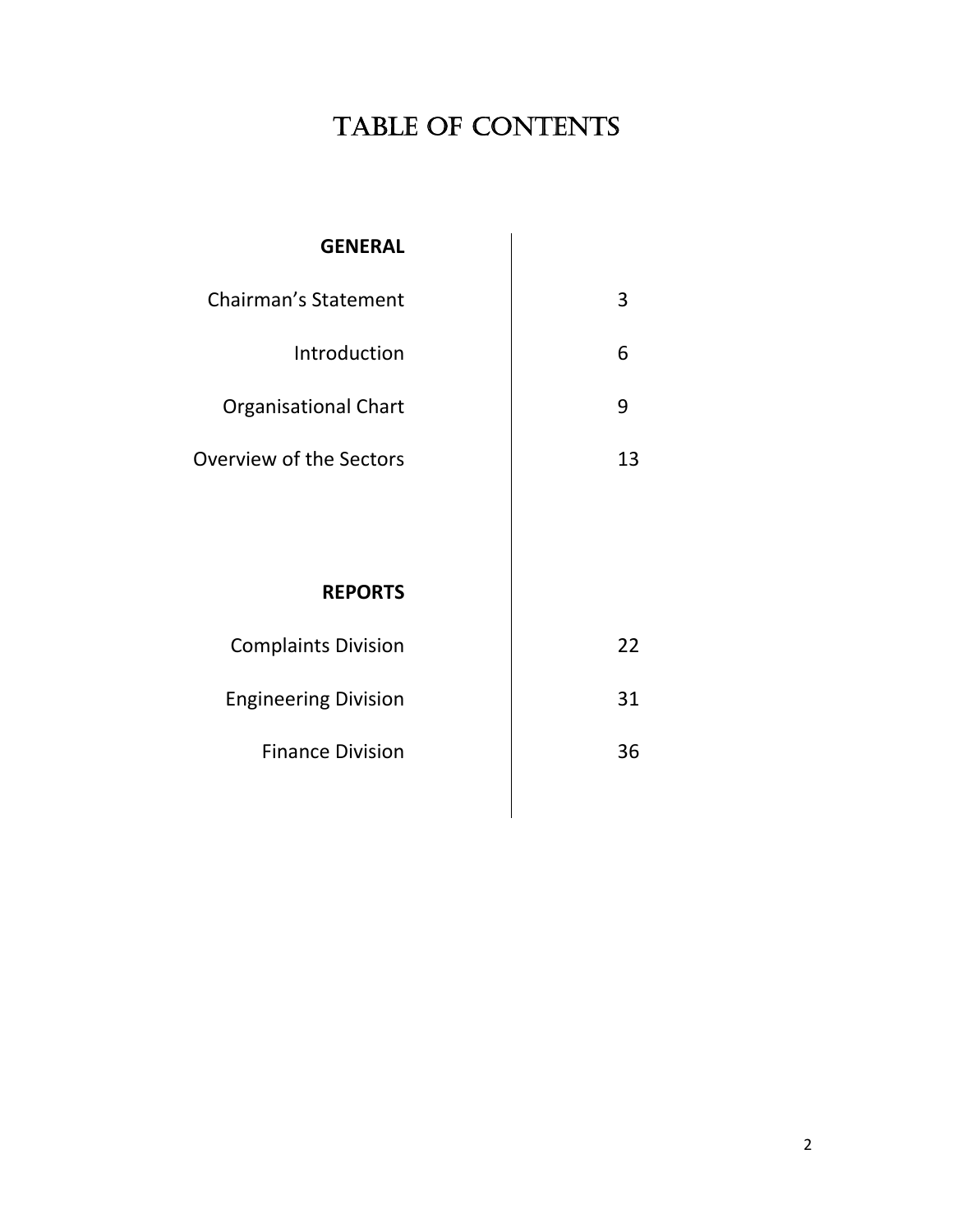## FROM THE DESK OF THE CHAIRMAN

Justice Prem Persaud CCH (ret'd)

The year 2010 has been a challenging but successful one for the Commission. We have had reasons to be pleased that we are acquiring a reputation as a competent and independent regulatory body which holds the scales evenly between the utility companies under our purview and consumers.



The hallmark of an effective organization is its ability to identify and develop clear, concise and shared principles which guide its conduct as well as its relationships with the outer society. We are extremely proud of the set of defined values and best practices on regulation—albeit, hemmed in by statutory constraints - within which we operate.

In our society, gaining notoriety for criticizing, in the name of freedom of expression and of free speech, anything that appears pro-something or the other, without any regard to the truth, is given great publicity. So let me set out the quiding factor in the performance of our duties. We invite all and sundry to discuss and scrutinize our work and we look forward to any meaningful discussions on the topics within our portfolio.

- $\ddag$  We exhibit the highest performance behaviour with respect to morals, ethics and *integrity.*
- $\perp$  We consult with all stakeholders in an open and transparent manner and seek to enable them to understand our decision-making process.
- $\perp$  We are free from external pressures where decision-making is concerned—and maintain our independence from all stakeholders.
- $\ddot{\bullet}$  Being responsible to the public for our actions.
- $\ddag$  Using resources as efficiently and effectively as possible.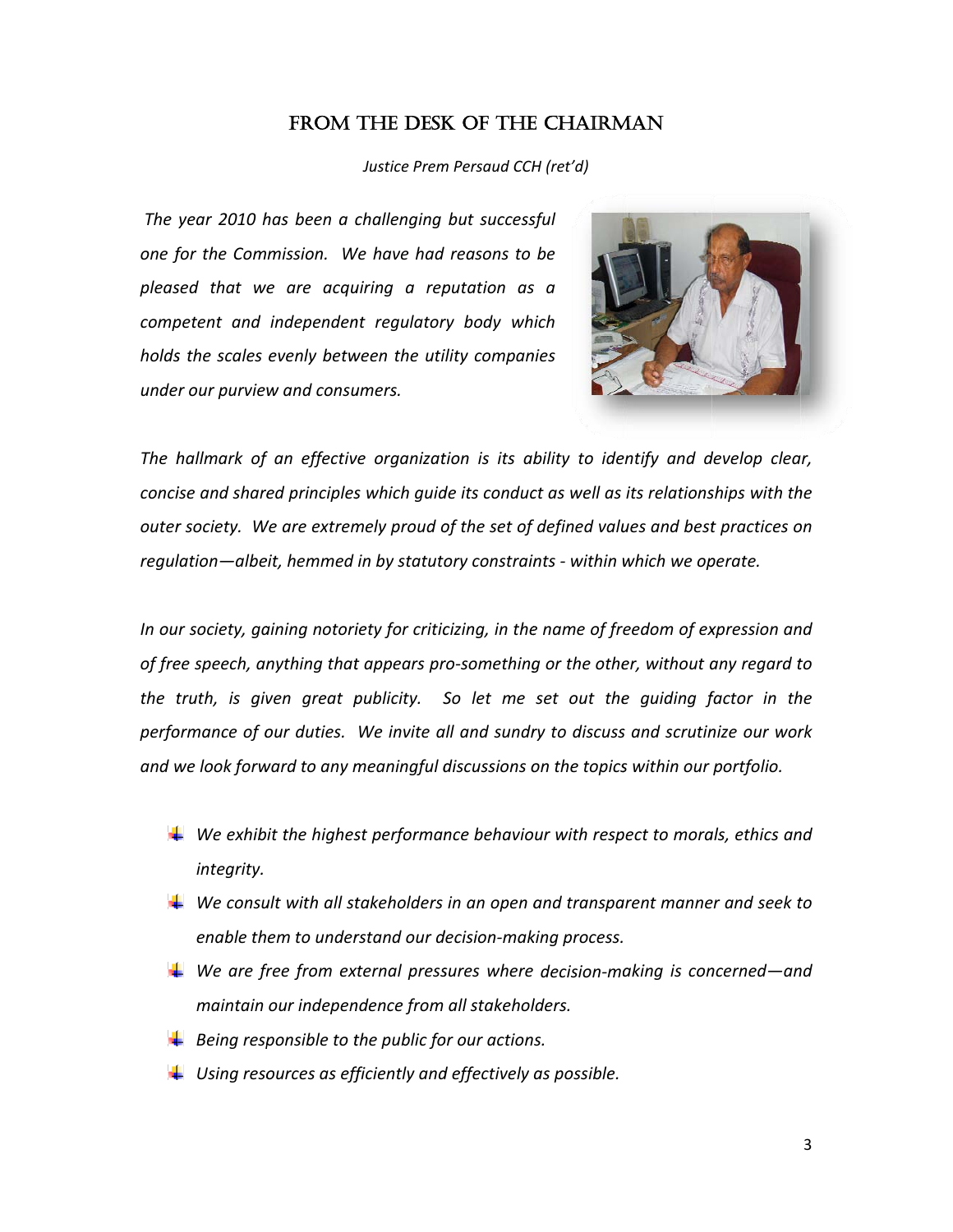*We have had varying levels of success in our operations, but the telecommunications sector has performed relatively well by delivering lower rates to consumers—more innovative packages, cutting edge technologies, and greater responsiveness of the service providers to consumers. A contributory factor is that there is competition in this industry and because of the competition we were faced with an unusual situation where Digicel terminated its interconnection agreement with GT&T. The two utilities were in discussion to enter into a new interconnection agreement at the insistence of Digicel who had been complaining of an uneven playing field. The Commission intervened by bringing the parties together and after a protracted hearing much headway was made. It is expected that by the end of the second quarter of 2011 an agreement will be inked which will be mutually agreed between them.*

*The Government has introduced a draft telecommunications bill which in the final analysis will hopefully see the end of the monopoly of the sector.*

*Concerning the electricity sector, the major complaints dealt with were disconnections on the grounds of alleged tampering of meters. Another issue of contention was the late delivery of bills, and estimated bills being issued. Our efforts on behalf of consumers, however, have resulted in consumers receiving a substantial rebate due to overbilling.*

*We must confess, however, our embarrassment when it is brought to our attention of the substantial number of meter tampering and stealing of electricity. Because of the loss of income to the power company from these criminal acts, the rates which* consumers are called upon to pay are still high, and it is in the interest of all to assist in *the arrest of this practice by bringing to the notice of the appropriate authority when they see this egregious system in operation.*

*The water sector is also a monopoly like the power company and consumers are still complaining about the company's billing system, where arbitrary amounts are claimed.*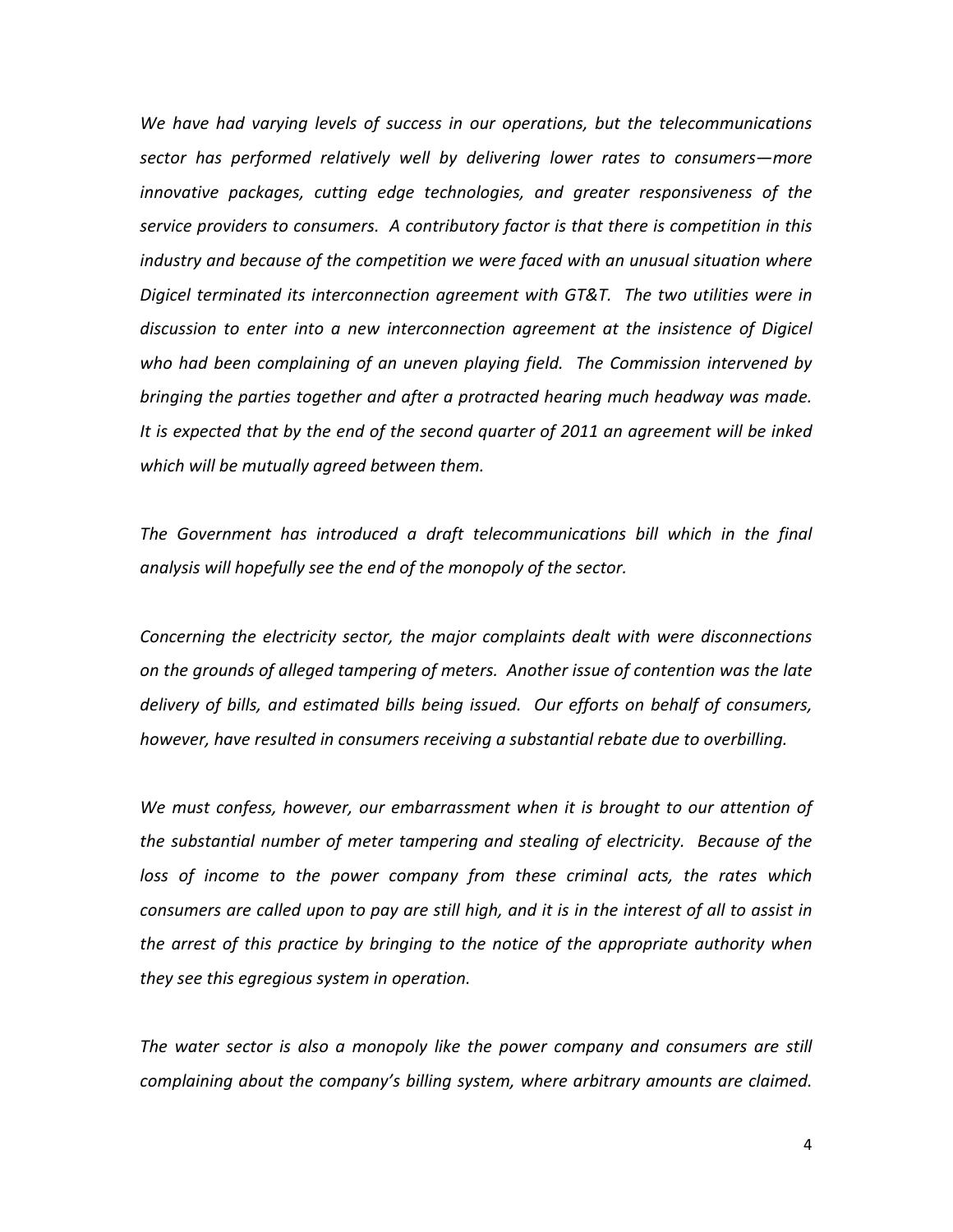*There is the perception that non or no proper reading of water meters are undertaken, resulting in estimated bills for huge amounts being issued. When this is pointed out to management, the estimated amounts are audited resulting, in some cases, huge reductions in the bills. We have made representation to the utility to get their act together, to update their database and seek to collect what is legitimately theirs.*

*A critical function of the Commission is the requirement to ensure that consumers' complaints are dealt with relatively quickly and fairly. There have been some challenges in this area and it arose from what appears to be an increase in the number and nature of the complaints received. A vital factor responsible for this also is the apparent reluctance of some senior officers of the utility companies, especially in the electricity sector, to respond to complaints or requests from the Commission in a timely fashion. There seems to be the perception that the service being a monopoly, the public will have to await their pleasure.* 

*The reports and details of the work performed during the year in review are attached hereto, and these will give one the understanding of how we do our work, and the success we have achieved.*

*Staff members have found themselves continually in interesting and invariably exciting situations and have been called upon to respond to many challenges demanding intellectual insights and integrity. We have responded well, but it could not have been achieved without the continued dedication of our staff, who is a fine group of regulatory officials that may, perhaps, be the envy of other public servants.*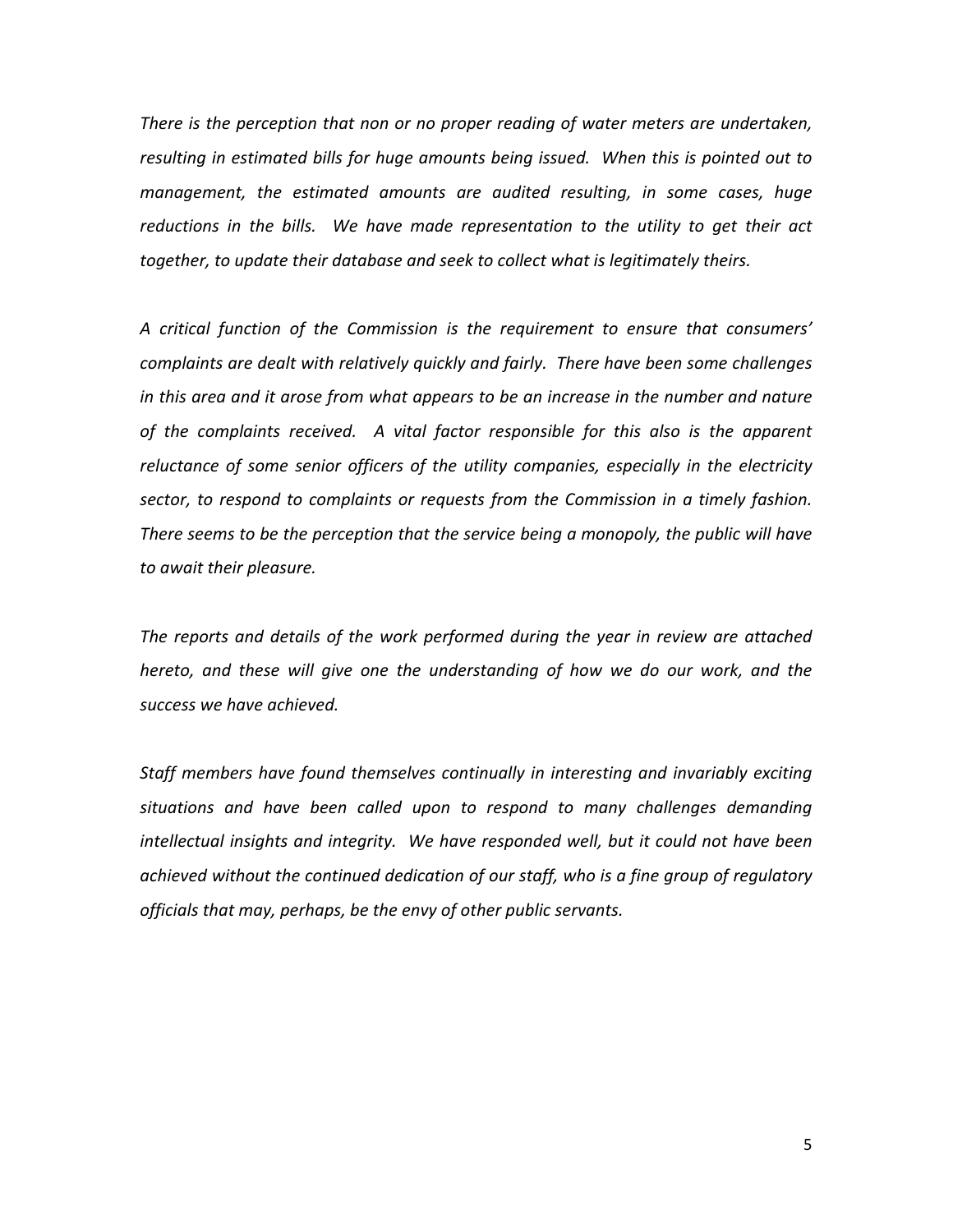# INTRODUCTION

The Public Utilities Commission is pleased to present its Twentieth Annual Report, in accordance with Section 85 of the PUC Act, Act No. 10 of 1999.

This Report will serve to inform of the PUC's activities during the year 2010, and our resolve at all times is to maintain the integrity of the utilities and the interest of consumers.

The Commission is a body corporate established by virtue of the Public Utilities Commission Act No. 26 of 1990 which came into effect on the  $1<sup>st</sup>$  October, 1990. This Act was amended in 1991, 1994, 1999, 2003 and 2010.

The Commission presently consists of a Chairman, who is a full time official, and three Commissioners, who are appointed and serve on a part‐time basis. There is provision (Section 5 of the Act) for the appointment of four Commissioners, but this has not been made.

The present composition of the Commission is as follows:

• Justice Prem Persaud CCH ‐ Chairman • Mr. Badrie Persaud ‐ Member • Mr. John Caesar ‐ Member • Mr. Maurice Solomon ‐ Member

Commissioners:







 *Badrie Persaud John Caesar Maurice Solomon*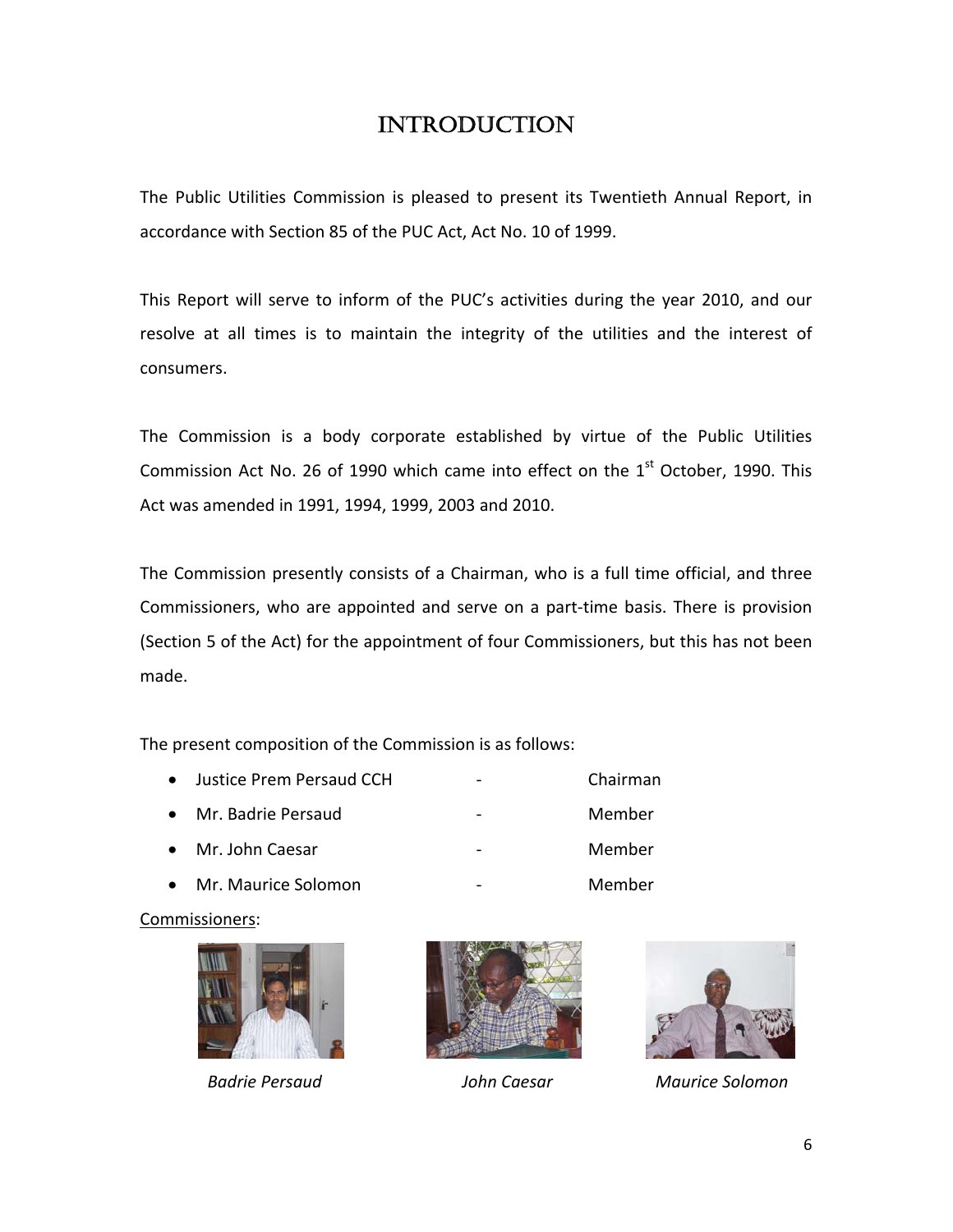## **The Public Utilities Commission**

## *Mission*

 To ensure that regulated utilities offer an efficient service to consumers at a reasonable cost.

## *Vision*

 To create an environment in which there is universal access to service in the public sector, as well as a high quality of service which are cost effective and beneficial to all stakeholders.

## *Objectives*

- To establish and enforce rules and procedures for the regulation of public utilities, commensurate with internationally accepted regulatory standards.
- To promote and regulate the efficient long-term provision of utility services for national development consistent with Government policy.
- To provide a fair environment conducive to business interest, investment in the public utilities sector, and the interest of consumers.
- To investigate and seek to resolve in a timely manner complaints filed with the Commission against any public utility.
- To carry out its functions in a fair, transparent and independent manner.

## *Functions*

 The functions of the Commission are regulatory, investigatory, enforcement and such others as conferred on it by the Act. The Commission also has the power to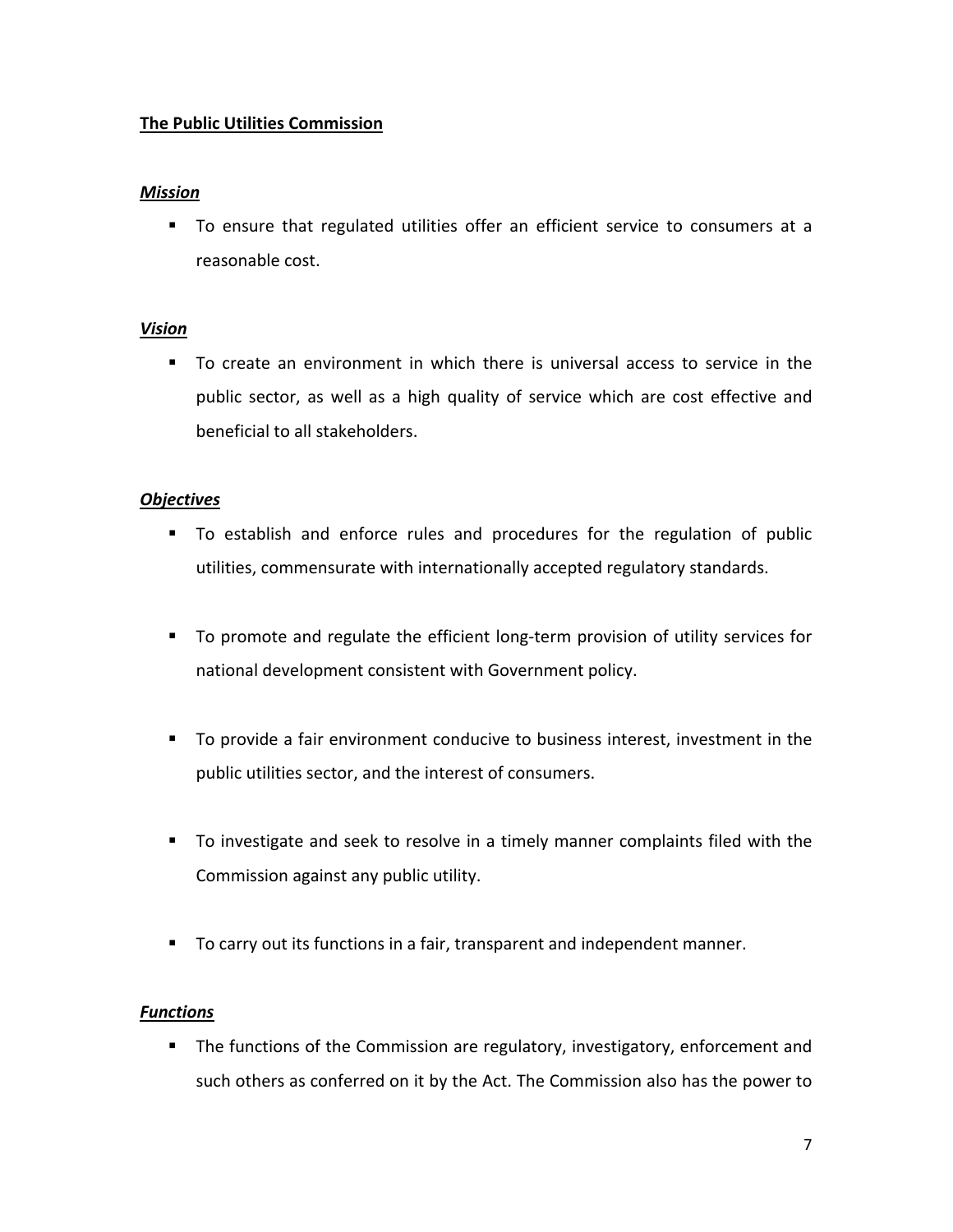initiate and conduct investigations into the operations and standards of service of any public utility under its purview.

- **The Commission does not issue licences for the operation of any utility. This is** the responsibility of the Office of the President in the case of telecommunications, Office of the Prime Minister in the case of electricity, and the Minister of Housing and Water in the case of water and sewerage services.
- **The Commission is not involved in the administration of the frequency** management or spectrum allocation in the telecommunications sector. This is the mandate of the National Frequency Management Unit.
- **The Public Utilities Commission is not involved in policy matters, but may be** called upon to act in an advisory capacity to the Ministers responsible for utilities on such matters concerning the utilities as are referred to it by the relevant Ministers.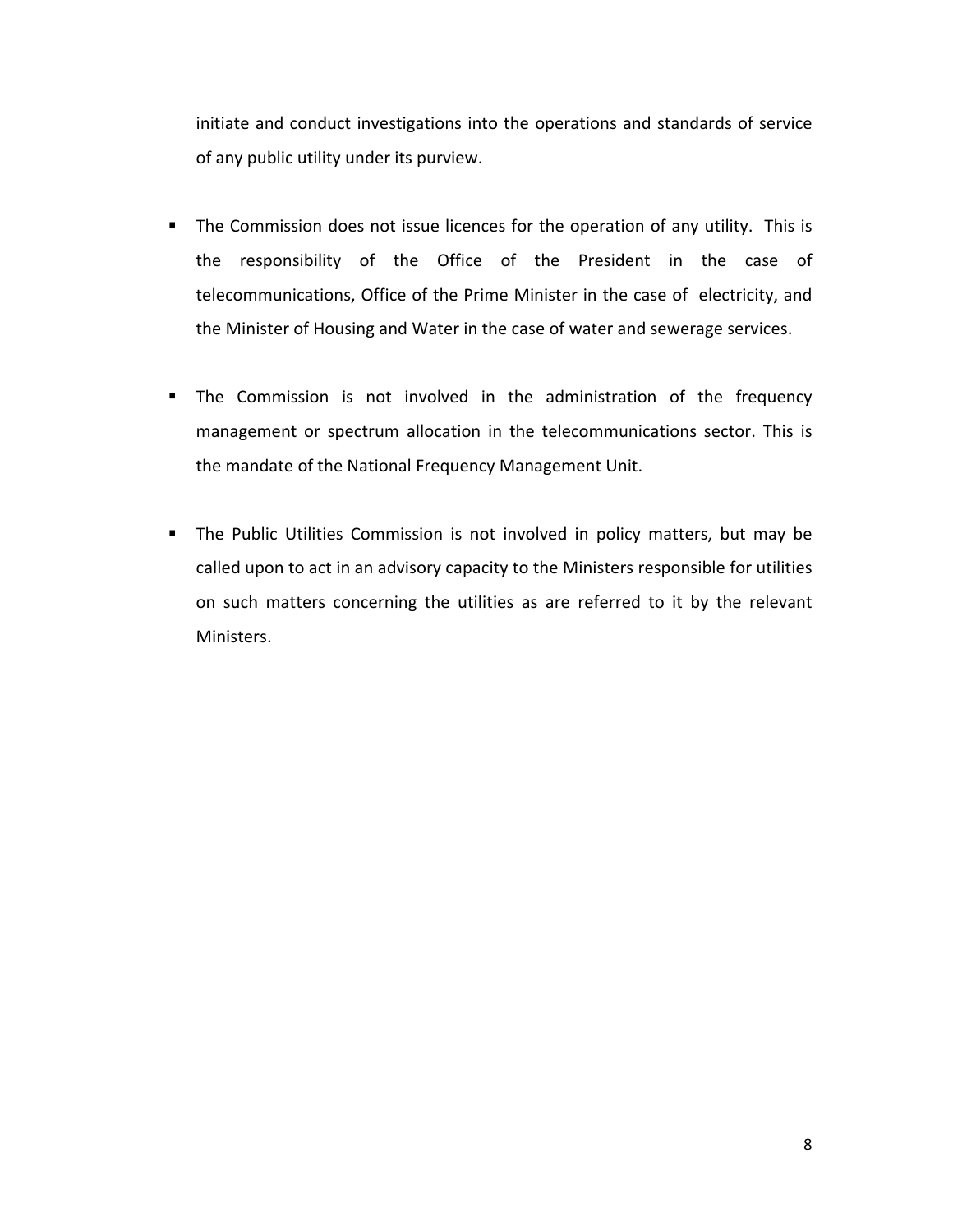## PUBLIC UTILITIES COMMISSION

**Organisational Chart**

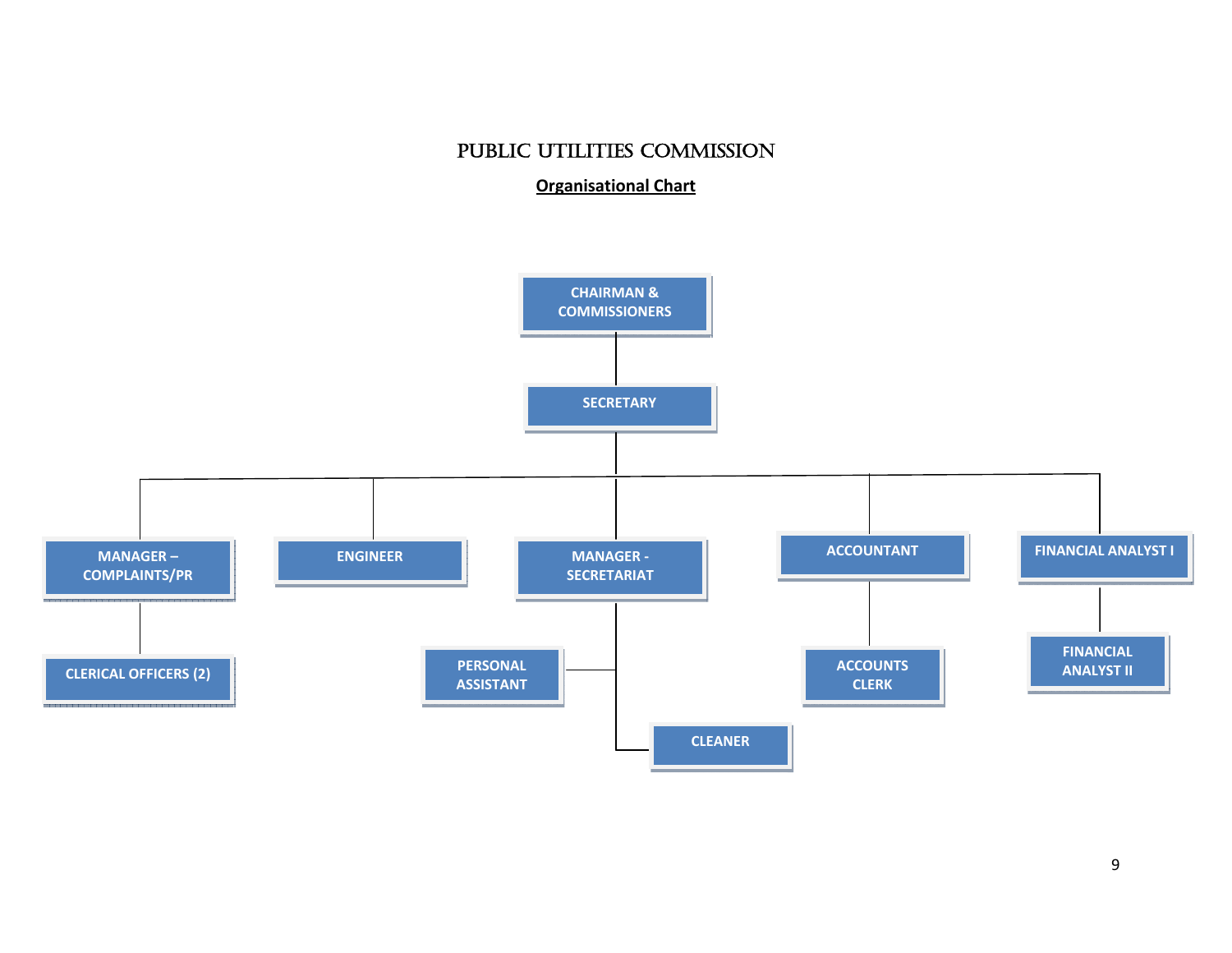## *Public Utilities*

The Act defines 'Public Utilities' as any person who or which owns facilities used to provide, or provides, the following services:‐

(a) The production, generation, storage, transmission, sale, delivery, furnishing or supplying, directly or indirectly, to or for the public, of electricity.

However, any person who provides a service only to himself or his employees or tenants, where such service is not resold to or used by others, shall not be deemed to be a public utility.

(b) The conveyance or transmission of oral, written, digital or any other form of messages or communications by telephone, wireless telephony, telegraphy; or wireless telegraphy, satellites, cable television, telecom service providers, pay telephone service providers, telecom resellers, internet and other telecom network service providers, radio common carriers or cellular mobile providers or any other method of transmission, currently offered to the public or offered as common carriage in the future.

The Minister may, by Order, place any of the following services under the purview of the Commission, that is to say:

- (i) carriage of passengers, in motor buses or hire cars;
- (ii) airport and airline services;
- (iii) carriage of goods for hire or reward by goods vehicles;
- (iv) lighterage or cargo handling;
- (v) dockage, wharfage or related cargo services;
- (vi) water supply services, except retail deliveries.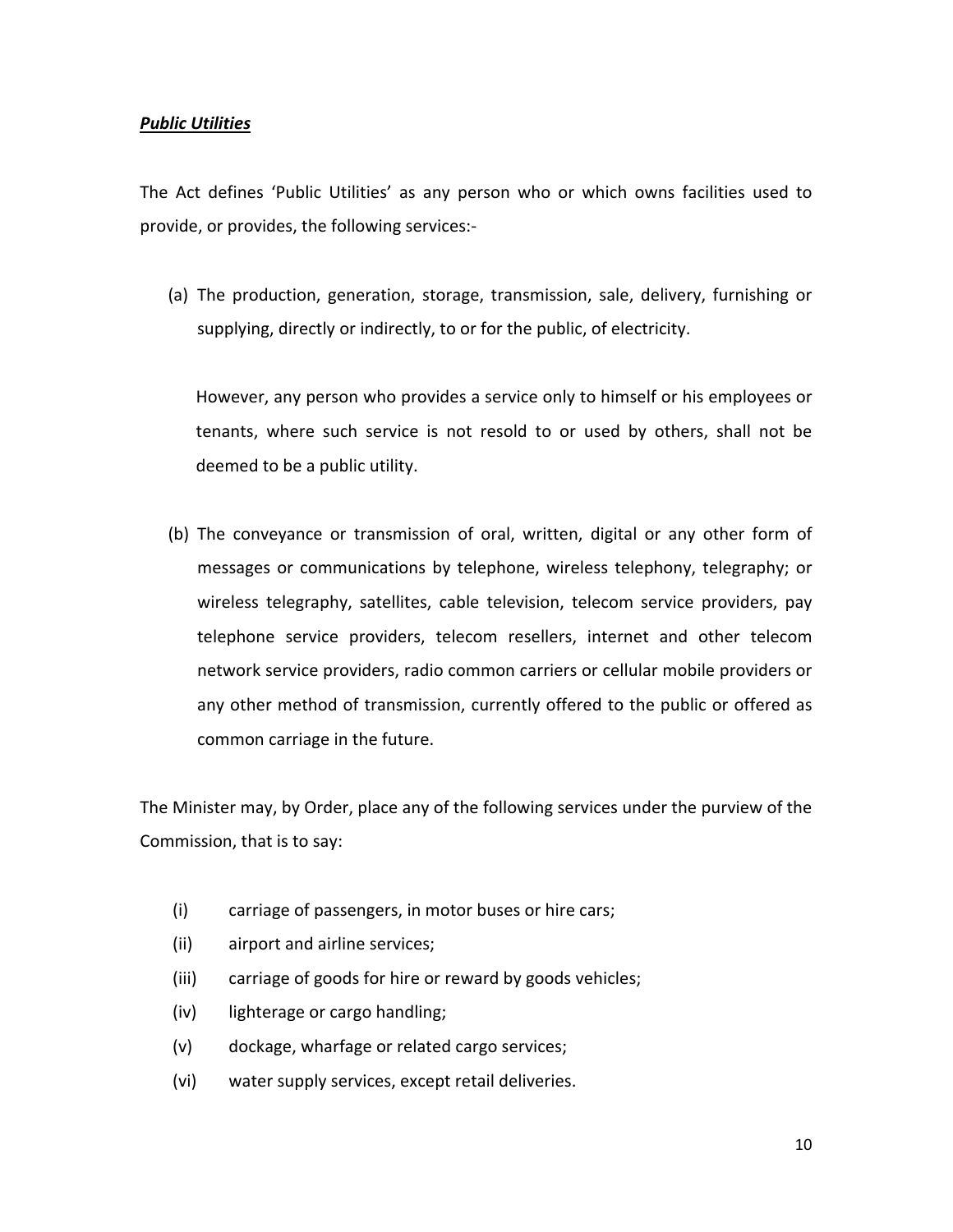The public utilities under the purview of the Commission are:

- **Telecommunication Services**
- **Electricity, since the inception of the PUC Act 1990; and**
- **In 2003 by Order No. 26/ 2003, Water and Sewerage Services.**

## **Setting of Rates**

The PUC does not monitor electricity tariffs. The fixing of tariff is set out in GPL's Licence. The company GPL is entitled to an eight percent return on its capital investment. Should the company's profit in any given year falls below the benchmark of eight percent then the company at its option may automatically adjust rates to compensate for this shortfall.

On the other hand, the Commission is authorised to set the rates for the telecommunications and water and sewerage sectors.

## **Lodging a Complaint**

If one has a complaint against any of the public utilities under the ambit of the PUC one may first of all utilise the complaint procedures of the Service Provider (GPL, GWI, GT&T or Digicel). However, if he/she is not satisfied with the outcome of the query with the Service Provider then that person may lodge a complaint with the PUC.

Complaints can be submitted either by:

| <b>POST</b>      |            | to 298 Church Street, Queenstown, Georgetown |
|------------------|------------|----------------------------------------------|
| <b>FAX</b>       |            | at $592 - 227 - 3534$                        |
| <b>TELEPHONE</b> |            | at $592 - 226 - 7042$                        |
| WEBSITE/EMAIL    | $\sim$ $-$ | www.puc.org.gy                               |
| <b>VISIT</b>     |            | to the PUC's Office at 298 Church Street,    |
|                  |            | Queenstown, Georgetown                       |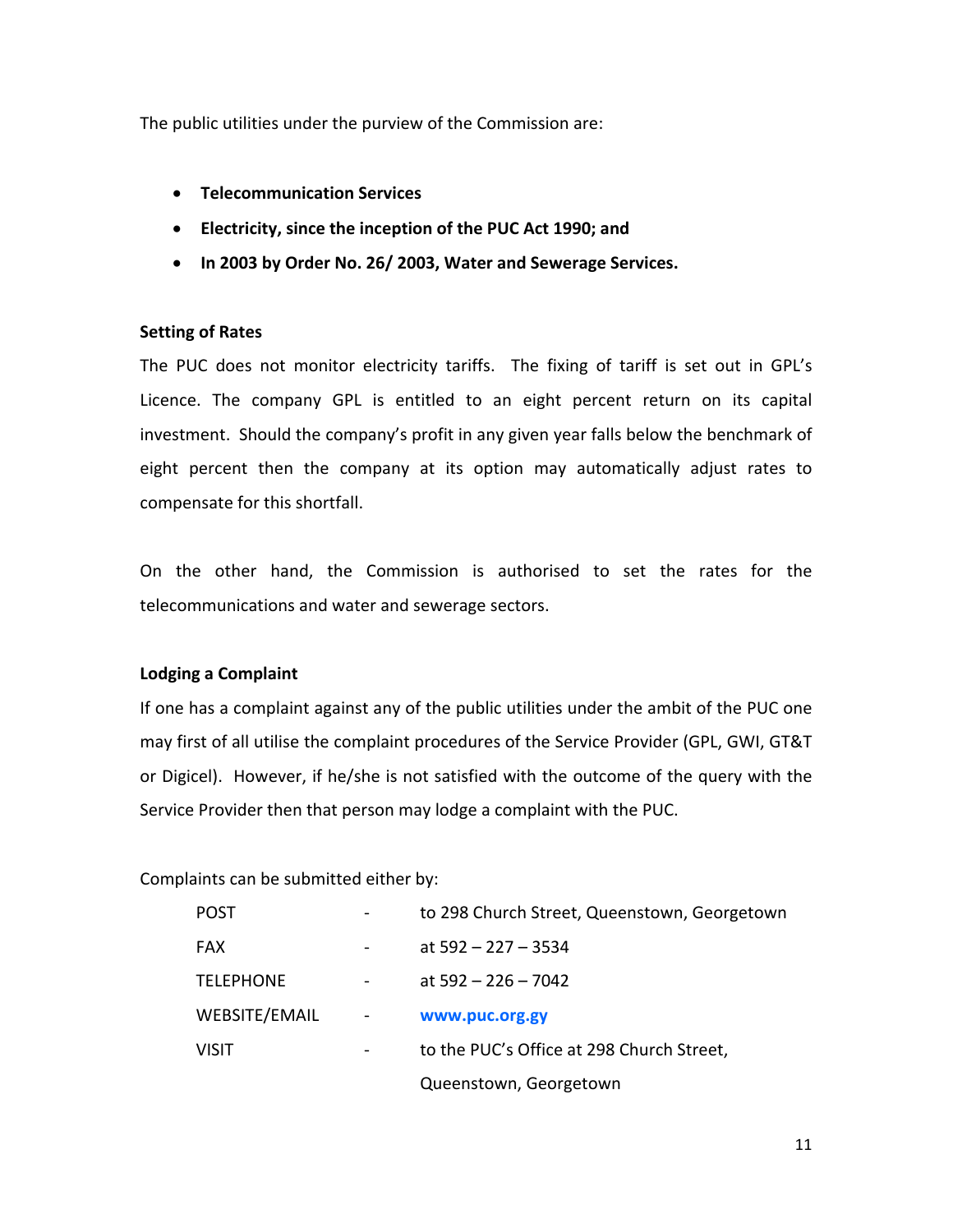# HELP DESK ‐ Monday – Thursday: 8:00 – 16:15 hrs. Friday: 8:00 – 15:30 hrs.

It would be very helpful if complainants can provide any relevant information/documents in support of their complaints when lodging a complaint with the PUC.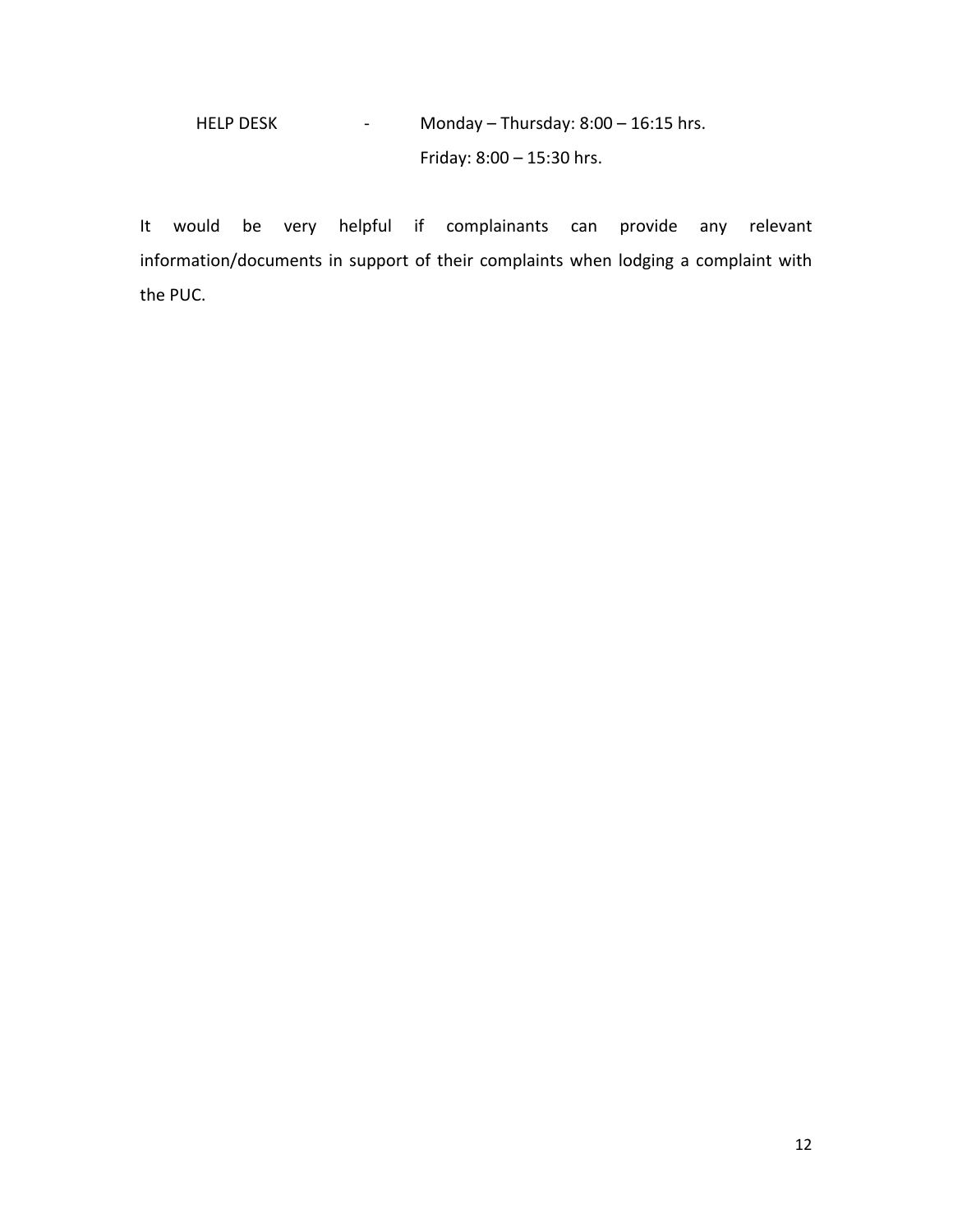## **OVERVIEW**

#### **Telecommunications Sector**

The telecommunications sector saw a number of strides being taken and benefits accruing to consumers. A number of new services and technologies were rolled out in 2010, the most significant being the landing of a new underwater cable and a number of competitive promotions in the mobile sector.

The company GT&T in its annual briefing to the Commission on May 7, 2010 spoke of its New Product Development Program ‐ 2009 Roll Over to 2010. A number of areas were identified under the new development program for fixed line service and were listed as incomplete. These areas included Bare Root, Haslington, Schoonord, Amelia's Ward, and Dochfour. A number of areas were also identified for additional services and these included Timehri, Kitty, Bel Air Park and Campbellville. With respect to Essequibo, there were moves by the company to replace the existing old technology. However, the company stated that due to technology and spectral issues this system has not been as successful and new deployment for this area was being actively considered.

The company also informed the Commission of its current and projected 'line gain' for defined areas. For instance, in the area of Crabwood Creek the existing lines were listed as 0, with the projected line gain listed as 498. In Mocha 196 lines existing were to be replaced and new lines were listed as 604. In Bartica 1184 lines were stated to be in existence, with 960 projected line gain anticipated. Amelia's Ward with an existing 909 lines were to gain by a projected 126 lines. These are samples and not an exhaustive list of areas to be covered by the company in its roll out plan. This program was approved by the Commission on June 28, 2010.

With respect to the submarine cable, the company GT&T, indicated that it had entered into a US\$60 Million joint venture with Telesur (Suriname) to fund an underwater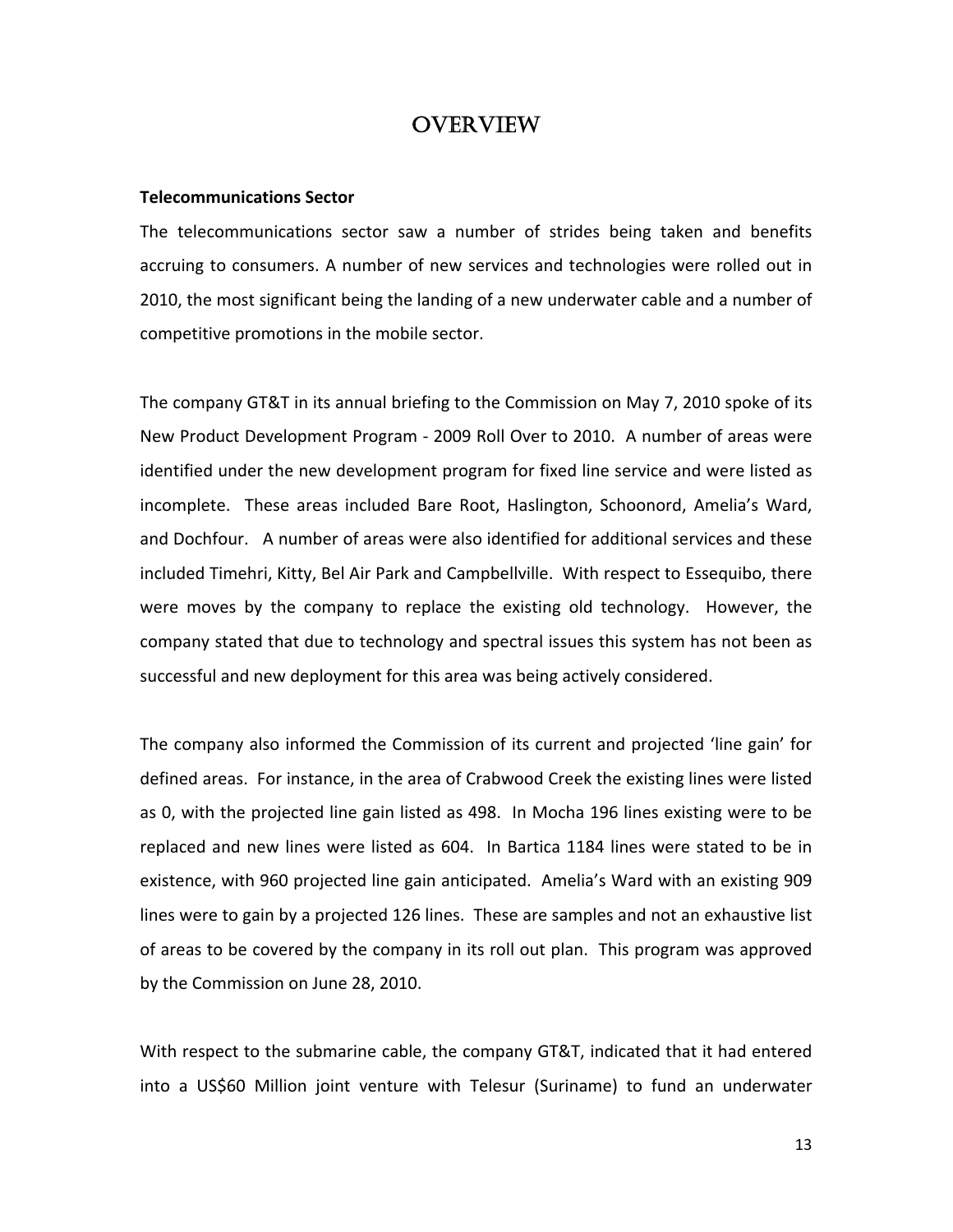submarine fibre optic cable to supplement the existing Americas II cable, with the intention to offer faster bandwidth services to consumers in Guyana. This cable was launched formally in July 2010.

With the new cable expected to be launched in 2010, the Commission in May wrote the telecommunications company on the new cost of bandwidth after the launch of the cable system. It was anticipated that the costs of the service would be cheaper, but the Commission was concerned with reports in the media that the service may be staggered and queried whether in these circumstances the bandwidth costs will be the same with respect to those receiving a higher bandwidth at the same costs. The Commission also noted that the funds to be expended on the cable may not be part of the asset base of the company and suggested that being as substantial as it is, it may be desirable for the company to establish a separate company in this regard. The Commission was of the view that this would have the advantage of ensuring separate accounts and the non‐ commingling of funds of the substantive GT&T.

The company in its response stated that it did not intend to change the prices of the service it was offering, but merely to increase its bandwidth capacity. They also noted that they would be offering the option of the '*DSL Lite'* package whereby a reduced price would be offered for lower bandwidth allocation. With respect to the suggestion on a new GT&T subsidiary, the company indicated that it was open to the suggestion and was giving it serious consideration. It was noted subsequently that the service to be offered was to be pre‐paid.

In terms of rate applications, the company GT&T applied to the Commission in April 2010 for an approved rate for its Directory Assistance Service (calls to 092), which is a service used by individuals to obtain operator assistance with specific customer telephone numbers. The company in its application argued *inter alia* that there has been a significant increase in the volume of directory assistance calls at 5,000 per day

14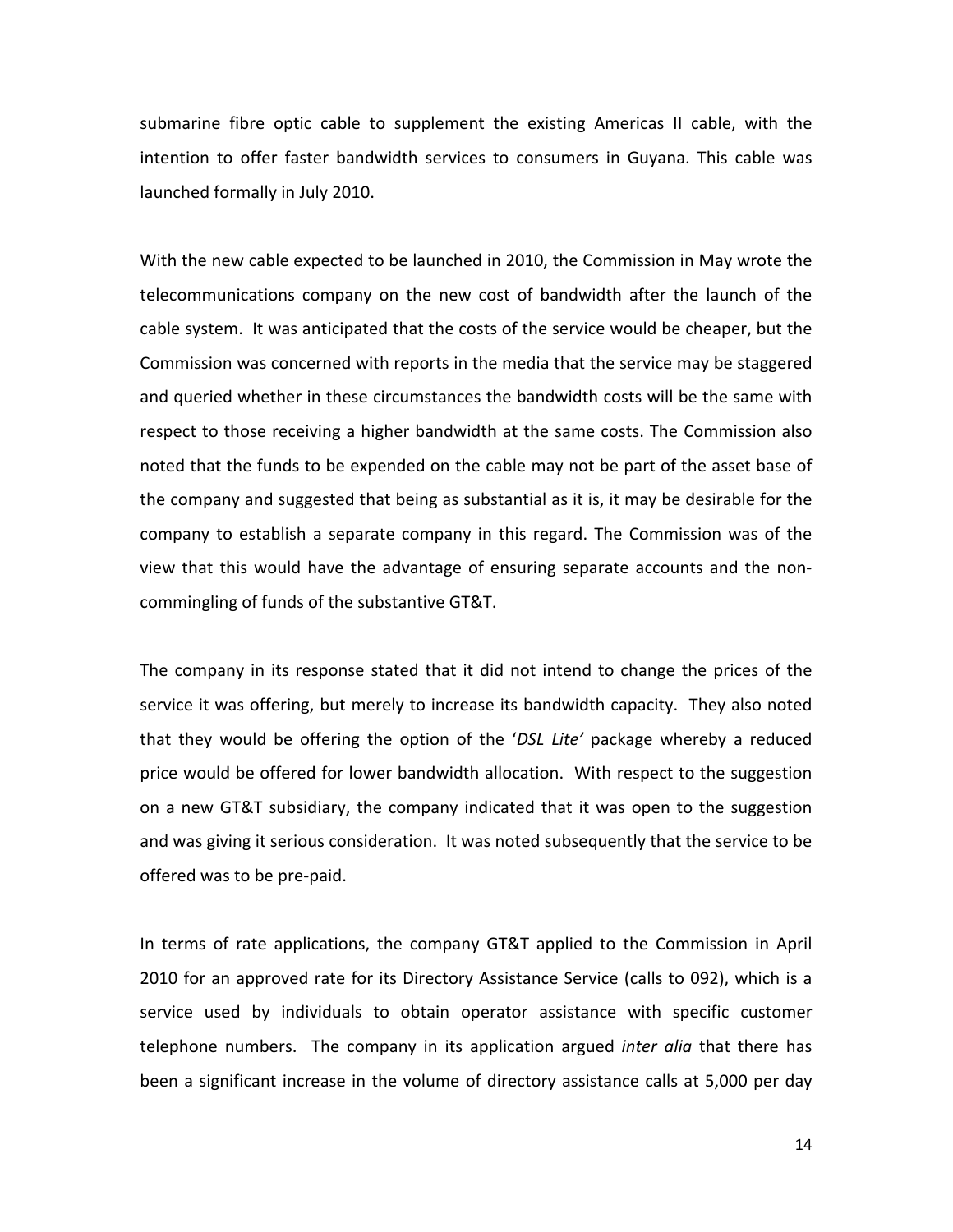and this was becoming a strain on the company in terms of resources and costs. The PUC subsequently held a public hearing in this regard and the Commission requested further information to substantiate the claims of the company. This matter remained pending at the end of 2010.

With respect to promotions, the Commission approved a GT&T promotion on outbound international calls with effect from January 1, 2010. This was meant to be applicable to all users of GT&T's outbound international service and inclusive of GT&T and Digicel's cellular mobile services. This promotion included a number of plans offered by GT&T for landline customers, with an option for multiple packages at a discount to the aggregate of the individual monthly fees. The Commission in giving favourable consideration and approval for the promotion noted that consumers stood to benefit from same.

In the competitive mobile sector, matters came to a head when, in January 13, 2010 the interconnection agreement between the two companies GT&T and Digicel came to an end after notice was given by the company Digicel to GT&T to terminate the agreement. Despite attempts by the parties prior to the termination of the agreement to negotiate a new agreement all attempts in this regard failed. On January 14, 2010, Digicel filed an Application under Section 41 of the PUC Act, No. 10 of 1999 to have rates fixed for interconnection charges. However, the Commission ruled in Order 2 of 2010 that Section 41 refers to and caters for rates to be charged customers for the use of the various services, and that such customers do not include an interconnected utility service—and that Section 36 was the proper section to make this determination, and not Section 41. The application was accordingly dismissed.

The Commission in the public interest and in the interest of both companies initiated a public hearing in March 2010 with a view to establishing an interconnection agreement between the parties. Throughout the hearing the Commission had been suggesting that

15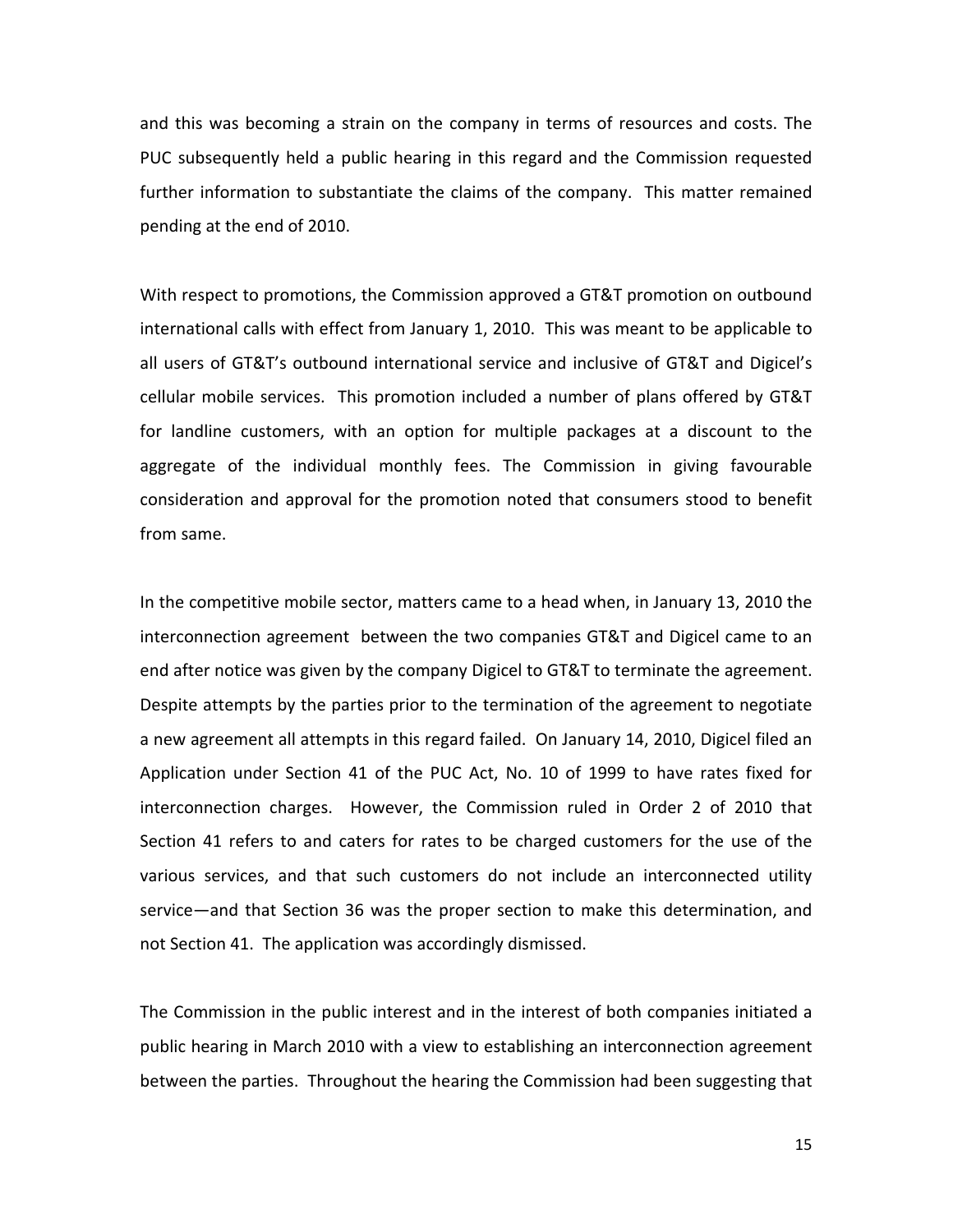the parties engage in bilateral negotiations. The public hearings lasted for a considerable period and included the attendance of a number of expert witnesses on behalf of both companies.

Eventually in November 2010 the company GT&T made an application to the Commission indicating that the parties had reached agreement in principle on an 'integrated' package of interconnection rates and related issues. The Commission was requested to approve the package.

The Commission after a holding a public hearing into this matter, agreed to all rates as submitted in the application by GT&T except the retail landline to fixed mobile rate. This rate was eventually fixed at \$12 a minute. It was agreed that the approved rates would be granted for four months, and then reviewed.

## **WATER AND SEWERAGE**

Events in the water sector remain relatively stable during the period under review. Issues in this sector related largely to complaints from consumers and mostly with respect to the company not reading the meters and alleged over billings of consumers.

The PUC had cause to write to the company on the issues of billings and disconnections and requested information on the criteria used to determine who the persons were, who would benefit from subsidies. In response, the Commission was informed that the persons who would qualify for subsidies paid by the government had to be a named customer/account holder on the GWI database (as owner/occupier/tenant) and also had to be an old age pensioner registered with the Ministry of Human Services and Social Security.

The company noted that in its meter reading efforts they had strengthened their efforts by employing contractors across the country to facilitate this.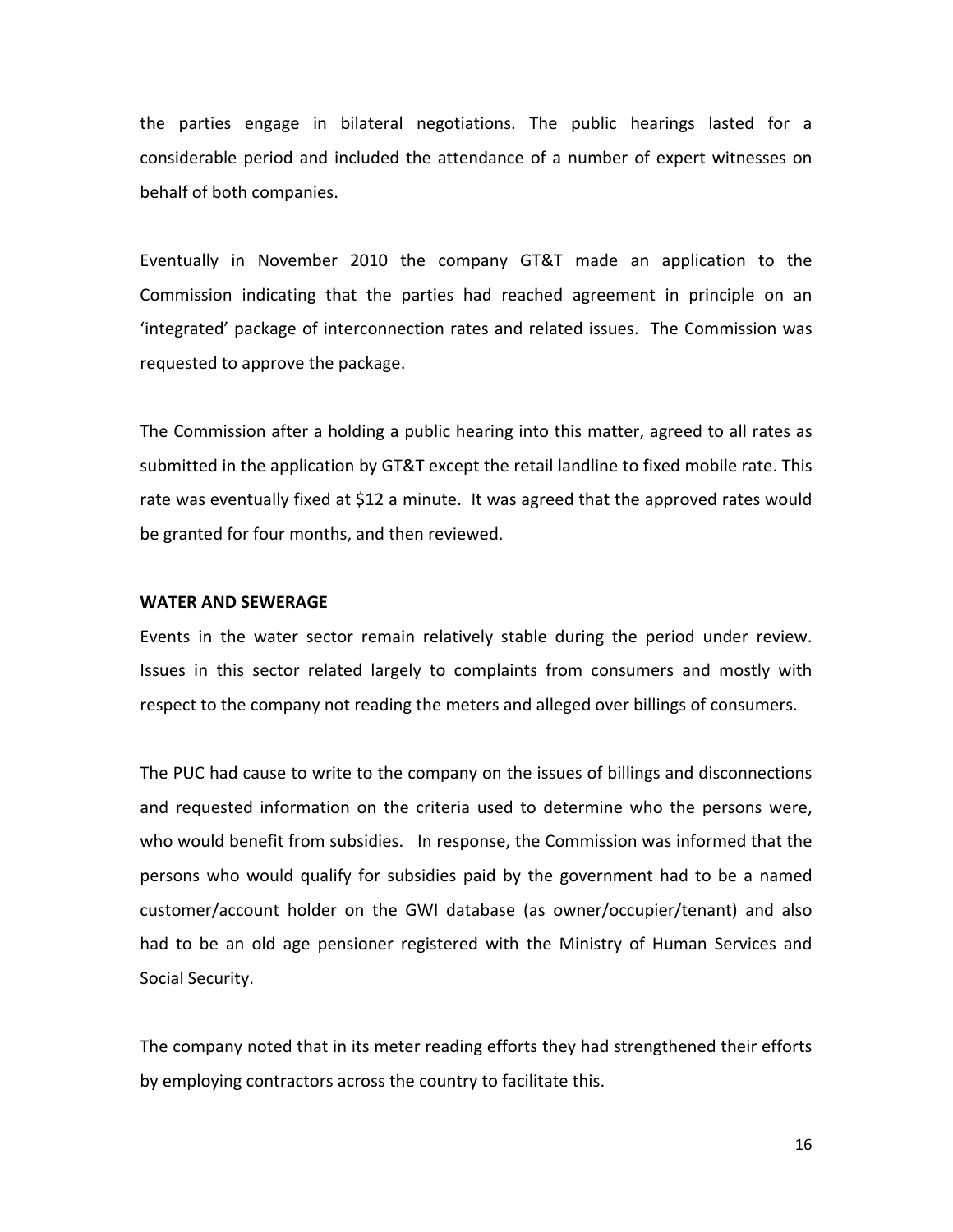The PUC over the year continued to monitor GWI's water quality results and drew attention to certain deficiencies to the company. The company in turn acknowledged certain deficiencies but also noted that it had issued boil orders to several locations, where there was for instance, the presence of coli forms, and advising customers to take precautionary measures. The Commission noted in its response that GWI should seek to achieve the standards set forth in the Licence to Supply Water and Sewerage Services and Advisory Services for Public Purposes.

In the context of sewer services, the Commission sought to know the status of rehabilitated sewerage pump and the non-operation of ten stations. The company advised that a total of 15 sewer pumps were completely rehabilitated and eight were partially rehabilitated. It was advised that the main reason for the ten stations being out of operation was due to sewer pumps being clogged because of abuse of the system by the general public. It was noted that a new project was scheduled to come on stream in 2011 which would be geared mainly to replace the force and riser mains. This project duration was anticipated to be for five years. As a result of this exchange the Commission issued a press release to the public informing them of the remedial works of the company and appealing to the public to desist from the dumping of materials in manholes and gullies and to ensure that manholes on consumers' premises are properly covered to prevent material such as cloth, plastic and other household waste entering and blocking the sewerage system.

## **ELECTRICITY**

The Commission continued to be plagued by complaints from consumers regarding the electricity sector which is detailed later.

To Guyana Power and Light Inc's credit, the company rolled out its modern Customer Information System which was scheduled to be implemented in the second quarter of

17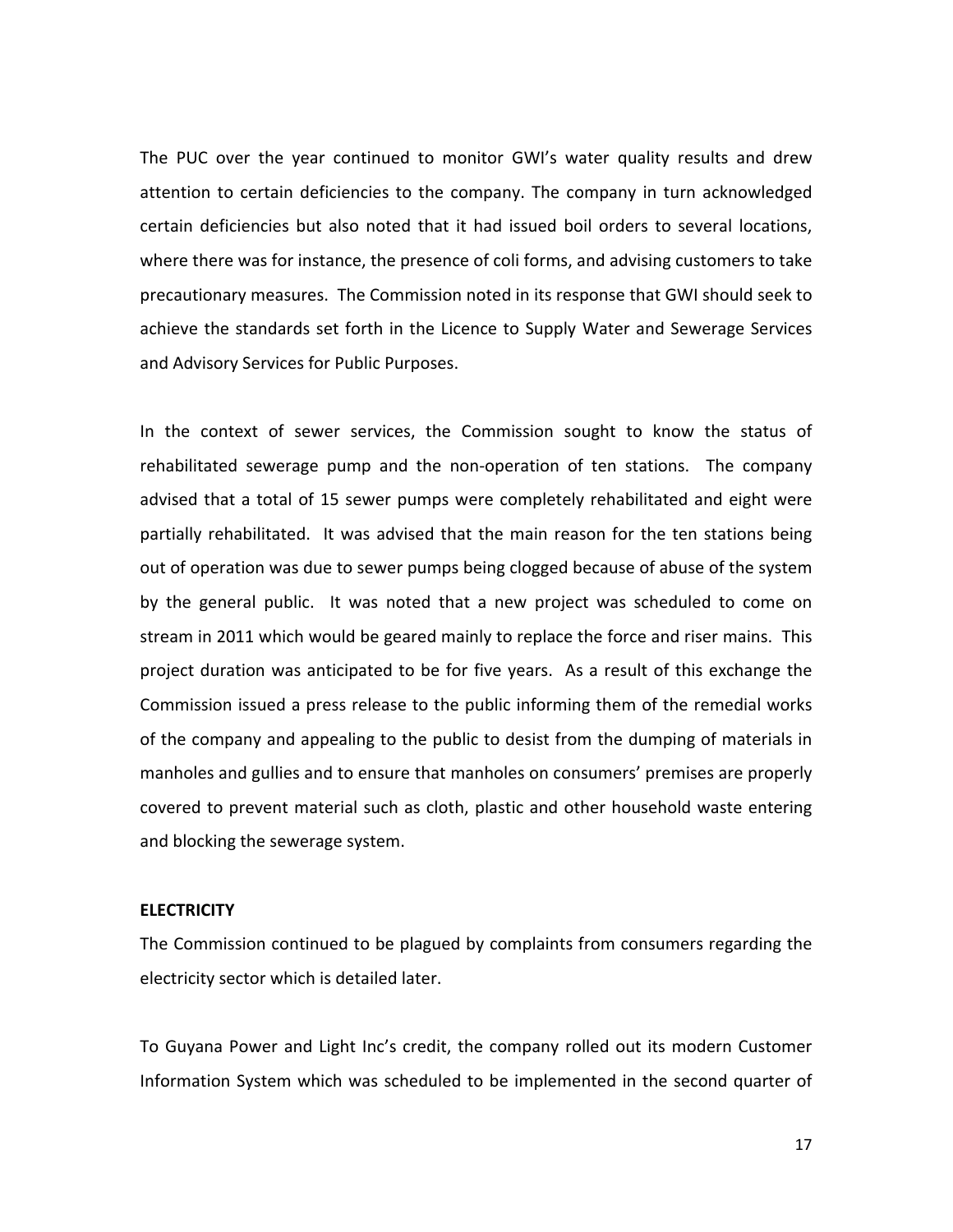2010. Some of the major benefits to consumers included the immediate allocation of account and the receipt number of a customer applying for electricity service and the immediate allocation of payment against an outstanding balance at any of the GPL's offices. The expectation in this regard is for the company to improve on the timely processing of monthly bills.

It is to be noted that in late 2010, amendments were made to the legal framework as it governed the electricity sector. These amendments included amendments to the Public Utilities Commission Act No. 10 of 1999 (*Act No. 16 of 2010 – Amendment to Sections*), the Electricity Sector Reform Act No. 11 of 1999 (*Act 17 of 2010 – Amendment to Sections*), and GPL's Licence.

Some of the amendments include the requirement for a revised Customer Service Standards with penal sanctions against the company for failure to meet these standards. The Commission in this context would be required to investigate these matters should the utility be in default. It is noted in the amended GPL's Licence that the company's Operating Standards and Performance Targets is to be included in its Development and Expansion Programme. Further, failure to meet these targets may result in the Commission imposing monetary penalties against the public utility. The company in its reporting requirements to the Commission is also required by the licence to submit additional information to the PUC, which include: energy sales; rental of generating sets, system losses per month; monthly outsourcing; power outages; disconnections and reconnections and criminal prosecutions.

A substantial aspect of the amendments to the Electricity Sector Reform Act is devoted to the repeal and re‐enactment of Section 60 of the principal legislation, and which provides criminal sanctions against consumers caught stealing electricity.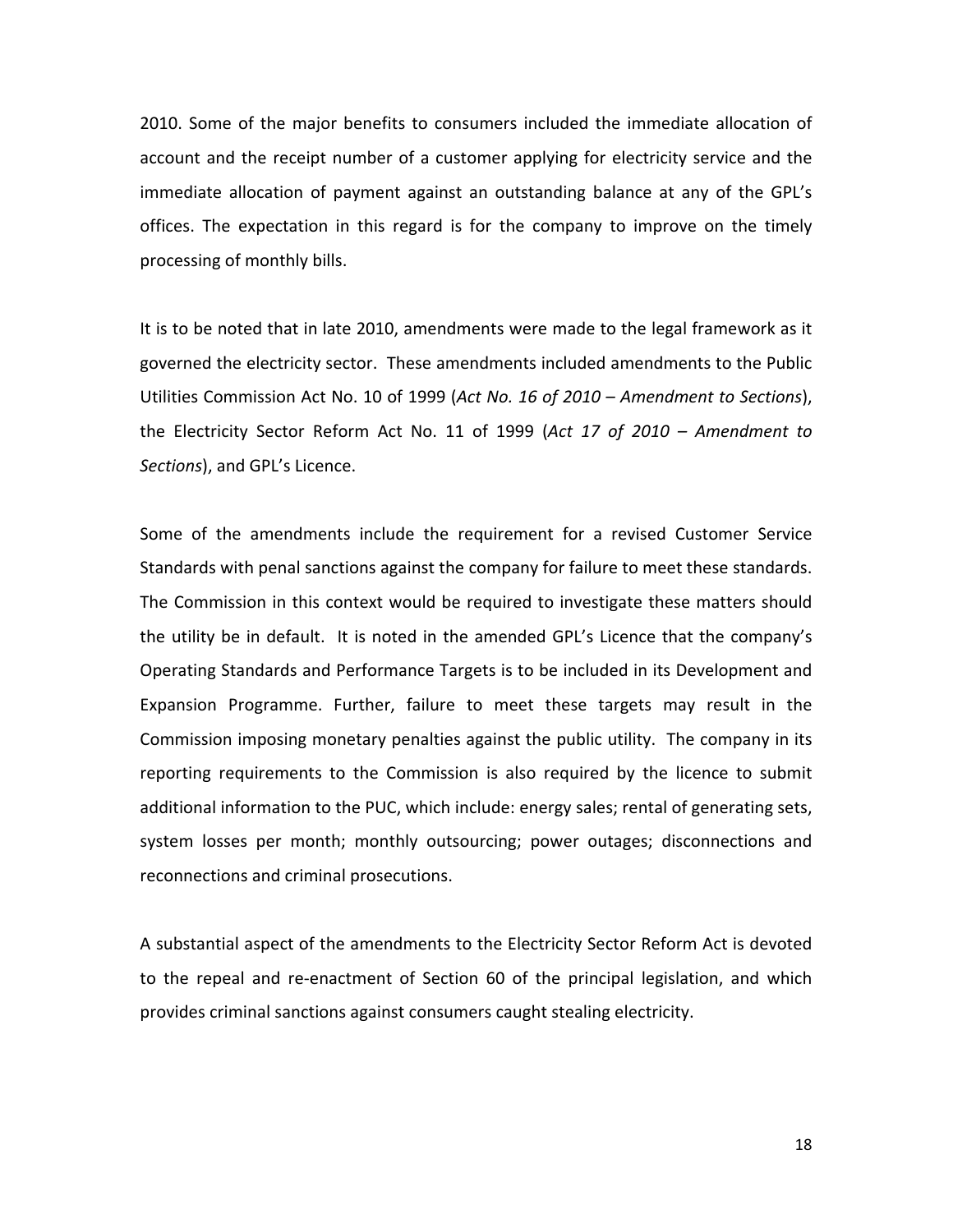The amendments to the Public Utilities Commission Act, Act 10 of 1999, dealt with resolution of complaints as they pertain to billing queries, stipulating a time frame for same and the requirement that the Commission makes rules governing the procedure for the determination of consumer's complaints. It is to be noted that penalties in Part XIII in the principal Act were also increased.

Outside of this new legal framework, the Commission noted that the company was carrying out frequency conversion exercises with respect to moving the 50Hz supply frequency to 60Hz and based on concerns raised by consumers, wrote the company requesting that it determines whether there were issues with over recordings by meters in these instances as detailed in the Engineer's Report.

In June 2010, the PUC approved the PUC's Strategic and Annual Plan as prepared by Ms. Janice Brenan. These plans which would have included preparatory work in the second half of 2010, is expected to see a number of initiatives materialize in 2011. The principal aim of the plan was to enhance the Commission's institutional capacity and tools for the regulation of the electricity sector in general. Some of the key deliverables under this plan included the monitoring and enforcement of GPL's performance targets and the company's operating standards. It also included provision for the evaluation of rate related provisions of the power purchase agreements between GPL and independent power producers; regularized hearings on GPL; improvement of the consumer complaint handling process; procedures for hearings; public consultation guidelines; an annual communication plan among other initiatives.

If the Commission finds that the licensee (GPL) has failed to meet its operating standards and or performance targets, it may impose monetary penalties upon the licensee in an amount not exceeding 25% of the total value of dividends payable to the shareholders.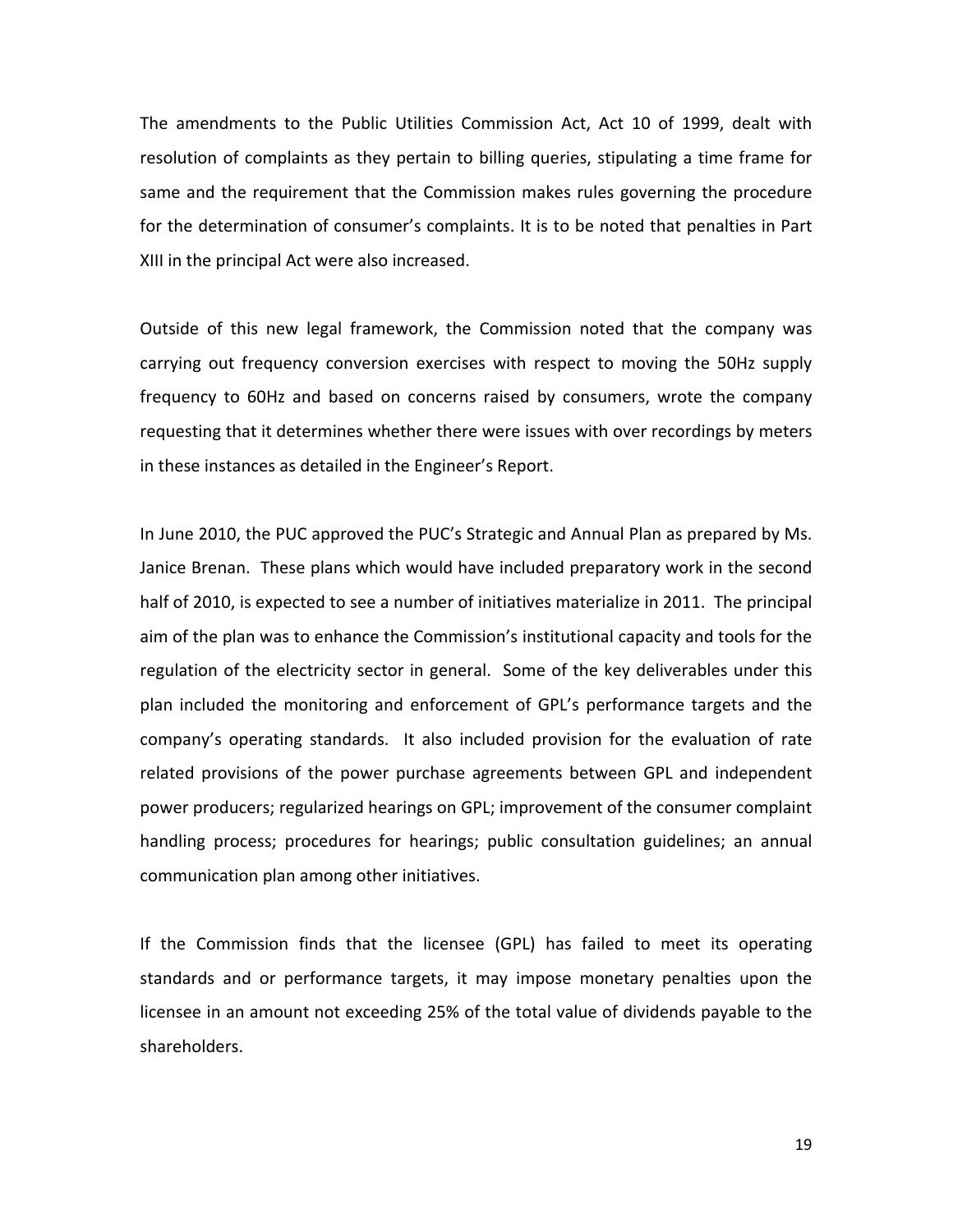It is to be noted that as part of the Commission's attempt to ensure adherence to the Strategic Plan, a Complaints' Manager (with Public Relations skills) was hired in the Complaints' Section of the PUC in July 2010, with plans to increase the staff compliment to the Department in early 2011.

With respect to orders, Order 1 of 2010 was issued to the company with respect to an outstanding penalty that was issued to GPL in 2002 by the Commission. In brief, on November 12, 2002 the PUC on in its own motion held a public hearing to consider GPL's maintenance of its property and equipment and its impact on consumer services; the losses in the electrical system and the outages and load shedding occurring within the system. The PUC had a very detailed investigation and on the 23<sup>rd</sup> July, 2002 issued an order that within 6 months GPL shall reduce commercial and technical losses combined to 24%; and to pay compensation to all consumers the sum of \$1,368,248,000.00 for loss suffered as result of the utility not providing an efficient service; that the compensation be paid to each consumer for the billing period  $1<sup>st</sup>$ October, 2002 and until the initial amount of \$1,368,284,000.00 be fully discharged. The company had appealed this decision which was pending before the Court for a substantial period.

GPL subsequently in 2010 approached the Commission seeking a review of the order and the Commission entertained this application in the presence of the consumer organizations. After due consideration was given on review, and the fact that the company has foregone increases in the rates for electricity and which approximated to \$20 billion dollars, the order was recalled and discharged.

It was reported in September of 2010 that the company had recently concluded negotiations on the Power Purchase Agreement (PPA) with the Guyana Sugar Corporation for additional generation capacity to GPL's system, and pursuant to their licence they submitted the PPA for the Commission to approve. The Commission had a

20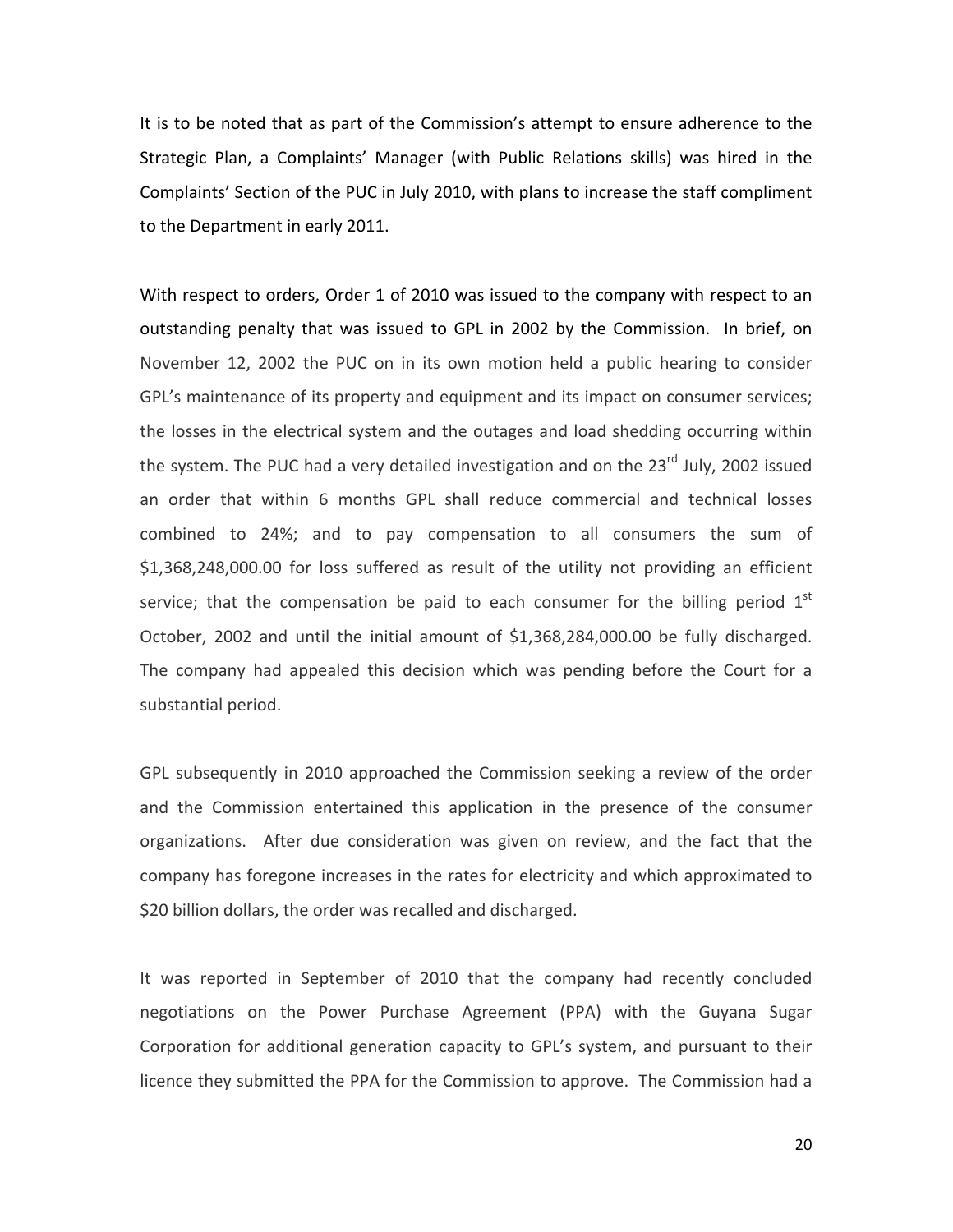number of queries and suggestions which were communicated to GPL. Approval was eventually given to the company in November of 2010 subject to a number of amendments.

In brief, while the Commission continued to function effectively and to discharge its functions under its statutory mandate, it has recognized the need for more of the public to be aware of its work. In this regard, a number of public relations initiatives commenced in the last quarter of 2010 and a large number are planned for the 2011. It is anticipated that in the new legal regime, the Commission will have a greater role to play in the electricity sector. The year 2011 is expected to be a challenging one.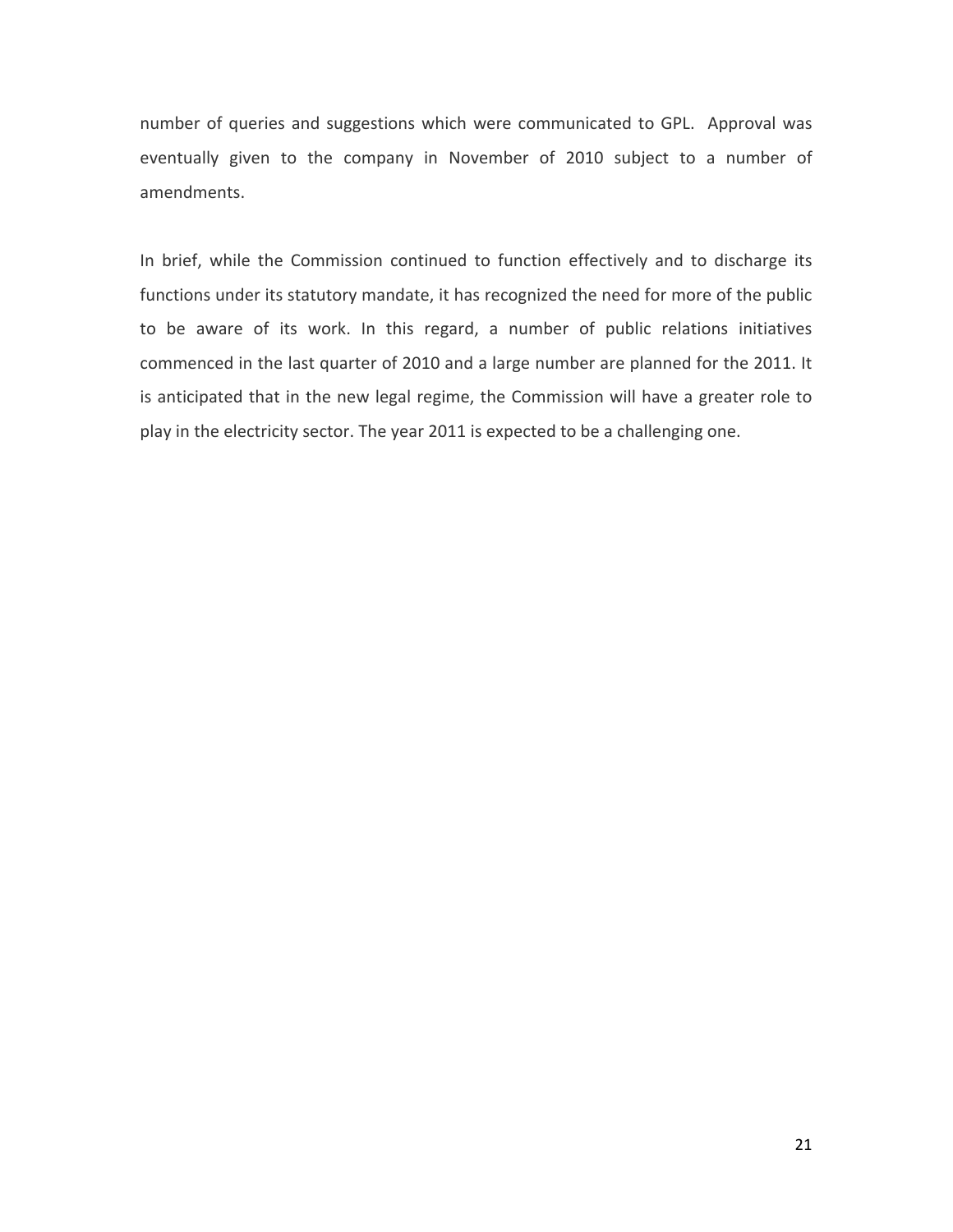## **COMPLAINTS DIVISION REPORT**

Raymon Cummings - Complaints Manager

## **Overview**



Complaints Division of the Public Utilities The Commission continued with its mandate in 2010 to assist in resolving disputes between consumers and the regulated utility companies - namely Guyana Power & Light Inc. (GPL); Guyana Water Inc. (GWI); Guyana Telephone & Telegraph Co. Ltd. (GTT) and U-mobile (Cellular) Inc. trading as Digicel (Guyana).

The Division during the second half of the year commenced the implementation of a Public Relation strategy to improve the visibility of the Commission thereby allowing more persons to access its services.

The strategy saw the recruitment of a Manager of the Division and expanding the role of the Division to include Public Relations.

## **Complaints**

Three hundred and seventy three complaints were lodged with the Commission against three of the four regulated utility companies during 2010. The complaints lodged were distributed as follows:  $GPL - 231$ ;  $GWI - 95$ ;  $GTT - 47$ . No complaint was lodged against Digicel (Guyana).

At the end of 2010 one hundred and seventy seven (177) of these complaints were resolved resulting in credits amounting to approximately \$8.4 million being awarded to consumers who were over billed (GPL - \$7.408 million; GWI - \$1.059 million; GT&T - \$13,086). One Hundred and ninety six (196) of these complaints were still being actively pursued by the Commission with the various utilities at the end of the year.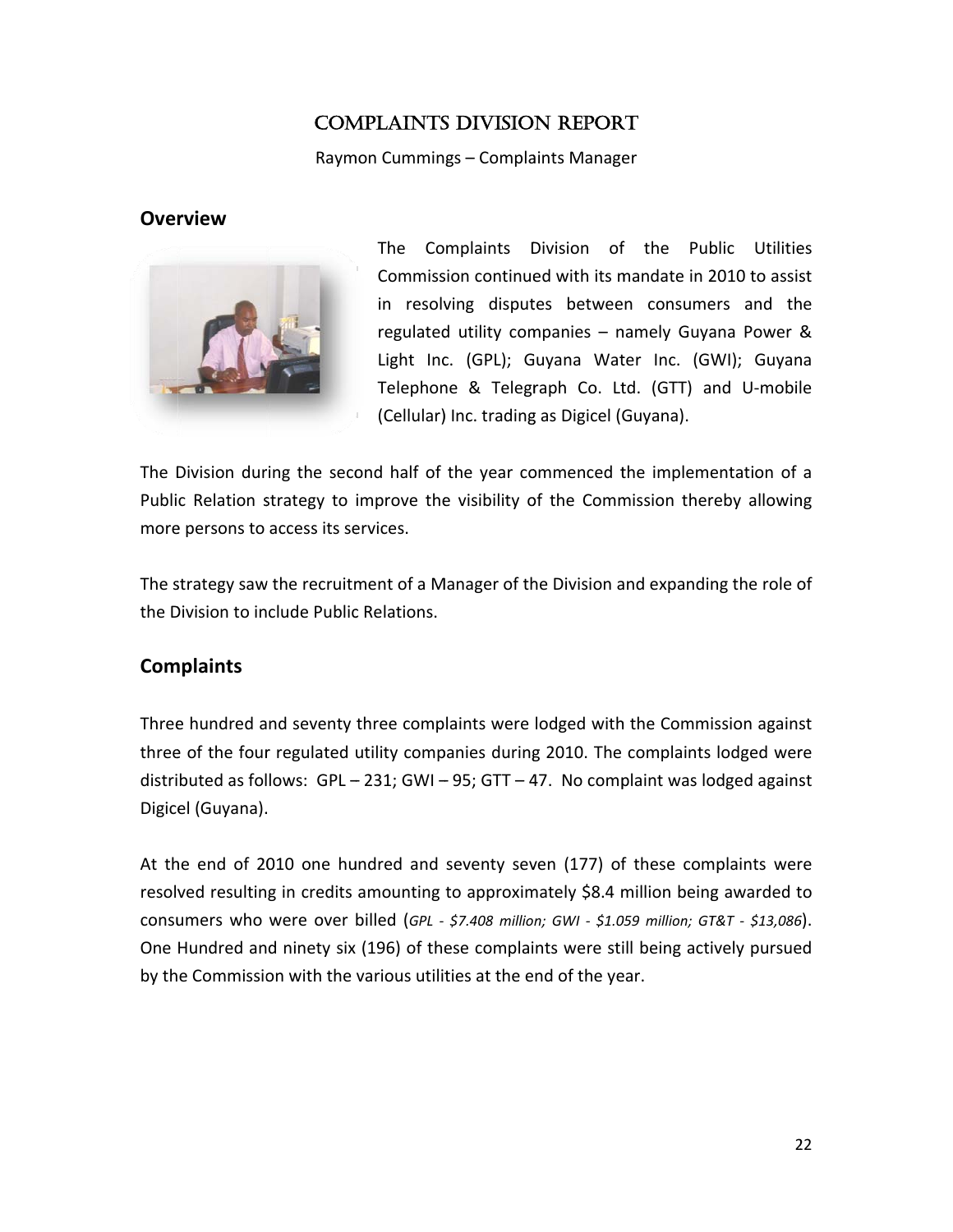## **Guyana Power & Light Inc**

The GPL continued to attract more complaints than the other regulated utilities. The figures show that 122 of the 231 complaints against the GPL related to billing queries. These complaints included debit adjustments placed on consumers accounts following allegations of tampering by the company, to adjustments to bills as a result of prolong periods of estimation and over‐estimation due to the company not reading meters regularly and adjustments done after the replacement of defective meters. There were also instances of incorrect readings recorded on the consumers' accounts resulting in them being billed higher than their actual consumption.

Twenty three (23) consumers lodged complaints against the company claiming that they were wrongfully accused of tampering with their service. These accusations resulted from GPL's claim that investigations at the consumers' premises found among other things, the meter disc was illegally adjusted, by‐pass placed in the meter and from the service line to the main fuse box.

The way evidence is collected and preserved by the company continues to be an issue of concern. Consumers continue to complain about the manner in which the investigations are conducted and the company sometimes cannot support their allegations with irrefutable evidence. Photographs and videos did not always support the claims made by the company as the findings could have resulted from sources other than tampering.

Other areas of concern were GPL's response to 'technical faults' and 'application for new services'. These attracted 21 and 15 complaints respectively. The concerns arose because of the disruption these issues caused to the lives of citizens while awaiting a response to these complaints.

The year saw the passage of the Electricity Sector Reform (Amendment) Act (No. 17 of 2010) which was assented to by His Excellency President, Bharrat Jagdeo and becomes effective from January 1, 2011. As a result of this new piece of legislation, the company is in the process of formulating a new Customer Service Standard with inputs from the PUC. Among other things, it seeks to set time limits within which the Company would have to respond to issues raised by the consumer and stipulates financial penalties to be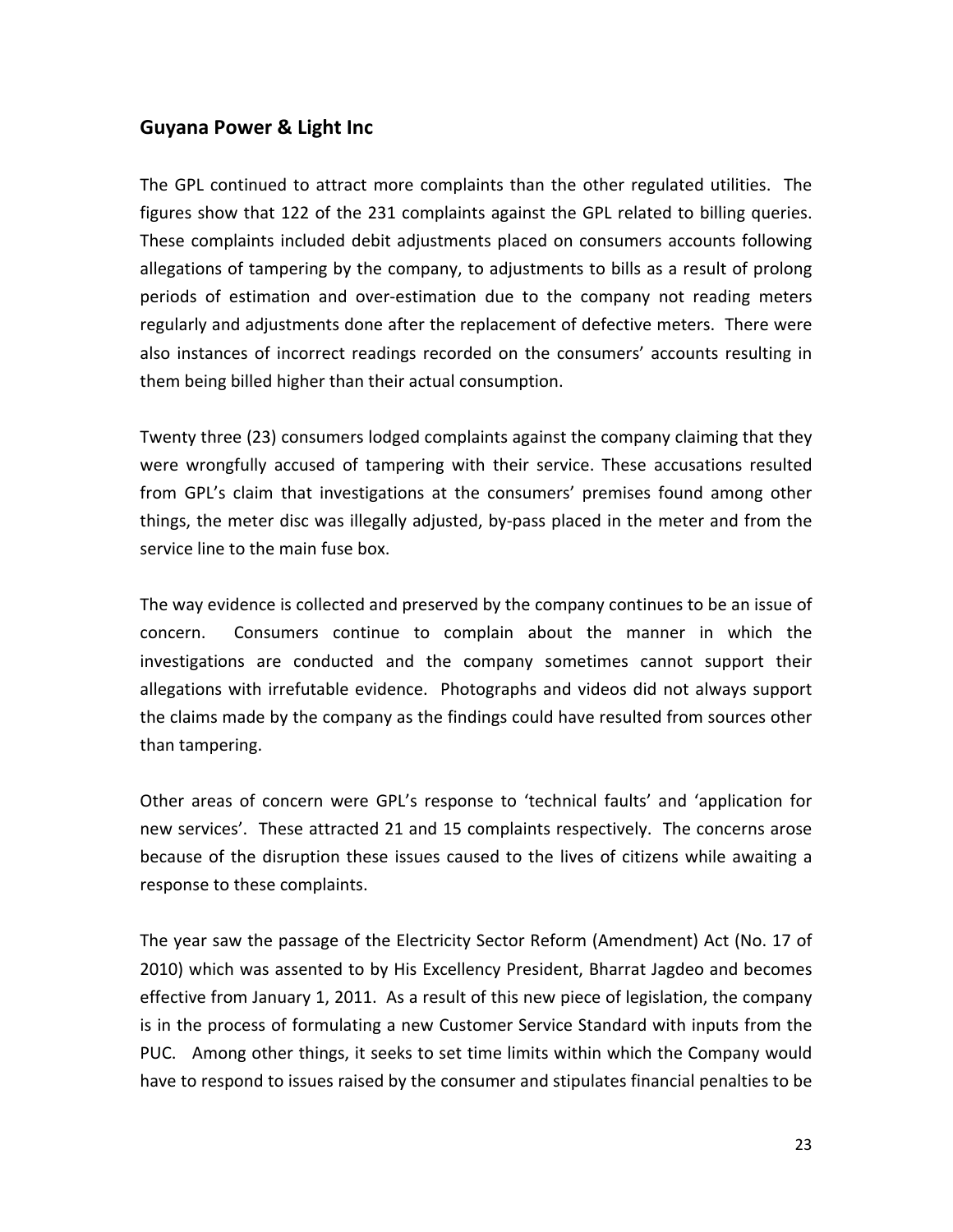received by the consumer (through credits to their accounts) for the failure of the company to respond in a timely manner to the set standards.

It is envisaged that this new legislation will improve the level of efficiency in the operations of the company as it relates to dealing with consumers' issues.

Several meetings were held between the Commission and the Management of the GPL to discuss and clarify issues affecting consumers. These meetings bore fruit as it assisted in resolving several complaints that were outstanding for periods exceeding 24 months.

The verification of the accuracy of meters installed at the premises of consumers was a query raised by a number of complainants. The Guyana National Bureau of Standards is the authorizing agency, nationally, for verifying the accuracy of measuring instruments. There is however, no formal arrangement for the meters imported or repaired and reused by the company to be tested by that agency. The Company uses its 'bird dog analyzers' to determine the accuracy of its meters and this opens areas for disputes when consumers are found with tampered meters.

The national certifying body should install seals after verifying the accuracy of the meter and the presence/absence of that seal should be the determining factor when customers are accused of meter tampering. The Government Electrical Inspectorate Unit should also be more visible and active when these allegations are levelled against consumers thereby removing the accusation bias by the company.

| <b>Complaint Category</b>      | No. |
|--------------------------------|-----|
| <b>Allegation of Tampering</b> | 23  |
| <b>Application for Service</b> | 15  |
| <b>Billing Query</b>           | 122 |
| Change of Tenancy              | 16  |
| Claim for Compensation         | 04  |
| <b>Capital Contribution</b>    | 01  |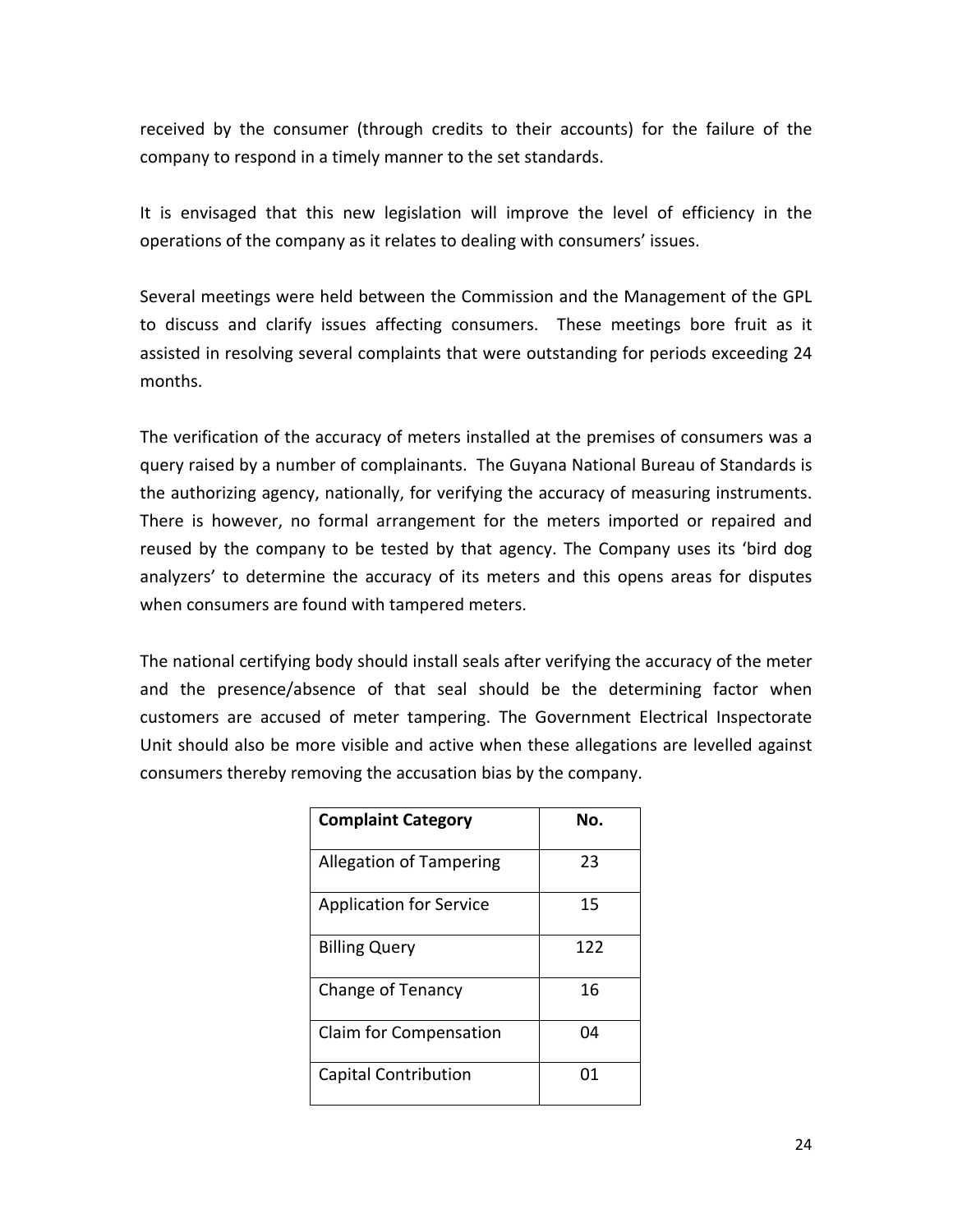| Disconnection          | 19  |
|------------------------|-----|
| <b>Tariff Issue</b>    | 10  |
| <b>Technical Issue</b> | 21  |
| <b>TOTAL</b>           | 231 |

**GPL COMPLAINTS RECEIVED FOR 2010** 



## **Guyana Water Inc**

A total of ninety five (95) complaints were received against the Guyana Water Inc. during 2010. Forty eight (48) of these were billing queries while twenty six (26) represented technical issues and thirteen (13) wrongful disconnections.

At the end of 2010 forty six (46) of these complaints were being actively pursued by the Commission with the Company. Of this amount 29 were related to billing issues. The complaints received and the responses from GWI seem to indicate that there are serious concerns with the company's billing system.

The issues with the billing system seem to be as a result of the company's inability to read meters installed on consumers' premises and the duplication of consumers'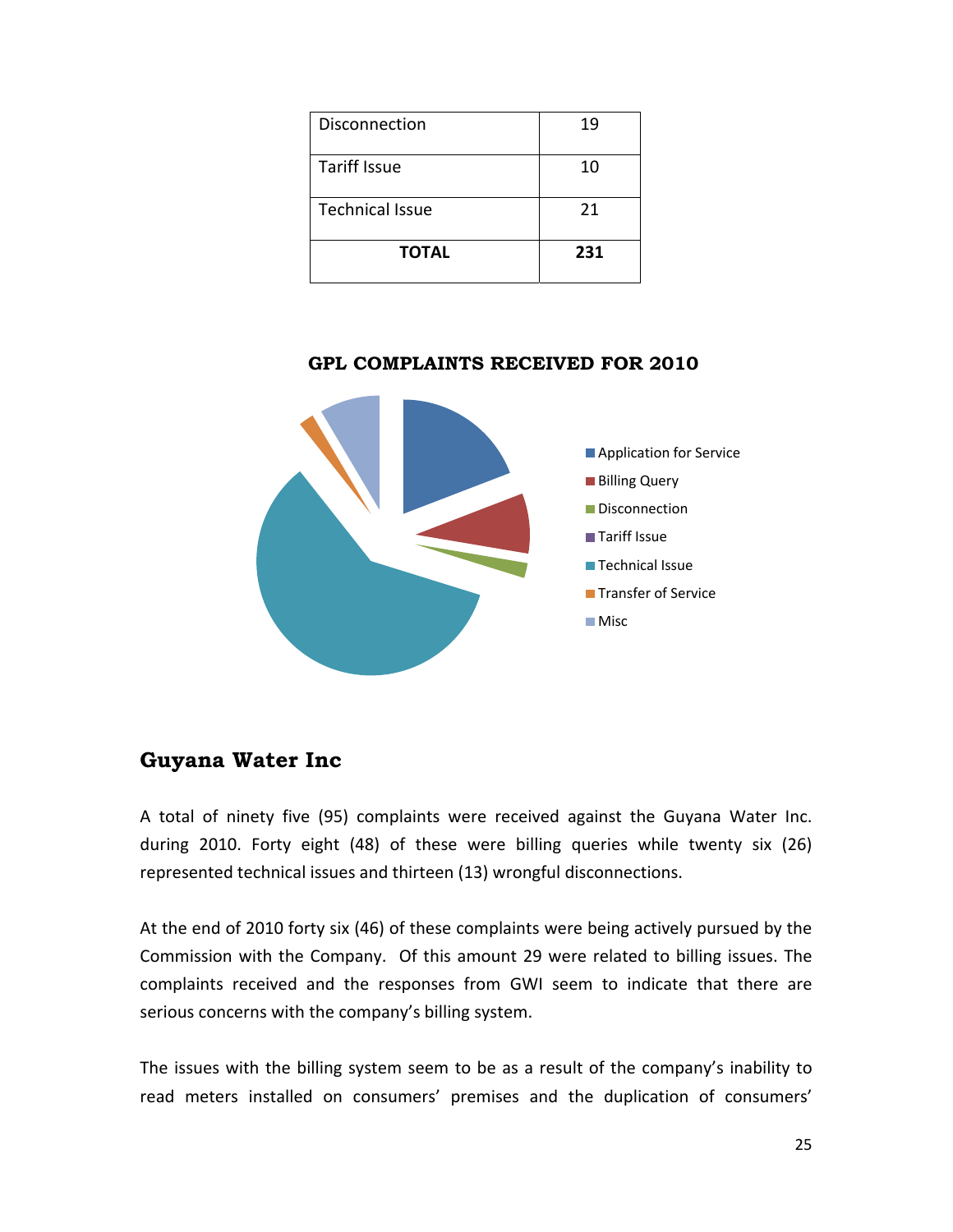records on the billing system. This has led to persons being wrongfully disconnected in some instances. The inability of the company to adequately police its service connections and mains, to guard against tampering was also highlighted.

The absence of any formal Customer Service Standard and or policy with regards to dealing with customer complaints resulted in a number of conflicting situations. There appears to be a subjective approach to handling queries as they relate to billing issues. Meetings were held between the management of GWI and the Commission in order to clarify issues and to seek resolution of a number of complaints. These meeting proved to be successful as it gave a clearer understanding of how issues are dealt with by the utility. The need for a more efficient and accurate billing system was brought to the attention of the company as this represented over fifty percent of the complaints received by the PUC.

The accuracy of the meters used by the company was also an issue. The company advised that while new meters were installed on service lines there was no independent verification of the accuracy of these meters after importation. Further, the company also repair and reuse meters; these are also not verified for accuracy by the national body that is authorized to carry out that function. It was taken as a given that the meters imported were accurate and repaired meters were tested by a test bench within the company. The meters maybe accurate but it will be in the interest of all concerned to have all meters verified for accuracy by the independent body.

The absence of any formal customer service standard and the inability of the customers to benefit from any form of financial redress (except through the Courts) have contributed to the company's unenthusiastic attitude in dealing with complaints.

| <b>Complaint Category</b>      | No.           |
|--------------------------------|---------------|
| <b>Application for Service</b> |               |
| <b>Billing Query</b>           | 48            |
| Change of Tenancy              | 1             |
| Compensation                   | 1             |
| Disconnection                  | 13            |
| <b>Tariff Issue</b>            | $\mathcal{P}$ |
| <b>Technical Issue</b>         |               |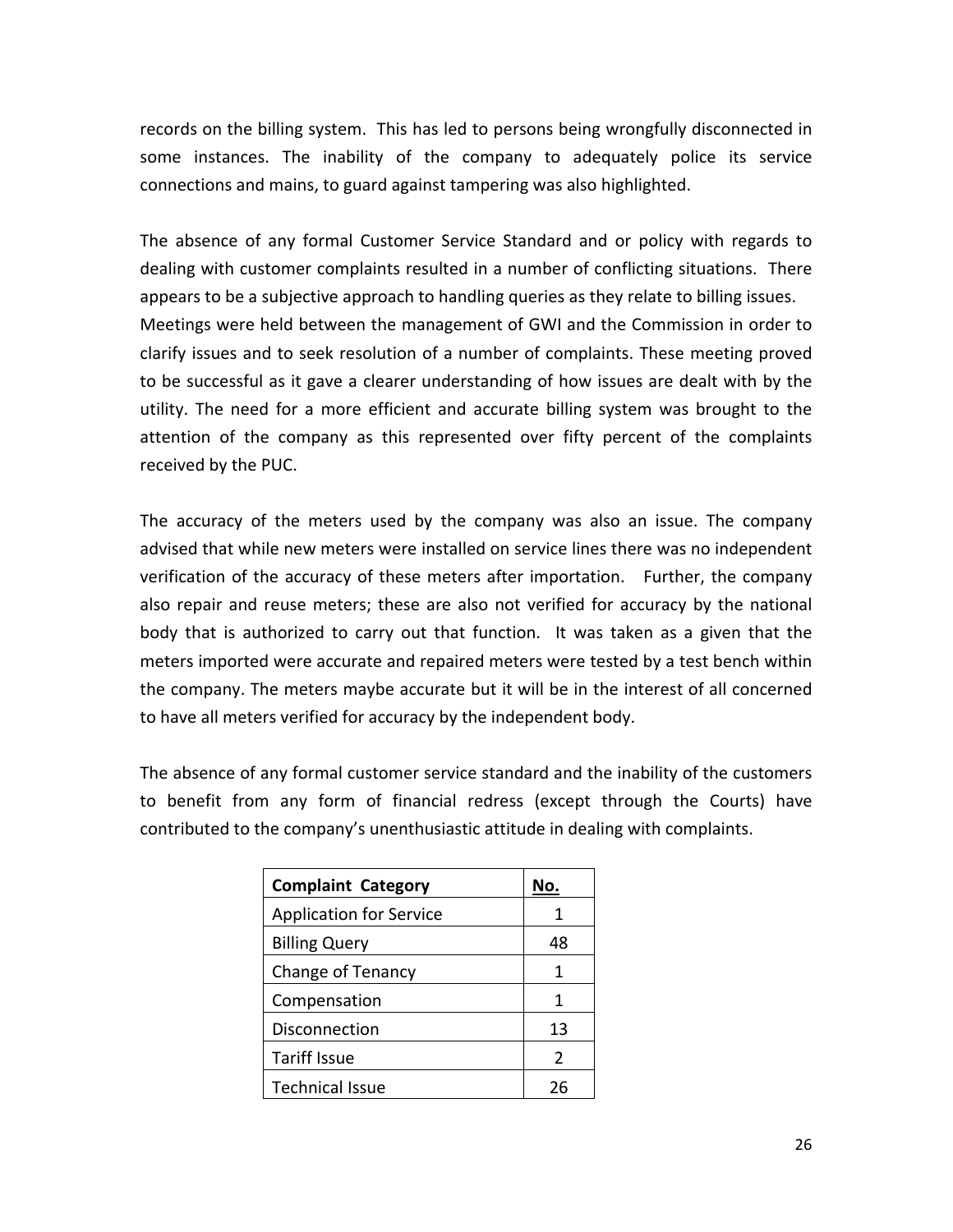| <b>Misc</b>  |    |
|--------------|----|
| <b>TOTAL</b> | 95 |

# **GWI complaints received for 2010**



## Guyana Telephone & Telegraph Co. Ltd

Forty seven (47) complaints were lodged against the Guyana Telephone & Telegraph Company for 2010. Nine (9) of these complaints were still being actively pursued at the end of the year. Twenty eight (28) of these were for the company's failure to promptly attend to technical issues affecting the service to consumers and nine (9) for failure to provide new service to consumers.

The Commission was advised, following complaints received, that the Fixed Wireless Access (FWA) is "manufacture discontinued" (letter dated February 18, 2011 G. Hitnarine, et al) and as a result it became difficult for the company to access spears. The company resorted to "cannibalizing" from other non functional equipment to effect repairs to those still in use. This resulted in undue delay to consumers still utilizing that service whenever their service developed a fault.

Consumers in the Essequibo Islands also experienced undue delay in having the company respond to fault reports. This, the company claimed was so since it was not feasible to send maintenance crews more than once per month to those areas. This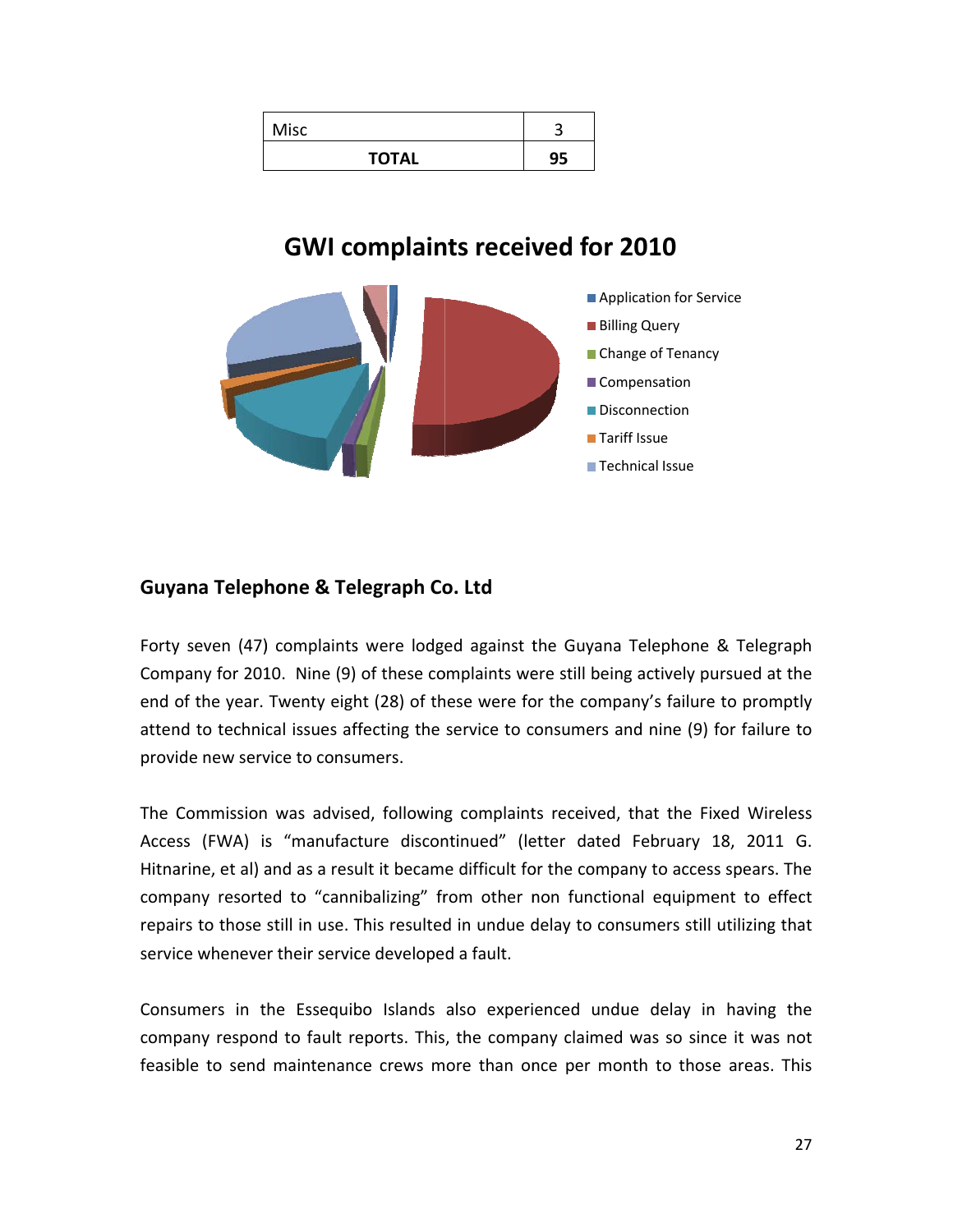decision by the company has resulted in discomfort and inconvenience to the residents, since it could take up to two months to have service restored.

There were reports of the company's equipment being damaged as a result of vandalism. This affected service to consumers in several areas along the coast and Georgetown. Notices were published in the media and the affected consumers were advised as to the cause of interruption to their service.

Access to GTT's toll free numbers was a matter of concern. Consumers have reported of the inordinate wait when trying to access these services. Of particular concern was access to the fault report and follow up numbers (097 and 0907 respectively). There were also complaints about the inaccessibility of the directory services (092).

A number of complaints were received about the Digital Subscriber Line (DSL) service provided by the company. These complaints were taken and forwarded to the company and matters were dealt with.

| <b>Application for Service</b> | g  |
|--------------------------------|----|
| <b>Billing Query</b>           |    |
| Disconnection                  | 1  |
| <b>Tariff Issue</b>            |    |
| <b>Technical Issue</b>         | 28 |
| <b>Transfer of Service</b>     | 1  |
| Misc                           |    |



- **Application for Service**
- **Billing Query**
- Disconnection
- **■Tariff Issue**
- **Technical Issue**
- **Transfer of Service**
- **Misc**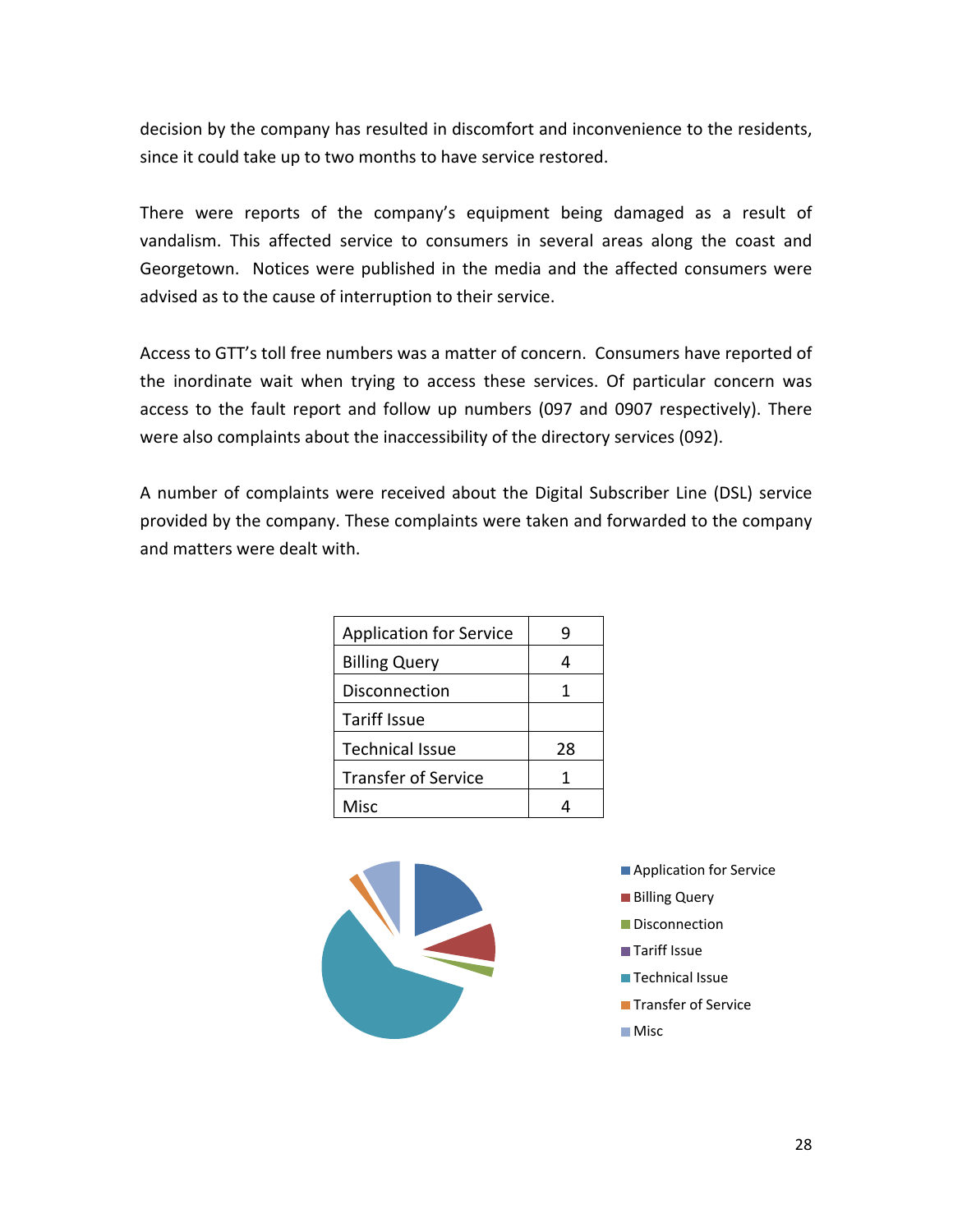## U-mobile (Cellular) Inc (DIGICEL Guyana)

No complaints were lodged against this company.

The Division received a total of three hundred and seventy three complaints against the various utility providers during the year. As shown below.



## **Public Relations/Public Education**

The Division continued to fulfill its mandate to make the public more aware of the role and functions of the Commission and make its services more accessible to all Guyanese. To achieve this task an arrangement was made to have the Commission featured once monthly on the National Communications Network (NCN) - Radio and Television.

This commenced in August 2010 and continued monthly - every first Monday at 0700h on the Guyana Today Show (TV) and Lets Gaff at 10 30h every second Thursday on VOG Radio.

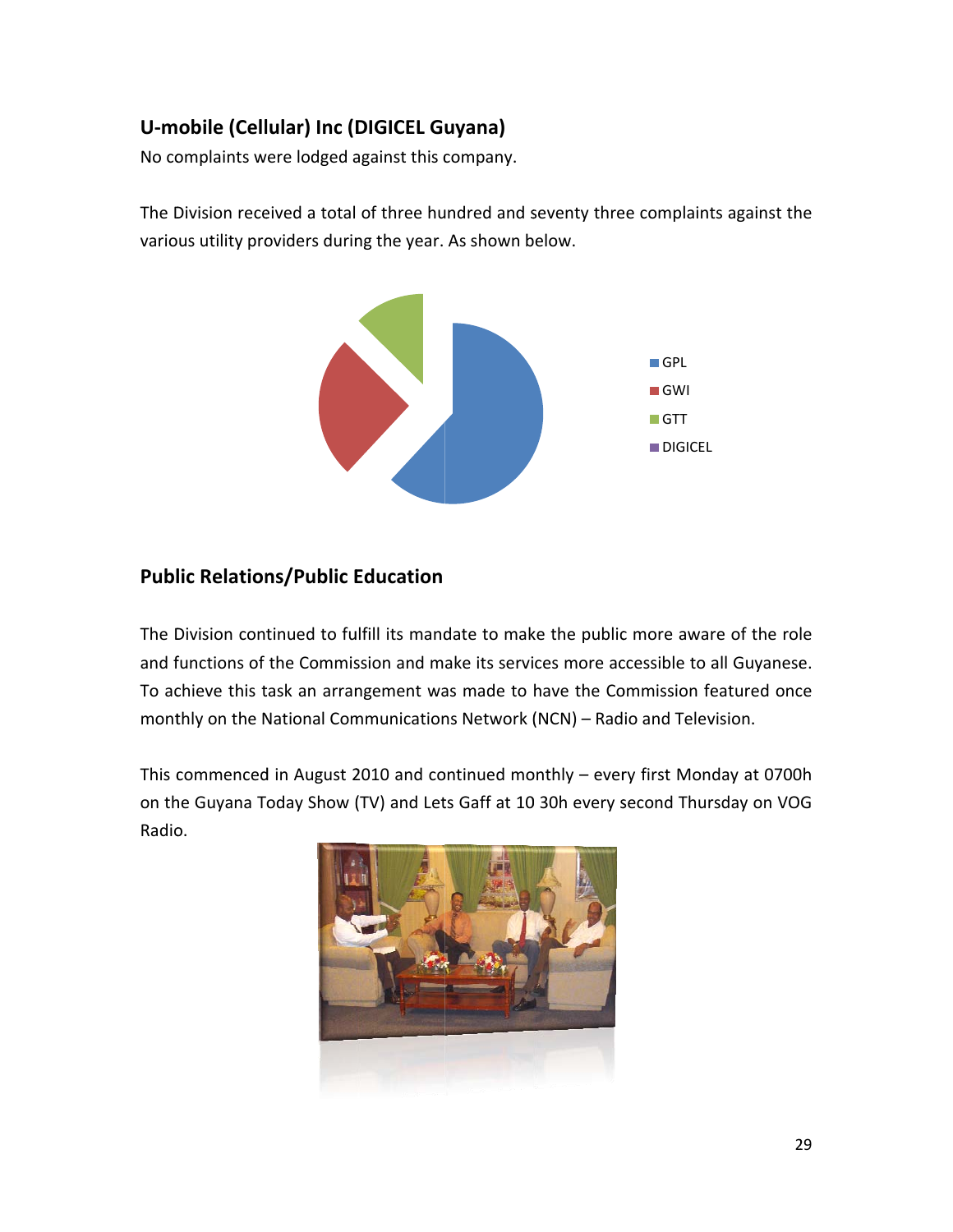In addition, Consumer Awareness and School's Education Programmes were held at the following location: Brickdam Secondary School, St Stanislaus College, Central High School, Guyana Oil Company, Munishwar Shopping Complex, La Penitence Market and the Water Street Vendors Mall. At these sessions handouts were distributed to the public and complaints taken.



Additionally, the Complaints Manager was part of the team from the Public Utilities Commission that represented the Commission at the Organization of Caribbean Utility Regulators held at the Jamaica Grande, Ocho Rios in November 2010. A presentation on Challenges of the Utility Regulator in a developing society (the Guyana Situation) was presented to the conference by the Complaints Manager.

The enactment of the Public Utilities Commission Amendment Act 2010 (No. 16 of 2010) will greatly assist the functioning of the Division in the coming years.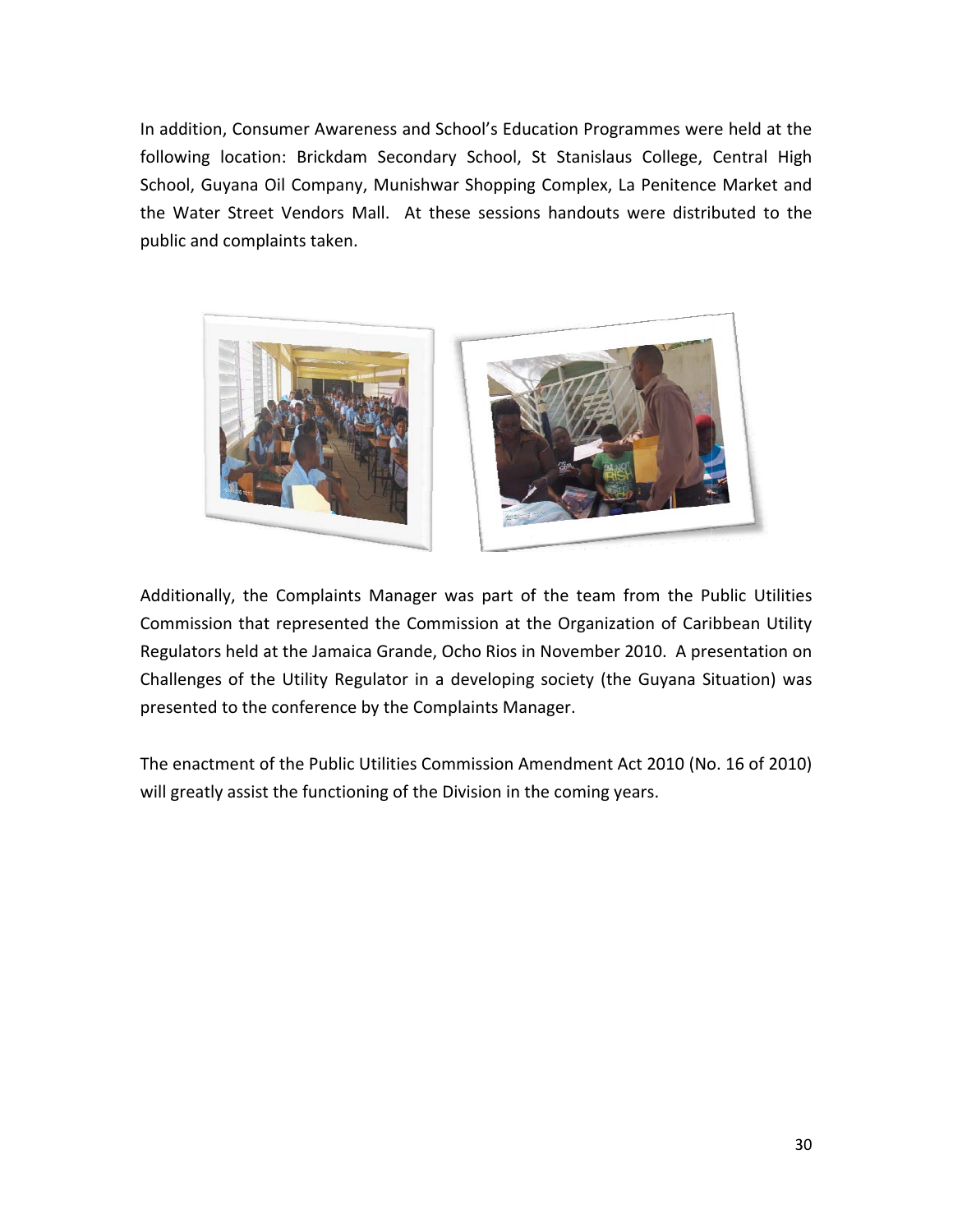# **ENGINEER'S REPORT**

Shankar Singh - Engineer



The year 2010 had its share of challenges and achievements. The PUC continues to engage the utilities to address issues which affect consumers and to establish systems in order to ensure that the utilities will deliver the quality of service, which they are required to deliver to customers, as per their respective licences.

## **GUYANA POWER & LIGHT INC**

Some of our ongoing challenges and achievements experienced with the Guyana Power & Light Inc. are as follows:

## 1. Inadequate Due Dates for Bill Payments

Schedule 15 of the Electricity Sector Reform Act 1999 provides as follows:

- "(4) Except where otherwise expressedly agreed between a consumer and a public supplier, every bill shall be payable within twenty-one days of the issue of the bill,  $\dddotsc$
- (5) For purposes of these Regulations, a bill shall be deemed to be issued when it is posted."

Despite several discussions with GPL on this matter, customers continue to receive bills with a due date of 21 days from the date that the bill was printed, instead of 21 days from the date that the bill was posted.

## An example of how this affects the customer

A customer living at Supply on the East Bank of Demerara (E.B.D.), would be served by the Post Office in Grove, E.B.D. A bill stamped at Grove Post Office on March 7 may be received by the customer on March 14. On opening the bill, the customer then discovers that the bill is due on March 17, which is 21 days from the printed date on the bill. The customer then has 2 days in order to pay the bill by the due date.

On the other hand, under the Electricity Sector Reform Act 1999, the customer would however, be entitled to a due date of March 28. This results in the customer having a reasonable period of 14 days to pay the bill before it becomes due for payment.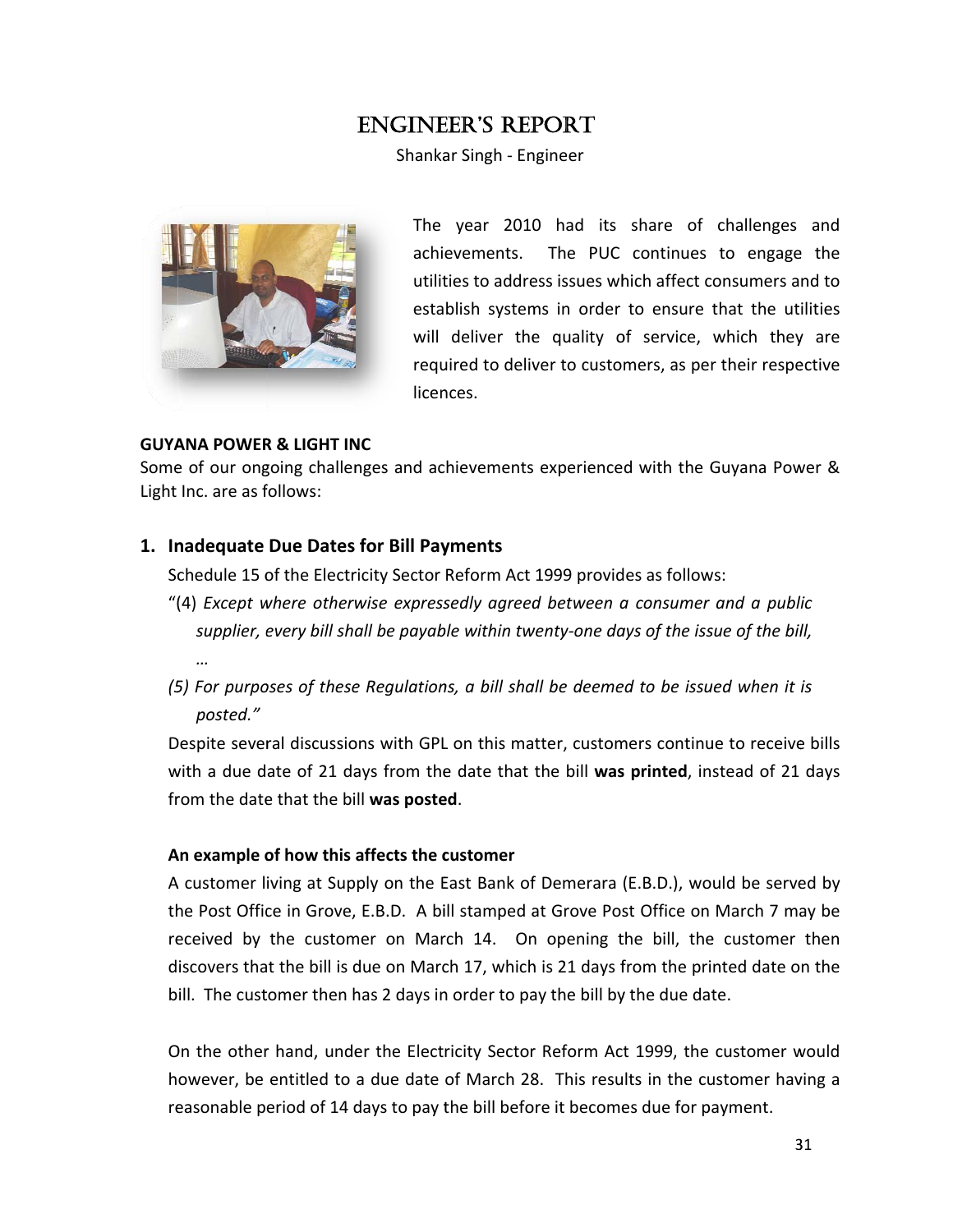## **2. Frequency Change from 50 Hz to 60 Hz in Some Sections of Georgetown**

In 2010, GPL continued the frequency conversion exercises in Georgetown to change the supply frequency in some sections of Georgetown from 50 Hz to 60 Hz. Concerns were again raised about the measurement accuracy of 50 Hz meters on 60 Hz supply. In the November 14, 2010 edition of the Kaieteur News, under the headline "**Guyana electricity needs grow 7 MW yearly – GPL**", Mr. Bharat Dindyal, Chief Executive Officer of GPL, in response to questions on 50 hertz meters said that "... *these would not be affected. As a matter of fact, tests have proven that these particular meters may under‐ read the consumption. GPL may very well have to replace these meters*".

In an effort to investigate the effect on the recording accuracy of a meter operating on a frequency different from that on which it was designed to operate, the PUC requested that GPL carry out accuracy verification exercises to determine the following:

- (i) The recording accuracy of three  $(3) 50$  Hz meters in Georgetown that are operating on 60 Hz.
- (ii) The recording accuracy of three  $(3) 60$  Hz meters in Georgetown that are operating on 50 Hz.

Unfortunately, to date, GPL has not responded to the request despite several reminders.

## **3. Credits to GPL Consumers for Matters that Actively Involved the Engineering Section of the PUC.**

As a result of investigations and analyses by the Engineering Section on some of the PUC/GPL complaints in 2010, a number of customers received credits to their accounts at a total of \$7,482,361.

## **GUYANA WATER INC**

## **Monitoring Water Quality Standards**

The PUC now has a system in place to monitor the Water Quality Standards of GWI. The system was implemented in the last quarter of 2010. Quarterly submissions of bacteriological and water quality results will enable the PUC to monitor the Water Quality Standards of GWI as per the *Licence to Supply Water and Sewerage Services and Advisory Services for Public Purposes*.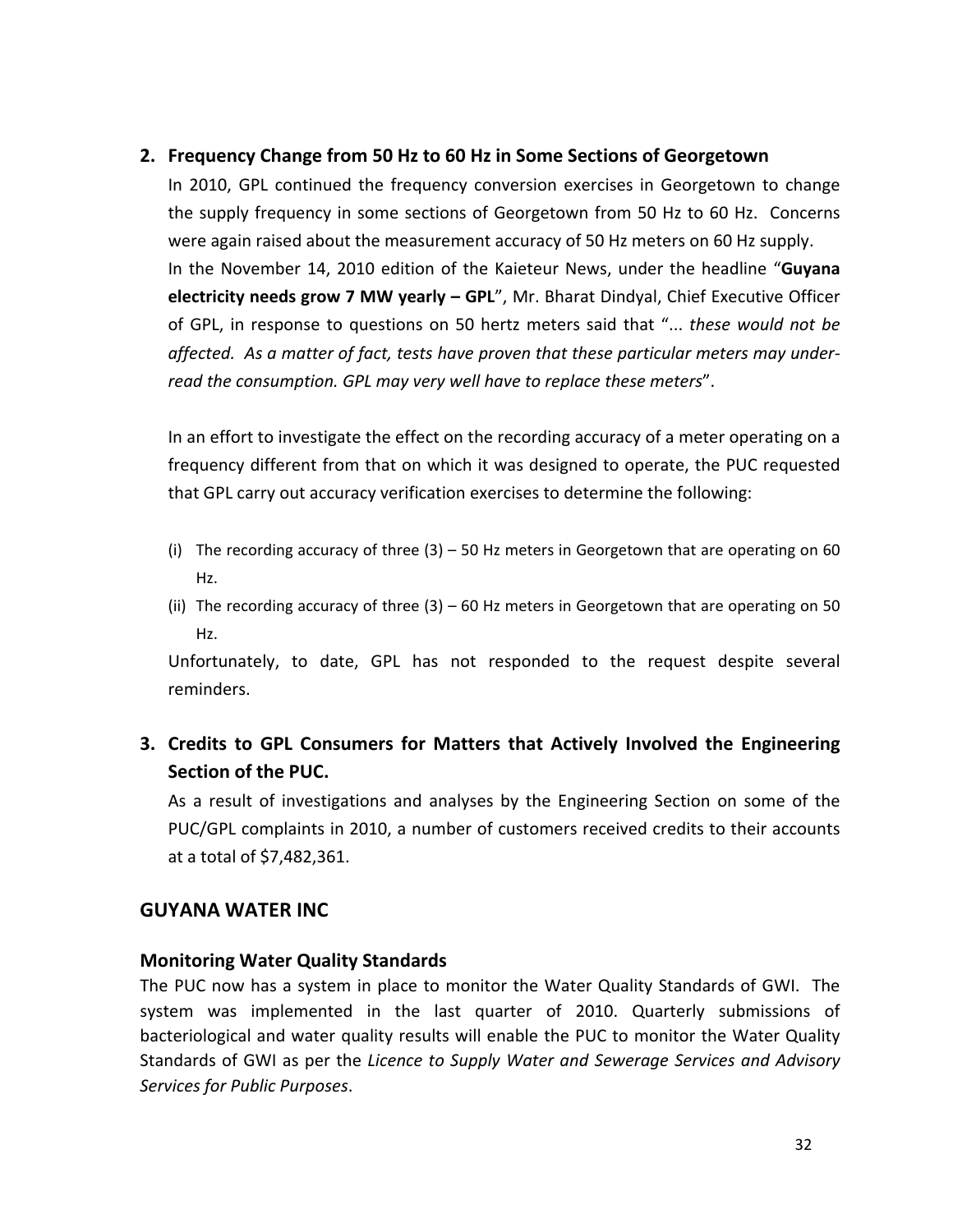## **Participation in International Regulatory Events**

## Introductory Workshop for Energy Regulators - Promoting Renewable Energy Development.

On August  $24 - 25$ , the PUC participated in an introductory workshop for energy regulators on Promoting Renewable Energy Development. The workshop, which took place in San

Jose, Costa Rica was organised by the National Association of Regulatory Utility Commissioners (NARUC), cohosted by Autoridad Reguladora de los Servicios Públicos (ARESEP) and Asociación Coordinadora de Entidades Reguladoras de Energía Eléctrica de América Central (ACERCA), and sponsored by the United States Agency for International Development (USAID).



The Workshop introduced the International Renewable Energy Handbook, developed by NARUC with support from USAID. This is a Handbook for regulators with contributions from regulators in Africa, Central America, Eurasia, Asia and the Middle East. It was prepared to assist energy regulators in implementing renewable energy policies and facilitating the successful development of renewable energy projects.

In Guyana, electricity generation from renewable energy sources is expected to be realized from the use of bagasse in the sugar industry and hydro. Electricity generation from renewable energy sources is supported by provisions in GPL's Licence to Supply Electricity for Public Purposes.

## GPL's Licence - 1999

- 15. Generation of Electricity
- "(e) The Licencee shall enter into power purchase agreements with independent power producers licensed under the Act, including the Guyana Sugar Corporation, for additions of generation capacity to the system, provided that such independent power producers generate electricity from alternative forms of energy using renewable resources and provided that such power purchase agreements: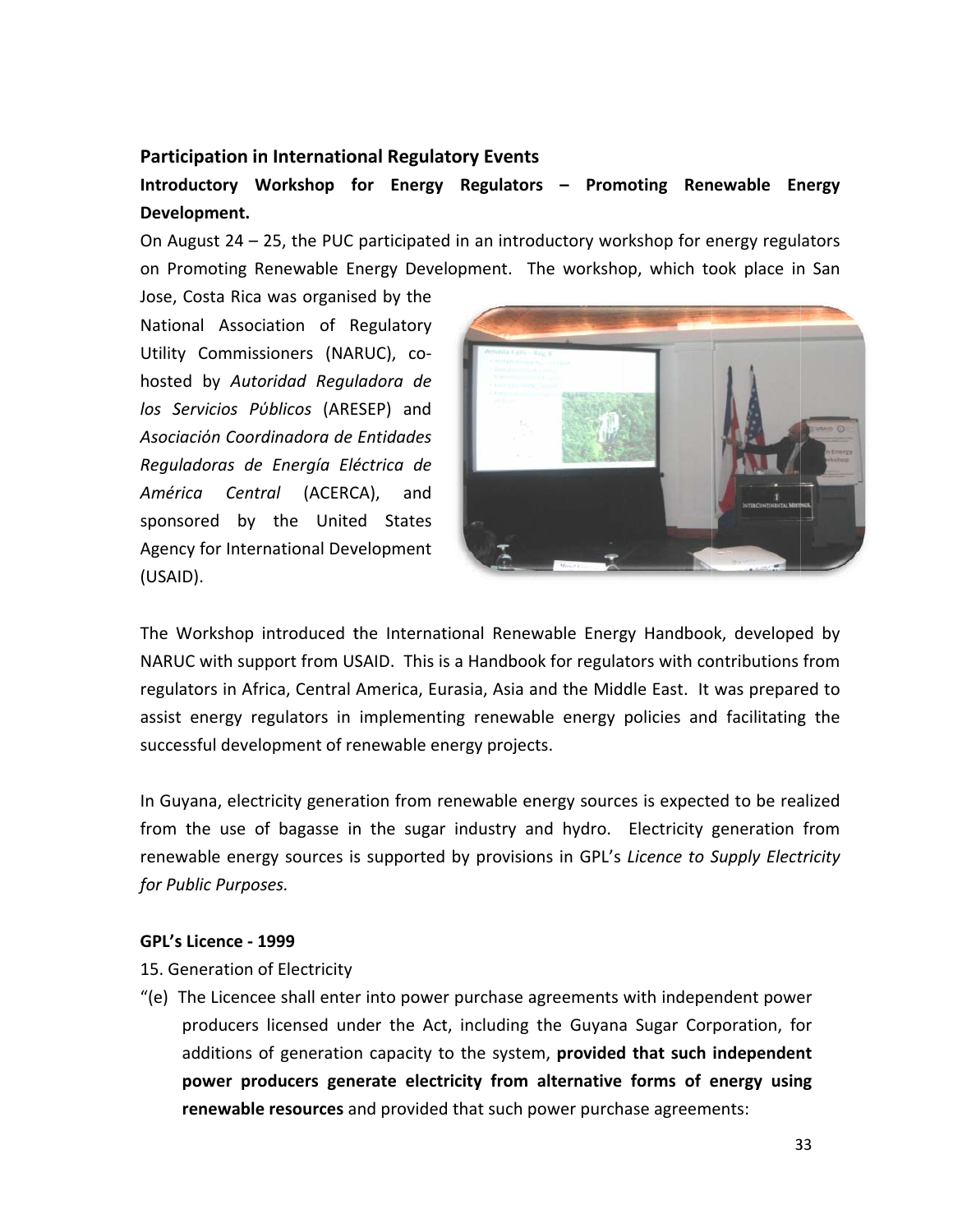(i) are on terms and conditions that are acceptable to the Licencee and that are approved by the Commission, and once approved the payments thereunder shall be allowed for inclusion in the Licencee's operating expenses for the whole of the term of the power purchase agreement in accordance with the First Schedule to this Licence:"

The Handbook for Encouraging Renewable Energy Development is also available on the PUC's website (www.puc.org.gy).

## Participation at 8<sup>th</sup> Annual Organization of Caribbean Utility Regulators (OOCUR)

The PUC participated at the 8<sup>th</sup> Annual OOCUR Conference, under the theme Regulation, Convergence and the Competitive Environment, on November 3 - 5, 2010 in Ocho Rios, Jamaica.

In the Opening Remarks, our Chairman -Justice Prem Persaud, in his capacity as Secretary General (ag) of OOCUR, welcomed the participants with his "Welcome Remarks".

The presentations from the PUC were:

1. Convergence and ICT: A Regulatory Perspective - by Mr. Orin Edghill, Accountant and IT Officer.



- 2. Advancing the Precautionary Principle: Should Utility Regulation consider Ecological and Health Impacts beyond Water? - by Mr. John C. Caesar, Commissioner & Senior Lecturer - Department of Biology, Faculty of Natural Sciences, University of Guyana.
- 3. Non-Revenue Water Management by Shankar Singh, Engineer.
- 4. Challenges of the Utility Regulator in a Developing Society -The Guyana Situation by Mr. Raymon Cummings, Complaints Manager.

The research done for the presentation on Non-Revenue Water (NRW) Management has contributed in laying the foundation for monitoring GWI's licensed Non-Revenue Water Target of 25%.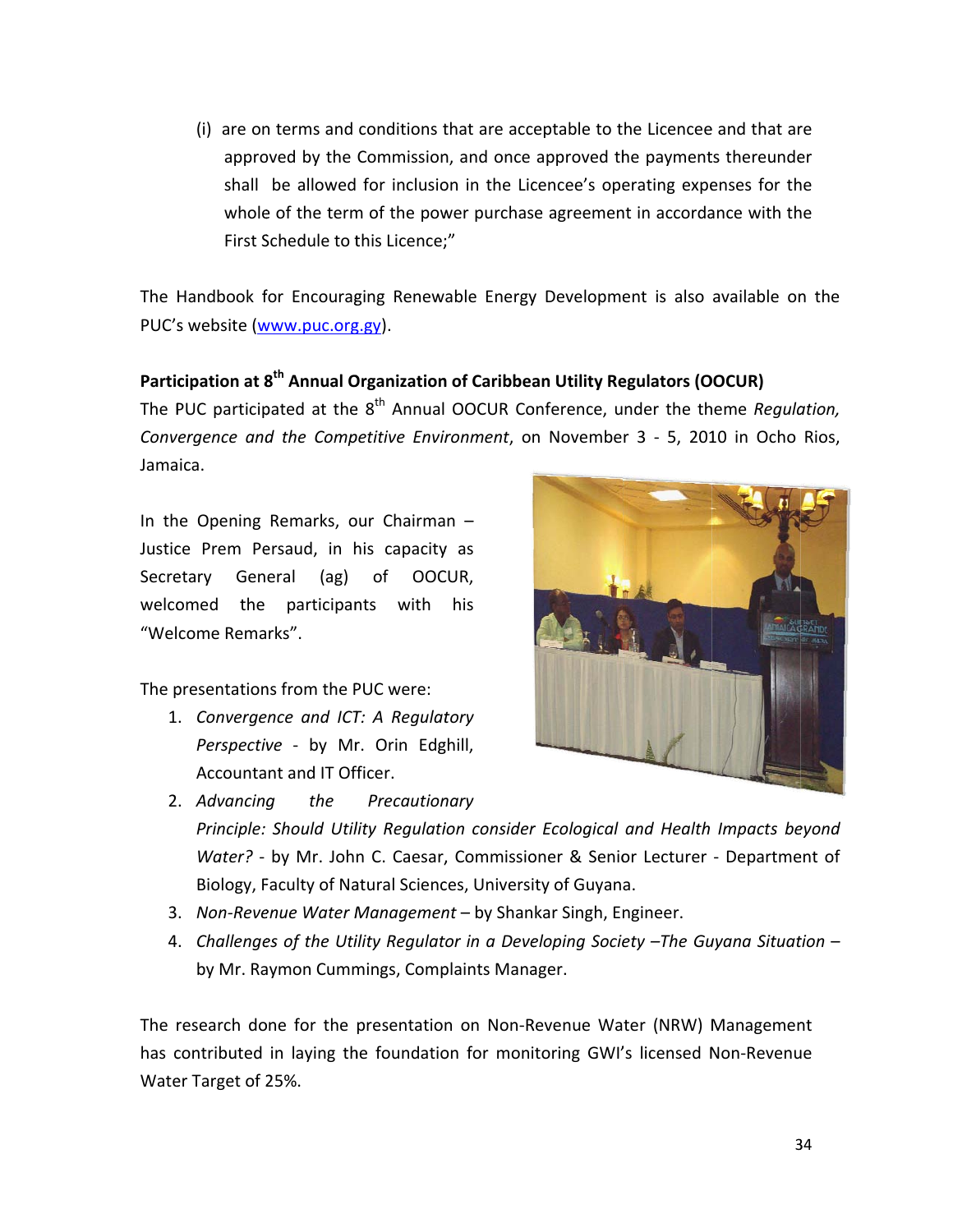There was collaboration between Guyana Water Inc and Belize Water Services for managing NRW with the use of the *Water Balance* recommended by the International Water Association (IWA) and American Water Works Association (AWWA) for computing non‐revenue water.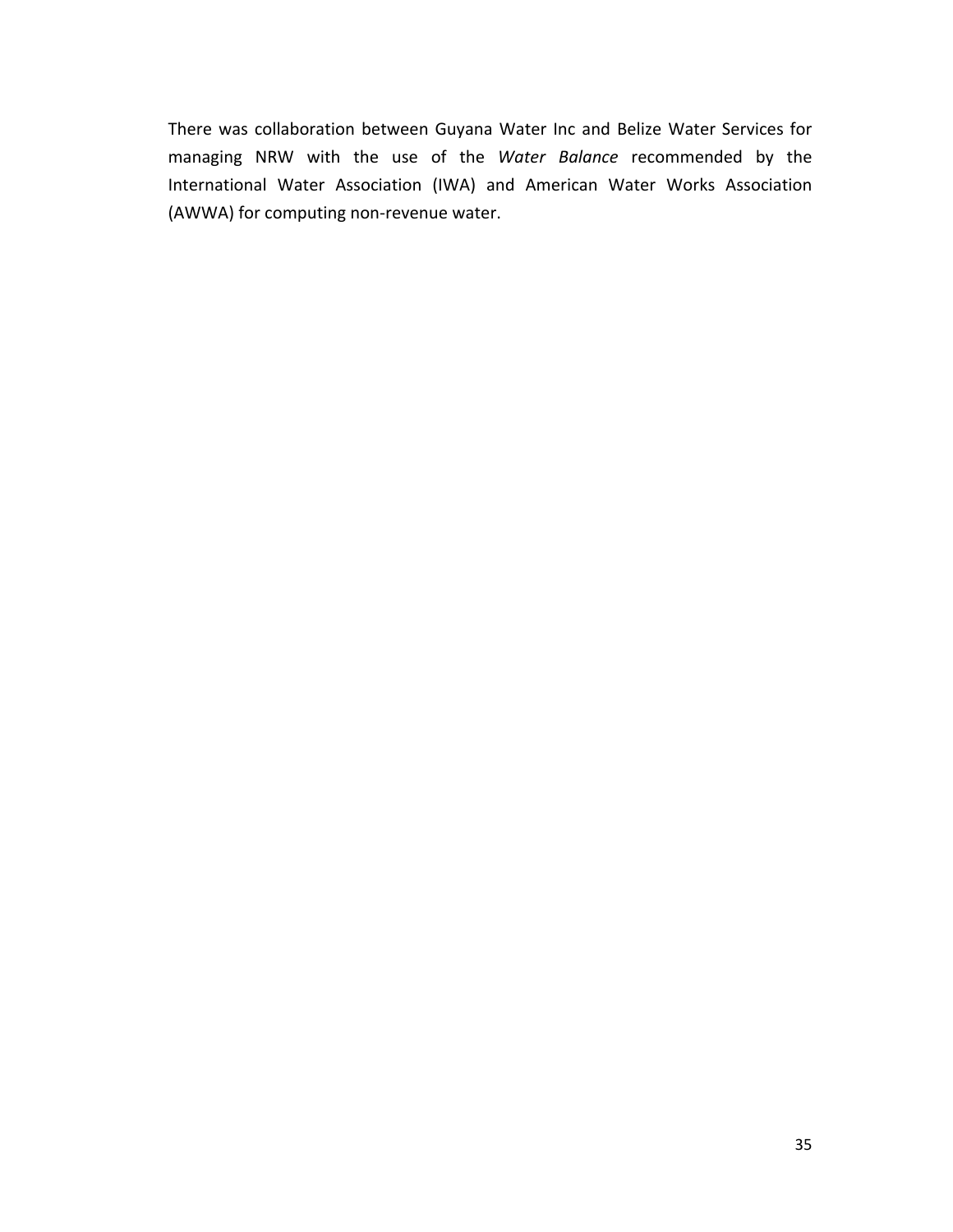# **FINANCE DIVISION REPORT**

Mr. Moorsalene Sankar - Financial Analyst

## **GUYANA WATER INC (GWI)**



Key issues that concern the PUC in the water and sanitation sector are poor service quality, an inadequate cost recovery due to an inadequate tariff structure, high non-revenue water, and the slow pace of metering consumers. The turnaround plan crafted in 2008 and which was intended to reduce the level of non-revenue

water and financially consolidate the utility seems to have had only minimal success. On a more positive note some un-served areas are beginning to receive potable water due to ongoing capital investments both by the Government of Guyana and the International Donor Agencies.

For 2010 a capital budget of \$2.480 billion was approved by the Ministry of Finance and this was further supplemented by an additional \$664 million from other sources. For the financial year \$3.114 billion was spent on the capital infrastructure works of GWI. For the year in review the company:

- Commissioned water treatment plants at Central Ruimveldt, Lima, Vergenodgen, Cotton Tree and Queenstown.
- Fifteen sewer pumping stations in the city were upgraded and made operable. This will go a far way in relieving the pressure on the sewer system.
- A number of boreholes were commissioned during the year and a number of other boreholes remain as work-in-progress to be completed during the course of 2011.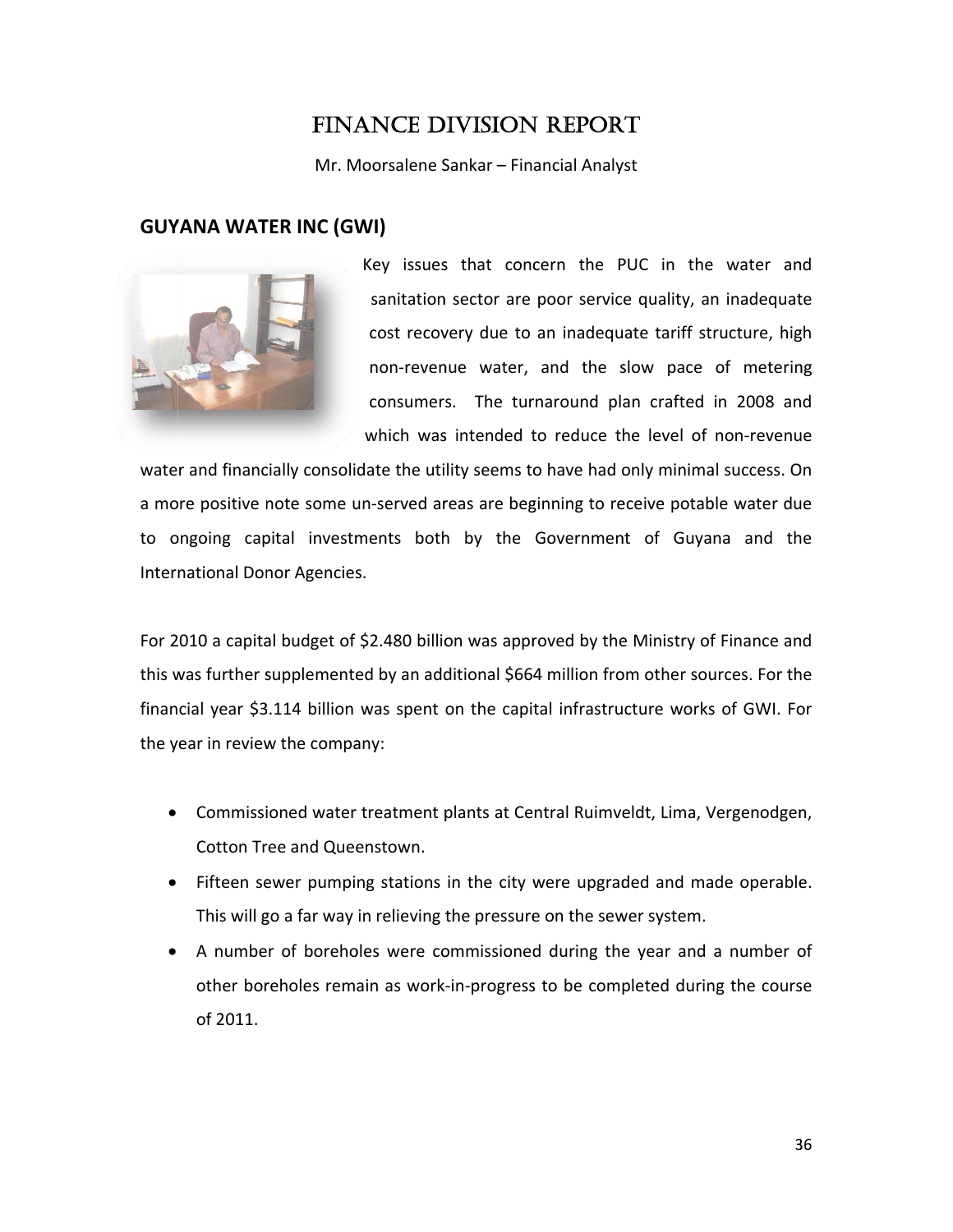• A number of transmission systems are currently under construction which when completed may allow for a more equitable distribution of water from its distribution points.

During the year under review the Government made an additional \$60 million available for Hinterland water projects which were fully spent within the stipulated time frame and with most of the capital works completed.

GWI estimates that a total of 120,000 (one hundred and twenty thousand)consumers either received potable water for the first time from new service connections or benefitted from an improved water supply. To the credit of the company they successfully completed almost 100% of their capital works and in this segment of operation performed at a high level of efficiency.

#### **Consumer Debtors:**

Although the collections to billed sales have improved in 2010 when compared to the previous year it is still not at the level that would suggest efficiency and timely collections. The company receivables continue to grow exponentially and at the end of 2010 stood at approximately \$7,123 billion. This represents a credit period given of approximately twenty months. This is unacceptable. What is disturbing about the receivables is that approximately 78% of the debtors are aged one year and over suggesting that many of the debts may have been outstanding for a number of years. GWI has within the recent past made several attempts to collect its outstanding receivables but has never been able to reduce those consumer debts that are aged one year and over. Currently the average debt per consumer stands at approximately \$41,900, a figure that on the surface does not appear realistic. GWI needs to seriously review its receivable ledger area by area and make a determination on what debts are collectible and then make a decision about what to do with the remaining debts that may be deemed uncollectible. Granted, an exercise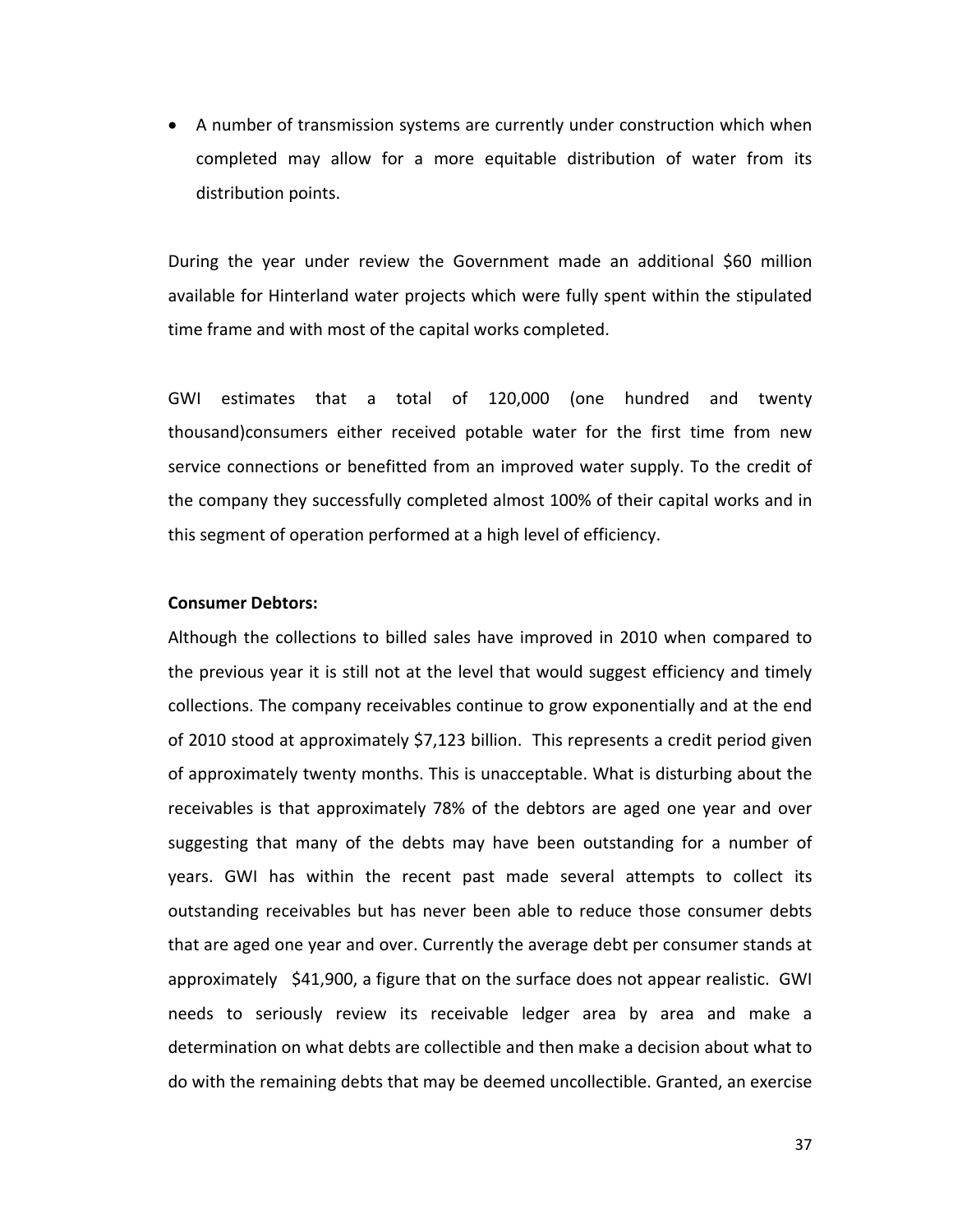of this nature may take a year or more, but it should nevertheless be done so that GWI can at some time in the not too distant future has a consumer debtors' ledger that is credible.

GWI should aim at a 95% ‐ 98% collection rate. In 2010 GWI billed \$4.171 billion in sales and other services but collected only \$ \$2.841 billion from these services. If GWI's collection rate remains at this approximate level over the years then it will be adding significantly to its receivables. Another disturbing feature about GWI's billings and collections is the unacceptable level of its provision for bad debts and bad debts written off. In 2009 the net write offs totaled \$1.676 billion and in 2010 there is a provision for bad debts in the unaudited financial statement for \$957 million.

#### **Billings:**

The Commission is of the opinion that GWI has a problem with its metered consumers with respect to estimated billings. The problem may be due to a lack of consumer history which may not have been migrated to the new consumer information system that became operative in the recent past with the result that the operating program was unable to use this historic information to give a credible estimate. This has led to consumers receiving bills that in some instances were many times over their actual consumption usage. This situation leads to over billing and inflated sales that distort the financial reporting and by extension the audited financial statement. It is not unusual for the current year audited financial statement to be restated because the sales revenue of the previous year was incorrectly stated. The Commission notes that for the year 2010 almost \$1 billion was provided for as bad debts. This expense was charged to the profit and loss account in 2010. The Commission believes that this accounting treatment may be incorrect. If the bad debts in question relate to a previous year it should be treated as a prior year adjustment and not expensed out in the current financial year.

38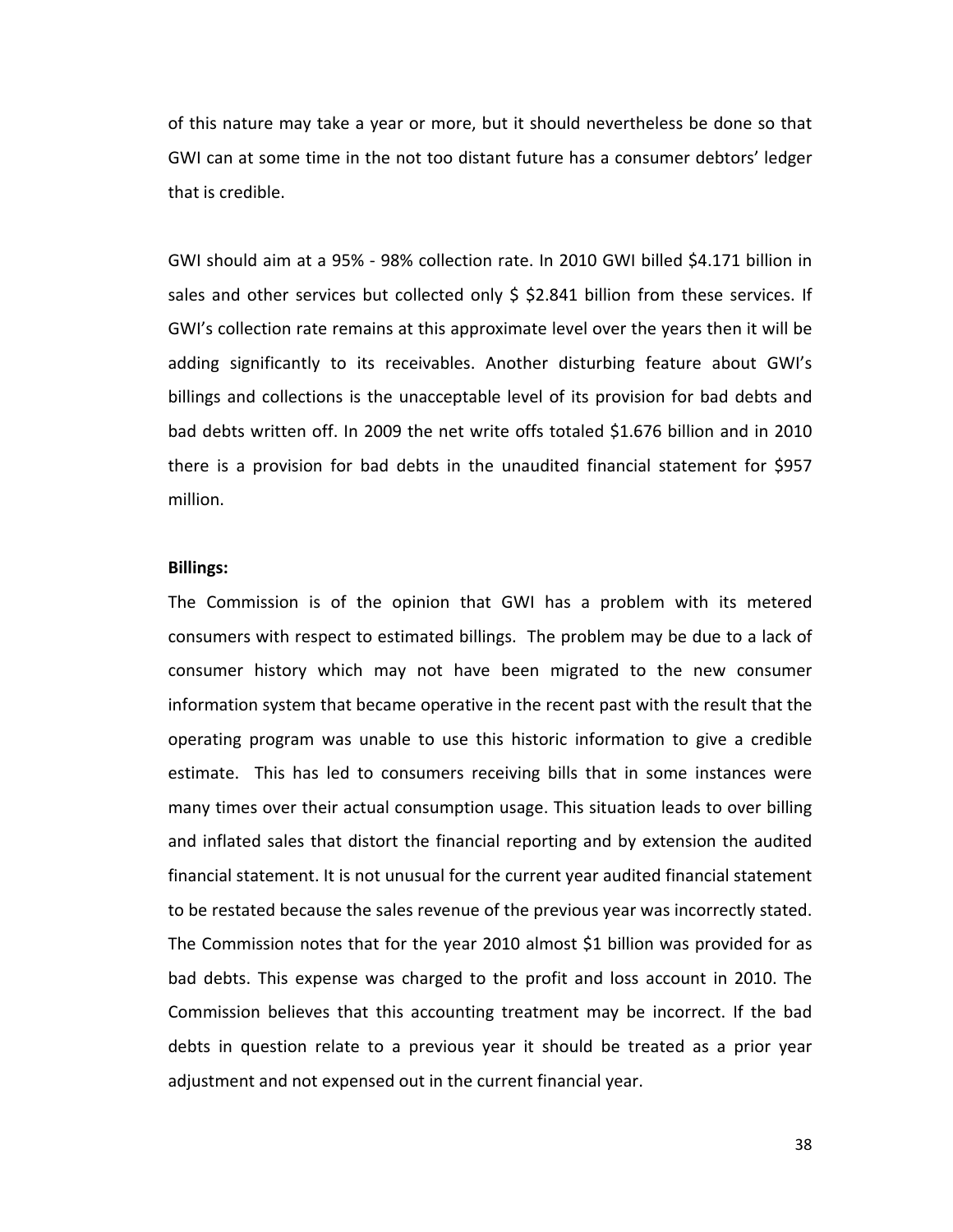#### **Hours Lost:**

The Commission notes the downtime of 25,000 operating hours suffered by GWI during the current year and that over 70% of this downtime was caused by the GPL's inability to supply a reliable and stable power to the utility. This has been a perennial problem and one over which GWI claims it has no control. This downtime impacts adversely on the quality of service to consumers. The Commission notes GWI's efforts to minimize this impact of downtime. During the year GWI acquired new mobile power units which were deployed in Divisions two and three and has taken a decision to acquire additional mobile power units for Divisions four and five. GWI has also commenced civil works for installation of power generation that will be used as stand‐by power for Central Georgetown and for Sophia Water Treatment plant in the event of a power failure by GPL. These power stations are expected to be commissioned in the first quarter of 2011. The Commission commends GWI in this initiative and its efforts to improve the quality of service to the consumers.

When all is said and done GWI ought not to blame any other agency, to wit, GPL. It has an obligation which it undertakes to provide potable water to consumers and it has to make every effort to do so.

#### **Manpower Resources:**

During the year GWI had reviewed its existing structure and based on that review has determined that the optimal manpower requirements that is needed to carry out an efficient operations is 679 (six hundred and seventy nine) persons. Currently GWI's staff structure is about 600 persons. The Commission understands that GWI's board is yet to approve this structure. It is to be hoped that if this new structure is approved GWI's efficiency and quality of service to the consumers mayl also be improved.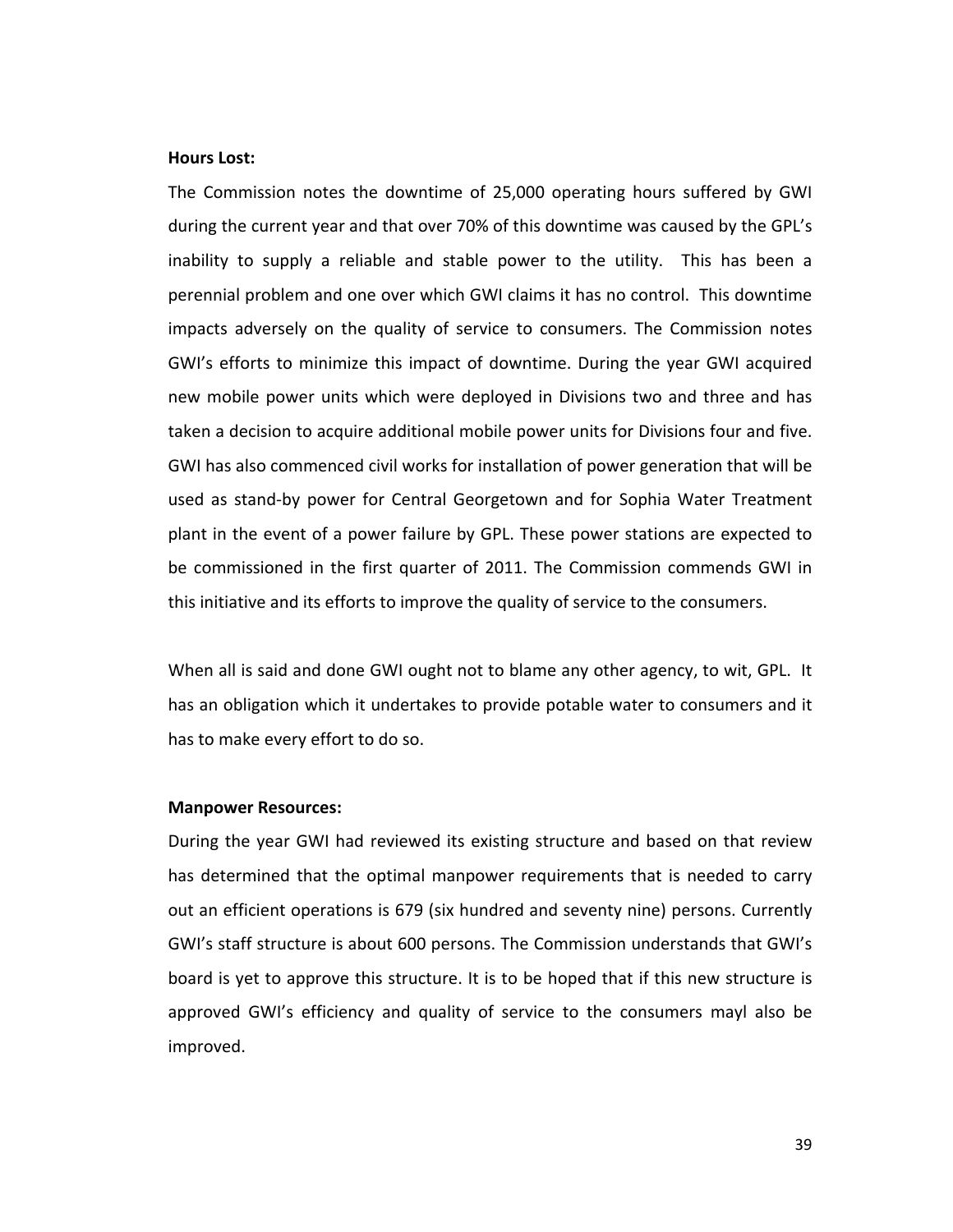#### **Non‐Revenue Water (NRW) and Metering:**

The two will be discussed under the same caption because non-revenue water is inextricably linked to metering. Non‐revenue water is defined as water produced by the company for which no revenue will be received. NRW is water that has been produced and is lost before it reaches the consumer. Losses can be real through leaks, sometimes referred to as physical losses or apparent losses through theft or metering inaccuracies. GWI is unable to measure definitively its NRW but it is generally thought to be in excess of 50% of dispatched water by the utility from its production points to its customers. In the turnaround plan of 2008‐2010 GWI had targeted reducing non‐revenue by 5% for each of the three years. Unfortunately this does not appear to have materialized.

It is rather subjective to give a figure on the savings or increase in sales that will accrue to GWI for the first 5% reduction on non revenue water. Various financial models suggest varying figures at this initial stage but all fall within the range of \$300 - \$450 million. The Commission had pointed out in its last report that one of GWI's problems in coming to terms with this perennial problem is a lack of finances and by extension GWI may need a tariff adjustment or a loan to fix the NRW problem.

At the end of 2010 GWI had approximately 110,000 unmetered consumers on its database. These unmetered consumers may be one of the causes for the high NRW. The example below illustrates the point:

Supposing that each unmetered consumer utilizes 10 cubic meters of water per month more than they are actually billed for, then in one year this will translate to 1,100,000 cubic meters of NRW used by the unmetered consumers. If this is a weighted average sale of \$100 per cubic meter this translates to a substantial loss to GWI.

40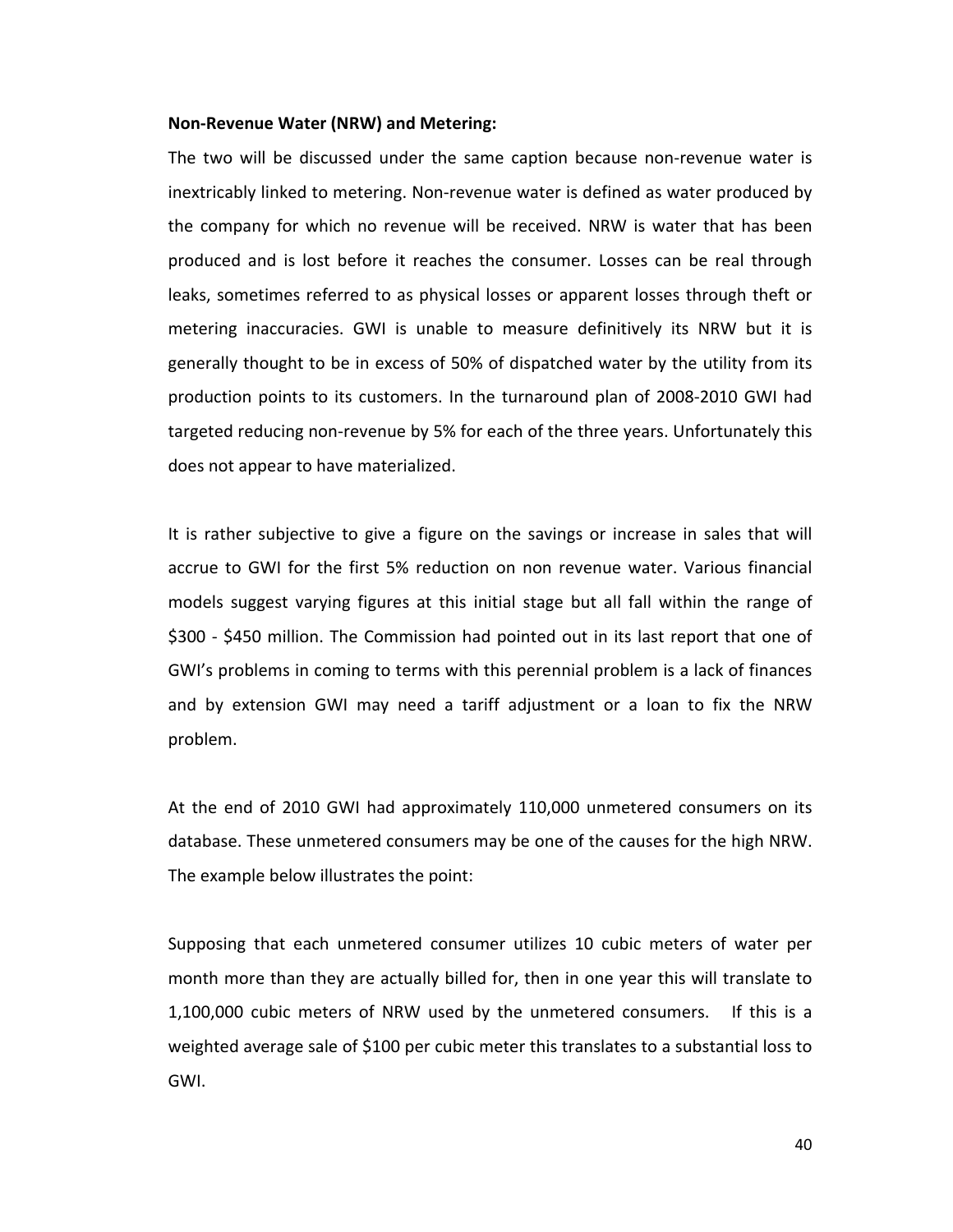The further advantages of having consumers metered are:

• That it will enable GWI to better measure its NRW since it will know both its metered sales and by extension its NRW.

## **GWI's Production:**

GWI's water production for 2010 was approximately 111 million cubic meters of water. In 2009 production was approximately 104 million cubic meters of water. To its credit, the company is able to definitively determine:

- Production and distribution for each of its five divisions.
- Billings from each of its Divisions and
- Global collections

The Commission had done an analysis on production, billings and collection on each of GWI's Divisions from the information supplied by GWI through its monthly management reports. Our findings give cause for disquiet. The Commission found that in some regions collections were so low that it appears doubtful that the utility was able to recover it energy costs for water pumped into those areas from these collections. This should be a cause for concern to the management of the company and the operations and supply of water in these areas need to be reviewed. The Commission is of the opinion that GWI needs to seriously investigate and determine why collections are at an unacceptable level and what needs to be done to improve collections.

## **Financial Reporting:**

Based on GWI's unaudited financial statement a loss of \$2.6 billion is projected at the end of the financial year at  $31<sup>st</sup>$  December 2010. The anticipated budgeted loss was set at \$644 million at 2010. The reason for this large projected loss is as a result of a shortfall of the budgeted revenue of \$1.75 billion and an adverse expenditure operation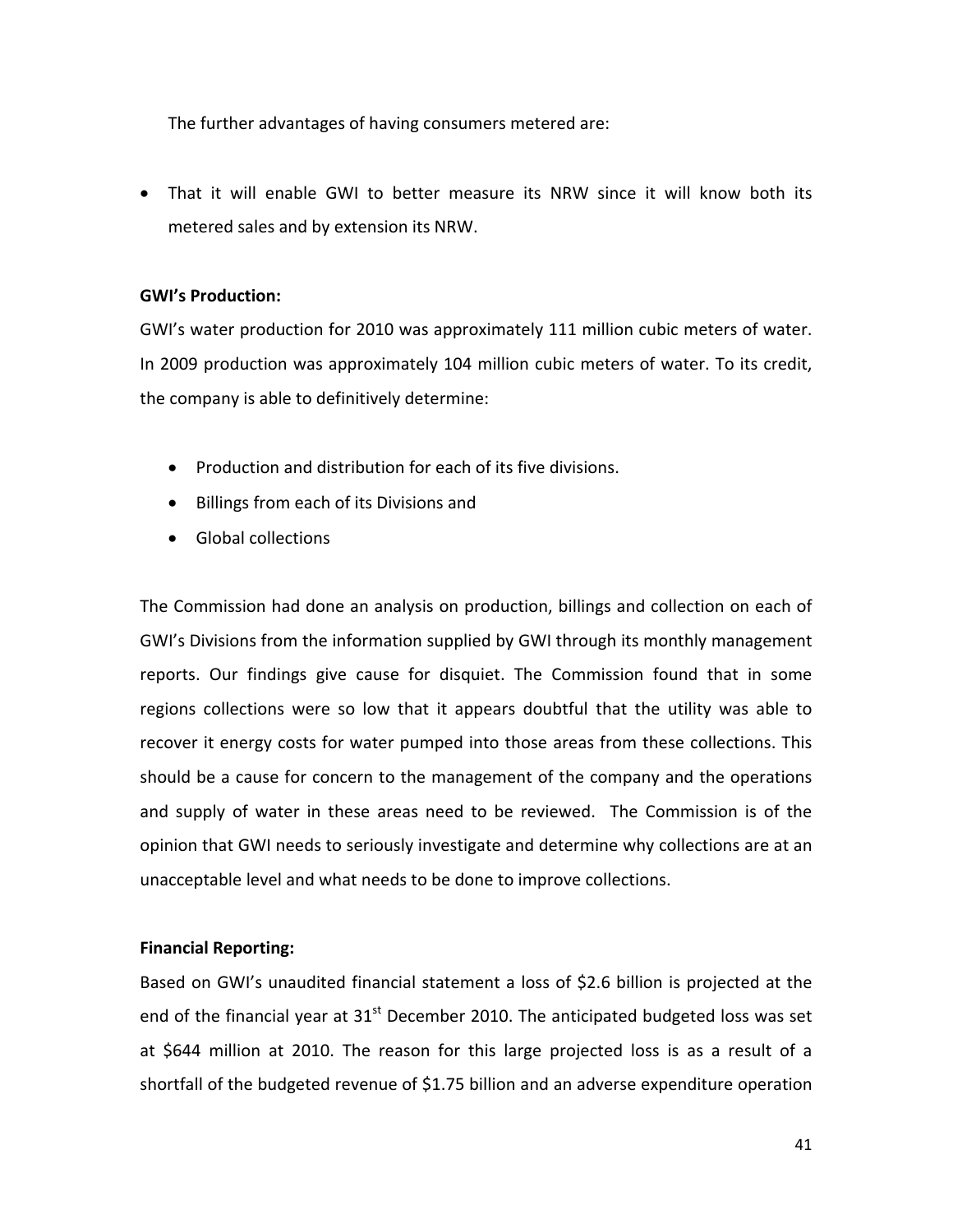of a \$138 million. Included in the expenditure is a provision for bad debts of approximately \$1 billion. This was commented on earlier in the report.

#### **Conclusion:**

With an annual production of 100 million cubic meters of water and with a weighted average selling price of \$90‐\$100 per cubic meter of water theoretically the company has the potential of earning \$9 billion annually. The fact that sales for 2010 are just under \$4 billion suggests the extent of NRW. It is imperative therefore that the stakeholders get their act together and invest in a meaningful way to have the problem of NRW and metering resolved.

Something also needs to be said about the sale of private vendor's water which appears to be growing rapidly. This scenario arose because of a perception by consumers that the water produced by GWI is not potable. The Commission has been unable to determine the global sale of vendor's water to consumers but it is possible that it may be as high as GWI's annual sales. This together with the high subsides that GWI receive from the Government, means that that the final cost of a cubic meter of water is much higher than what is generally paid by the consumers.

## **TELECOMMUNICATIONS**

The telecommunications industry continues to be dynamic with customers enjoying a relatively good quality of service at an affordable price. In fact telecommunication rates for landline and cellular remain among the lowest in the Caribbean. However, the fast pace of technological innovations coupled with the myriad ways inbound (calls from a foreign destination to Guyana) and outbound calls (calls from Guyana to a foreign destination) bypass the local international gateway pose a serious financial challenge to the local service providers. If this current trend continues and the projections are that it will it is only a matter of time before GT&T's guaranteed 15% return on capital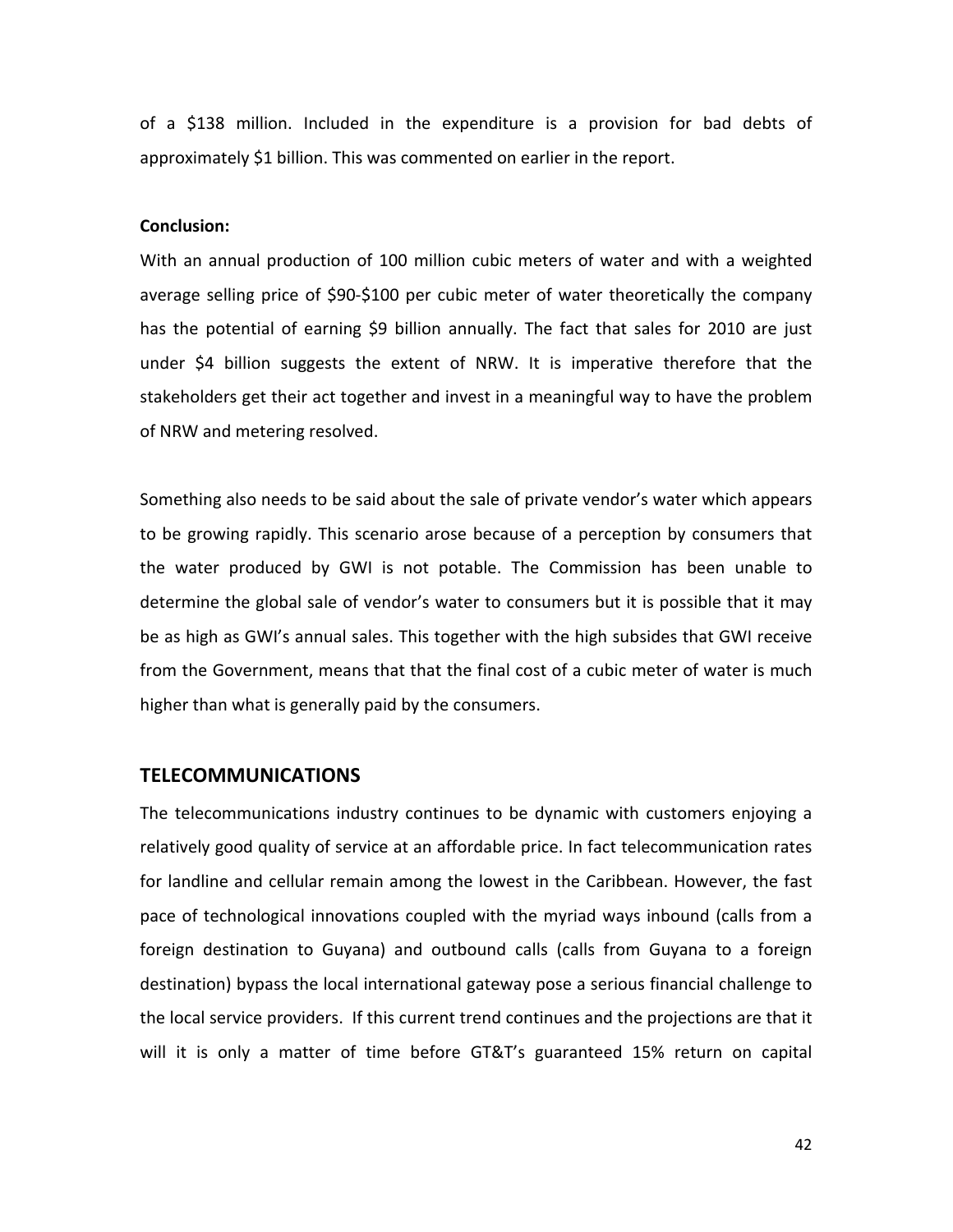dedicated to public use falls below the threshold to which it is entitled and which is set out in its licence.

#### **Capital Investment by the Telecommunication Sector:**

Both Digicel and GT&T continue to invest heavily in the telecommunications sector. For the year 2010 the combined investment of both companies was marginally over five billion dollars. These investments augur well for the future of telecommunications in Guyana and will go a far way in improving both the quality of service and reach to consumers nationwide.

In 2010 GT&T launched a high profile submarine cable in collaboration with Telesur of Suriname. The cost of the cable as stated in their financial statement is G\$6.9 billion. GT&T has indicated that the cable would be used for data services only and at some future time be also used for voice transmission. The immediate effect of the cable has been an increase in bandwidth to some internet consumers. Prior to the installation of the submarine cable 256kbps was considered broadband, this has now been upgraded to a 1,mbps. However, although the cable has a capacity to supply services to consumers country wide with 1mbps, only customers in Georgetown and its environs are receiving this upgraded service. It is the intention of GT&T to make available to all of its consumers its new upgraded benchmark of 1mbps. GT&T is optimistic that the launching of the cable will see exponential growth in internet services but this is yet to happen.

## **New Interconnection Agreement:**

On the  $13<sup>th</sup>$  January 2010 the Interconnection Agreement between Cel\*Star/U-Mobile/Digicel and GT&T came to an end by a notice served by Digicel. It is a common practice among service providers in the telecommunication industry to share their telecommunication infrastructure with each other so as to facilitate calls and other services on each other networks. This sharing is to the mutual benefit of the service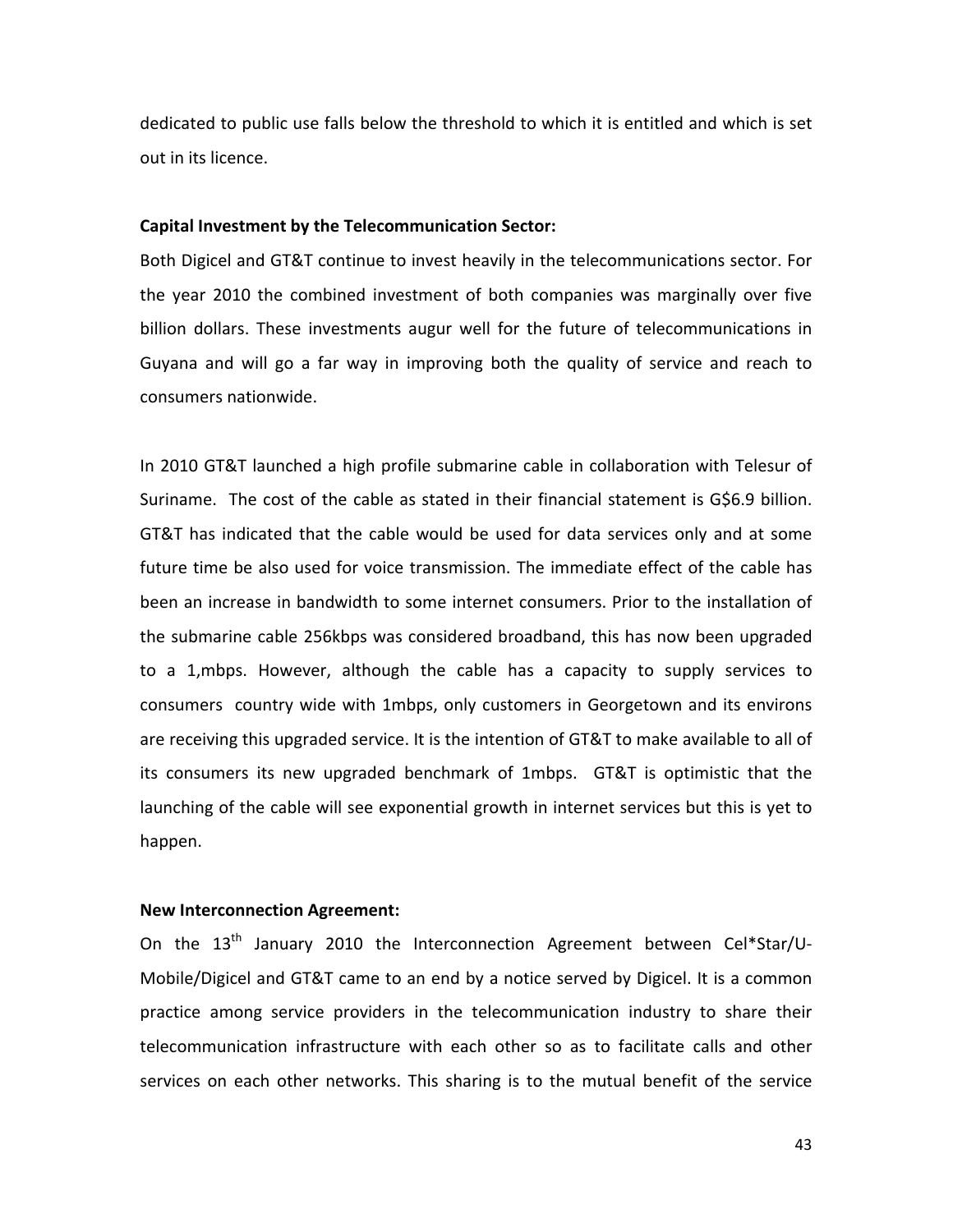providers as it increases revenue and improves the quality of service to the consumers. The service providers charge a fee for the service they provide to their counterparts; these charges have to be approved by the PUC. These charges which are termed wholesale charges are not paid by the consumers but rather it is settled on a monthly basis between the service providers. During the year the Commission held a hearing under section 36 of the PUC Act to agree interconnection and other non‐ interconnection rates between Digicel and GT&T. Each party made its presentations to the PUC on what in their opinion was an adequate rate for allowing the use of their network to their competitor. Initially neither side could find common ground in deciding on a new rate structure. However the PUC suggested to both parties that they return to the table and mutually agree a common position on rates, failing which the PUC will have no alternative but to impose rates based on the evidence led by the respective companies at the hearing.. On November  $19<sup>th</sup>$  2010 both parties informed the PUC that they have mutually agreed on interconnection rates. The Commission reviewed and tentatively approved these rates and issued a temporary order No. 3/2010 for four months effective from January  $1<sup>st</sup>$  2011 to give effect to the new adjusted rates. At the end of this period the Order will be further reviewed by the PUC.

## **Landline Services:**

At the end of 2010 GT&T had an active wire line service of 149,057 consumers. At the end of 2009 this figure was 147,042. This reflects a penetration rate of approximately 19% using a population figure of 750,000. For 2010 local global minutes made from the landline was approximately 1.198 billion and this translates to an average approximate usage of 666 minutes per month for each landline customer. In 2009 the global local minutes were approximately 1.171 billion and this translated to 663 minutes per customer per month.

GT&T has been complaining that although it has been investing heavily in the landline segment of its business there has not been commensurate growth to justify further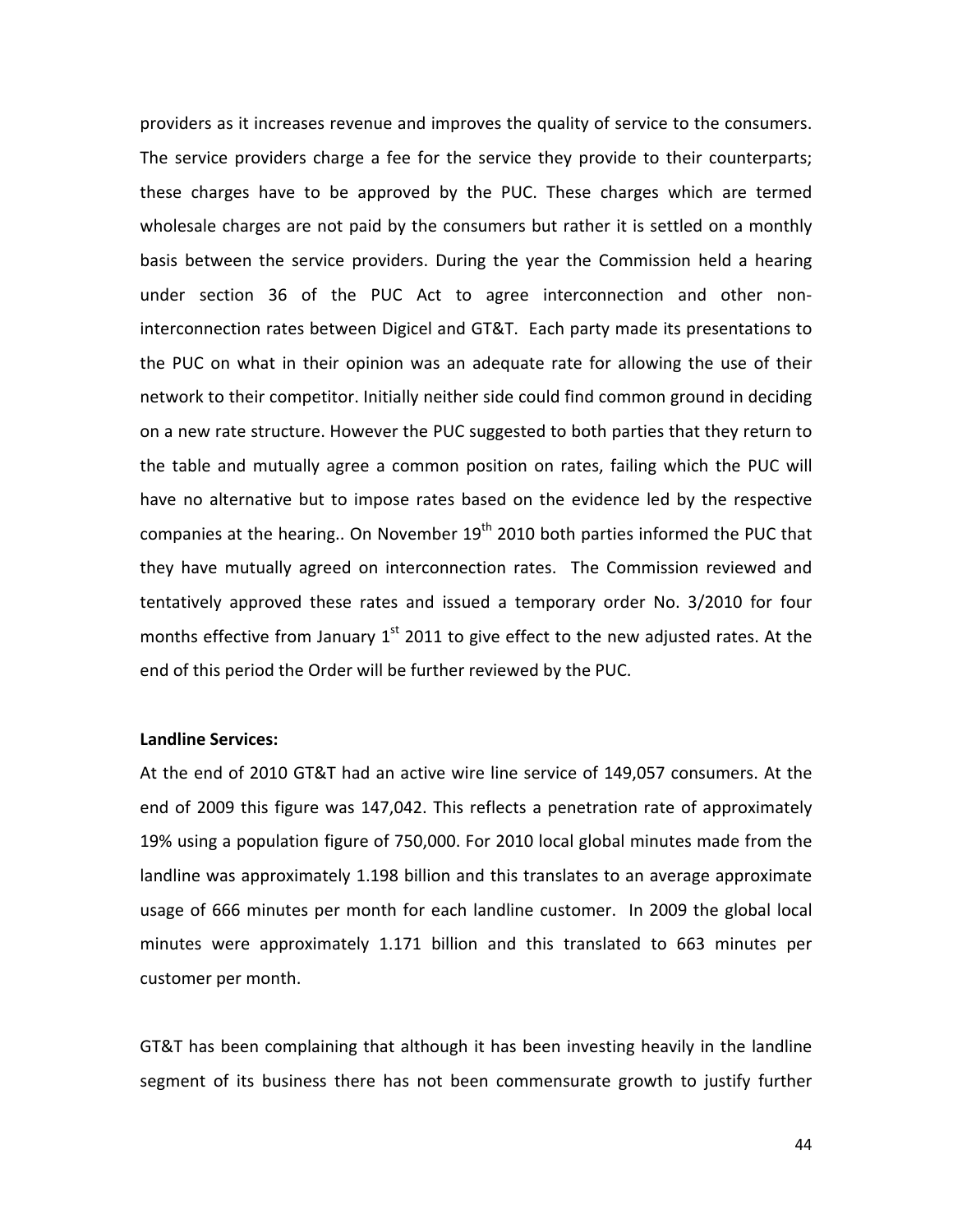significant capital expenditure to provide for additional services. Another area of compliant by GT&T is the number of retired wire lines that consumers have surrendered over the years. GT&T has posited that when a wire line is retired the infrastructure used in providing that service (providing that service is not given to someone else) falls into disuse resulting in a waste of the company's resources. This does not augur well for the future of landline services in Guyana and it may be that at some point GT&T will be less willing to expand its landline services.

#### **Cost Allocation Methodology (CAM):**

Over the years the Commission has been urging GT&T to bring on stream a cost allocation methodology so that both GT&T and the Commission will know the profit /loss GT&T make on each of its revenue services. GT&T has over the years been complaining to the PUC that their landline service is loss making, but in the absence of a credible cost analysis which GT&T is unwilling to provide the Commission will be reluctant to initiate a hearing to determine a rate increase for GT&T landline rates. GT&T has indicated that they are in the process of preparing such a methodology and that it may be completed by March 2011. For the cost allocation methodology to become effective it will have to be approved by the Commission. The advantage of the CAM is that it may allow the Commission to get a true picture of GT&T's expenditure and to facilitate the fixing of rates realistically.

#### **Cellular Usage:**

At the end of 2010 the number of active mobile phones in service was approximately 584,000 Usage of mobile airtime minutes for 2010 was approximately 1.140 billion minutes. Ironically while mobile airtime minutes continue to grow exponentially landline minutes continue to fall. This is so even though landline rates are many times lower than cellular rates. Projections are that at the end of 2011 cellular minutes may exceed landline minutes. This is however, as a result of massive advertising campaigns by the service providers and the incentives offered for the use of the cellular service. Not all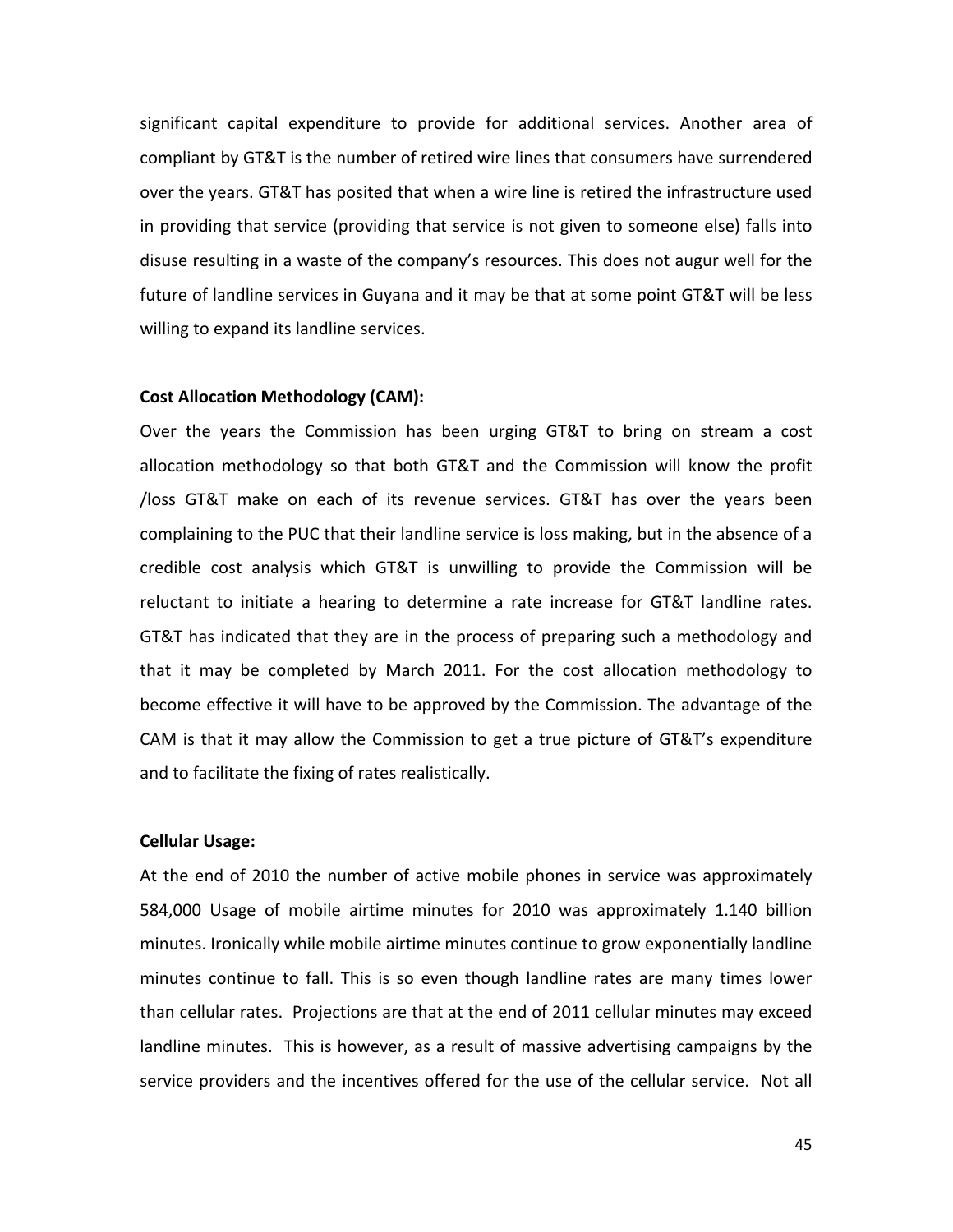mobile minutes are however paid for, each service provider offers free cellular minutes to their customers as a means of attracting customer loyalty and at the same time maintaining their market share. One important aspect also is that a substantial number of consumers own and operate more than one cell phone. The statistical information provided below gives the penetration rate for mobile and the average monthly usage in minutes of mobile phones:

- Penetration rate of mobile consumers for 2010 is calculated at 72% using a population of 750,000
- Average usage per month in minutes for customer using mobile airtime is 162 minutes.

## **Inbound International Traffic Minutes:**

Inbound international traffic minutes that were once the bread and butter of GT&T and a significant net foreign exchange earner for the country are in a state of decline. The table below shows inbound international traffic minutes for the last three years (2008‐ 2010).

| 2010 | 2009                                   | 2008 |
|------|----------------------------------------|------|
|      | 97,001,350   131,515,241   160,630,231 |      |

It is not unknown however, that GT&T has reduced its international approved rates and apparently joined the band wagon for very cheap rates.

As explained earlier the technological advances in the telecommunication industry have made it easier for individuals to manipulate the system and have overseas calls sent as local calls to Guyana and in the process bypass GT&T's international gateway. The reduction in minutes therefore, is not indicative of a trade off in inbound calls. On the contrary, inbound calls may be at the same level as it was in earlier years or it may even be higher. This is the perception of GT&T. The reason why consumers find the use of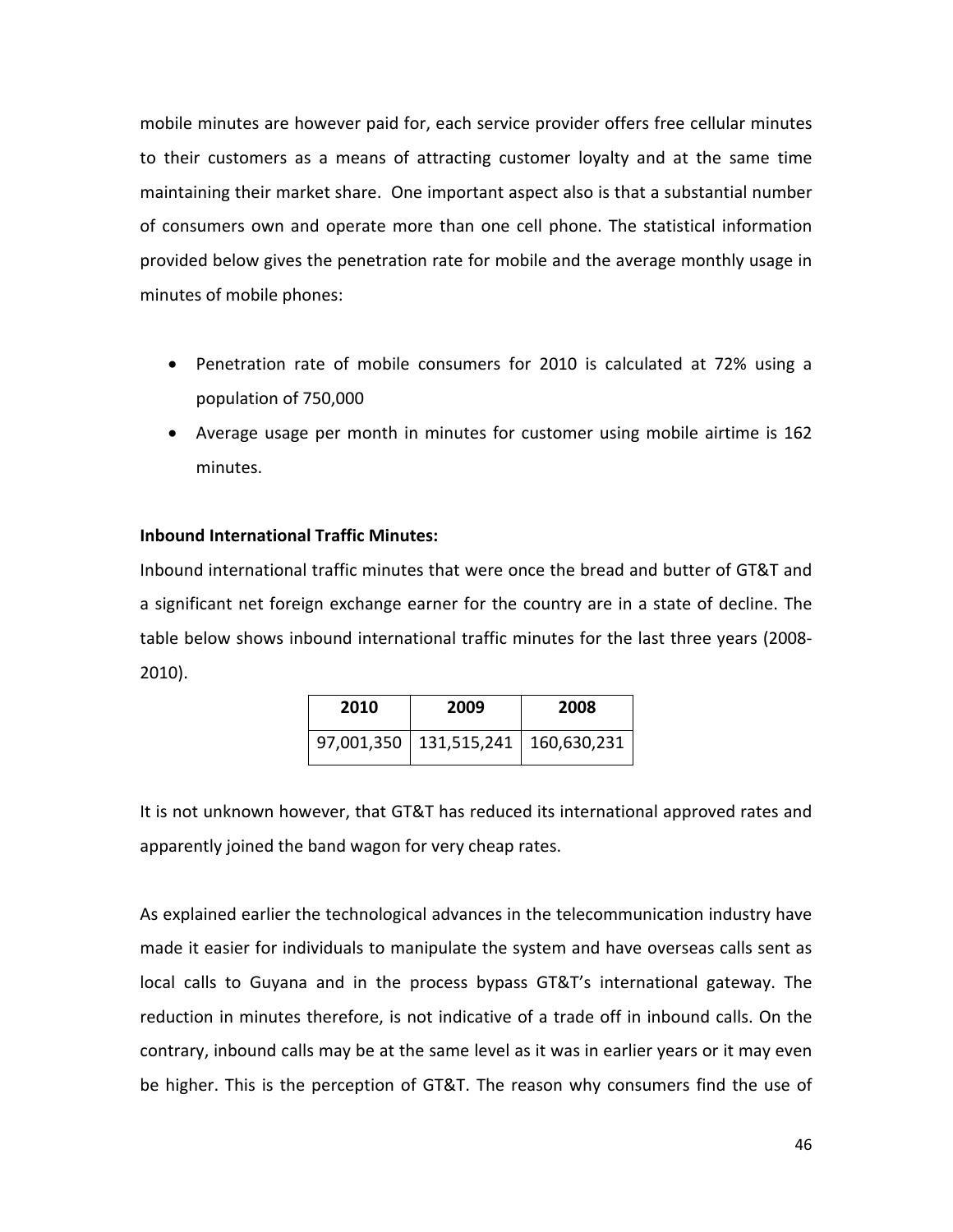these new technologies attractive is because these calls can be made at a fraction of what the international service carriers' charge for calls to similar destinations.

#### **Outbound International Traffic Minutes:**

Over the years the internet cafes and more recently services such as the internet (Skype and other such structures) have been providing an outbound service at a fraction of what GT&T charges. At the beginning of 2010 GT&T in an effort to challenge the competition has lowered significantly its international rates to most of the popular destinations. Although these reduced rates introduced by GT&T are not as attractive as what currently prevails from the other service providers GT&T has shown some growth in minutes in 2010 when compared to 2009. In 2010 outbound international minutes through GT&T's international gateway were 37.5 million minutes as compared to 30.3 million minutes in 2009. The reason why the cost of GT&T's outbound minutes remains high is because they have to pay the international carriers rates varying from approximately US\$0.19 – US\$0.23, to terminate calls originating on their network to the final destination of the overseas caller. The same does not apply to other service providers.

#### **Text Messages**:

The Commission notes the popularity of text messaging and the changing culture in the way the telecommunication industry is developing. In 2010 the number of text messages recorded by the two service providers was approximately 112 million messages.

#### **Turnover of the Telecommunication Industry:**

Revenue growth in the telecommunication industry continues to be impressive and seems set to grow exponentially in the years ahead. The combined sales of the two service providers totaled approximately \$26 billion in 2010. Neither the Commission nor the service providers has an estimate of the turnover of the non regulated operators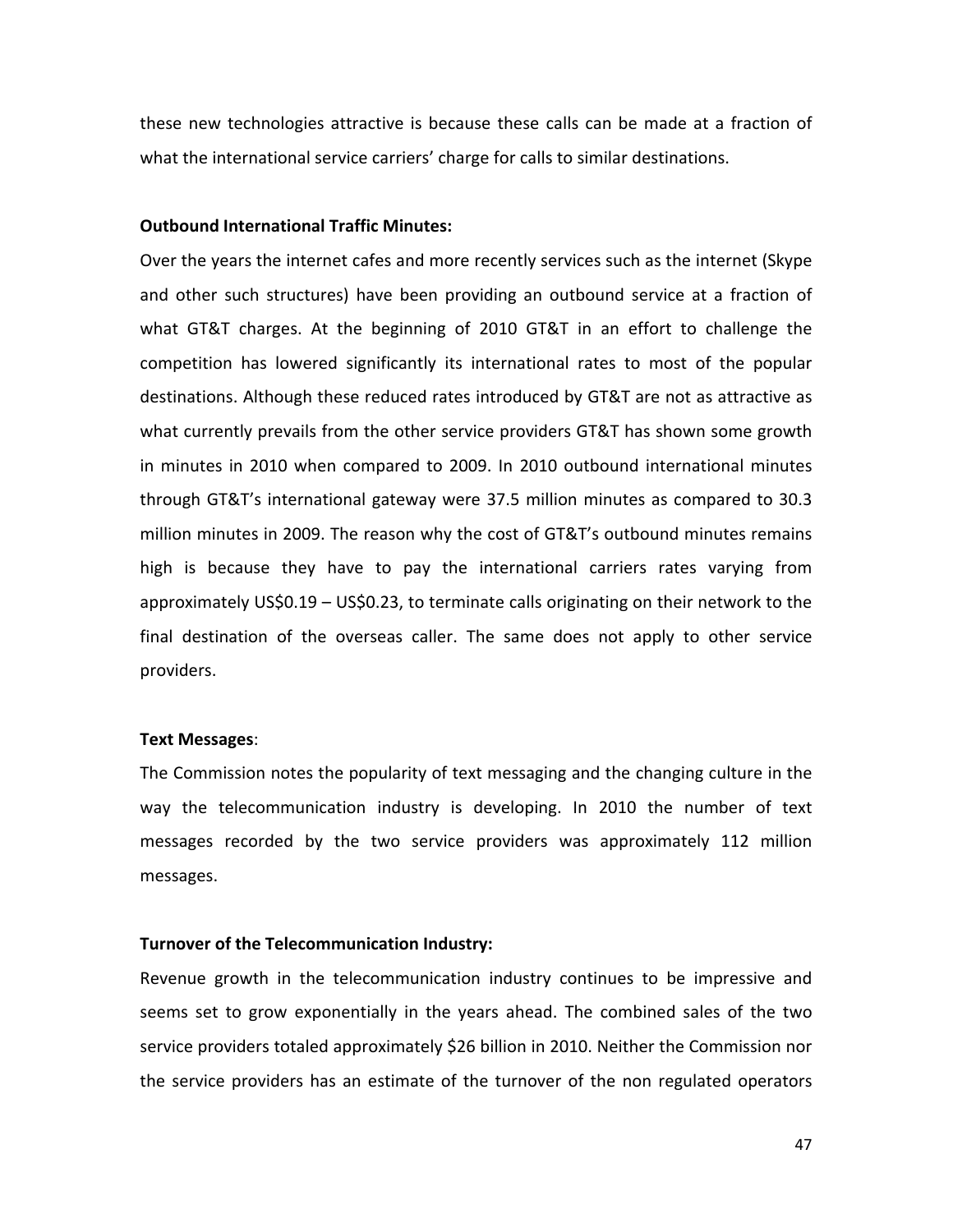within the telecommunication industry but it is generally thought to be significant. When these are combined together with the sale of cell phones and other ancillary items the market value of the industry could be well in excess of \$30 billion annually.

## **GUYANA POWER AND LIGHT INC (GPL)**

#### **System Losses:**

This continues to be bane of the company's financial problems and despite rigorous efforts by successive management teams to reduce system losses success has only been moderate. System losses for 2010 are calculated at 31.5% of gross generation. GPL has estimated technical losses at 14% and commercial losses at 17.5% system losses continue to be at an unacceptable level. An analysis of why the system losses have been perennial may suggest a culture not consistent with honesty among the populace and the disposable income of the working class. Their disposable income relative to the cost of electricity remains low. GPL has valued its commercial losses at approximately \$6.8 billion and its technical losses at \$5.447 billion although the Commission believes that both these figures may be overstated. GPL values its technical losses as a function of sales while the Commission is of the opinion that technical losses should be valued at cost of production. If the commercial losses were negligible the company would have been able to resolve many of its problems with consumers who would have been enjoying a better quality of service and maybe a reduced tariff as well.

Prepaid meters that were introduced in 2009 are seen as a way of stemming commercial theft. It is the intention of GPL to replace overtime all post‐paid meters with prepaid meters. GPL has commenced an aggressive advertising campaign to influence customers to change over to the new prepaid service voluntary as it is a win‐win situation for both the consumer and the service provider.

48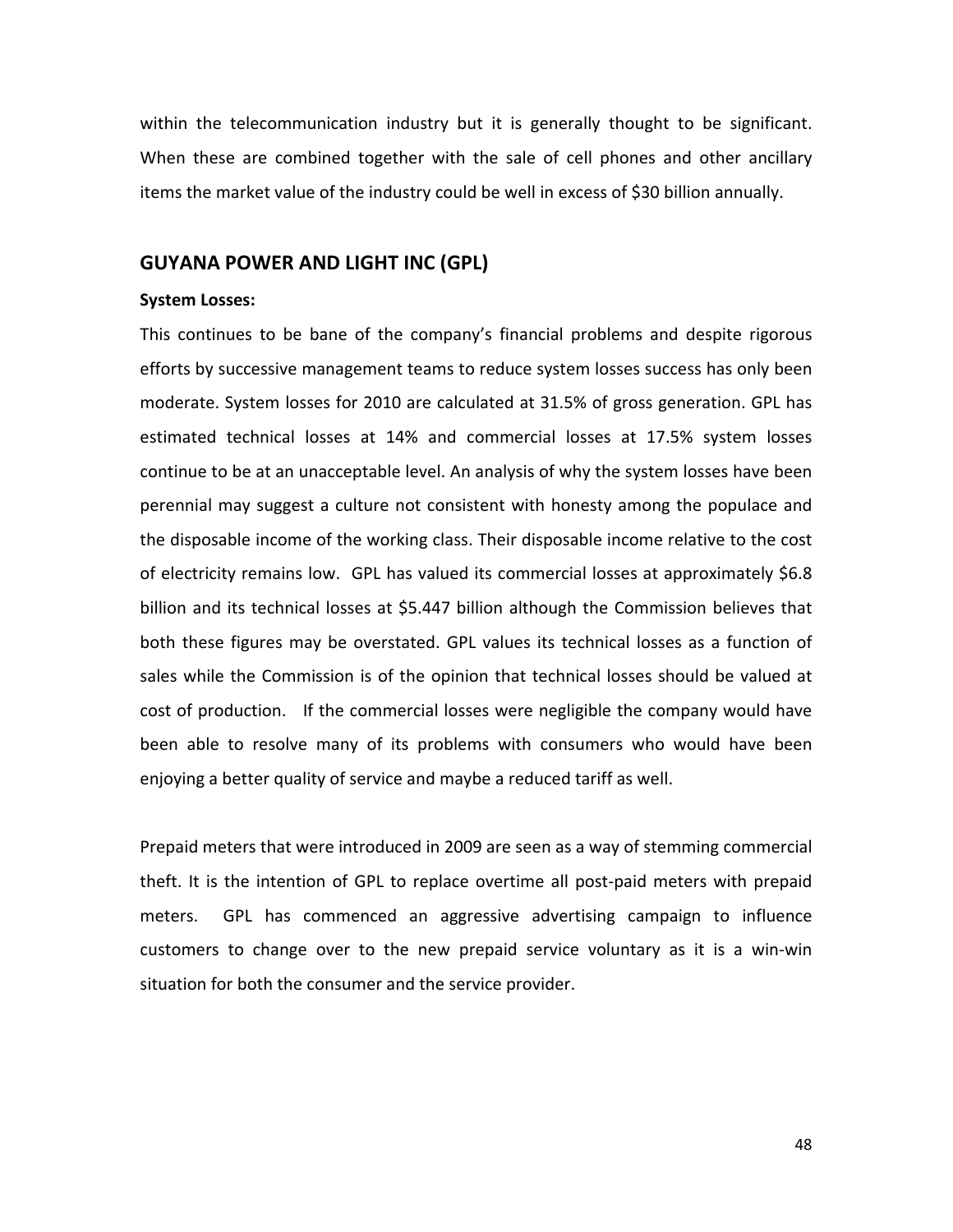The Commission has requested information on the number of prepaid meters in the system, the collective consumption from these meters at the end of December 2010 and the impact, if any, on commercial losses. We are awaiting their answers.

## **Technical Losses:**

GPL had anticipated the early release of funds in 2010 from a loan that the Government of Guyana had negotiated through the EXIM Bank of China to the value of approximately US \$40 million. In its Development and Expansion Plan GPL had projected significant upgrades to its transmission network system in 2010. Unfortunately, the release of funds from the EXIM bank did not materialize within the time frame anticipated by GPL and it is expected that the release of these funds will flow smoothly in 2011 allowing the company to carry out its capital works that it has earmarked in 2010. Once these works are completed it is expected that GPL's technical losses will be reduced and customers will begin receiving an improved quality of service from GPL

#### **Connections/Reconnections:**

A cause of concern to the Commission is the disparity between the number of customers disconnected and the number of consumers reconnected. For the year under review the number of recorded disconnections made by GPL was 25,683 and the number of reconnections was 12,740. This trend also extended to recent years. The Commission's concern is whether those persons who have not been recorded as reconnected have illegally reconnected themselves or whether they have exited the system because they can no longer afford the service. The Commission would however like to impress on GPL that they monitor carefully connections and reconnections so as to ensure that illegal reconnections are kept at a minimum. This may be one of the ways in reducing system losses.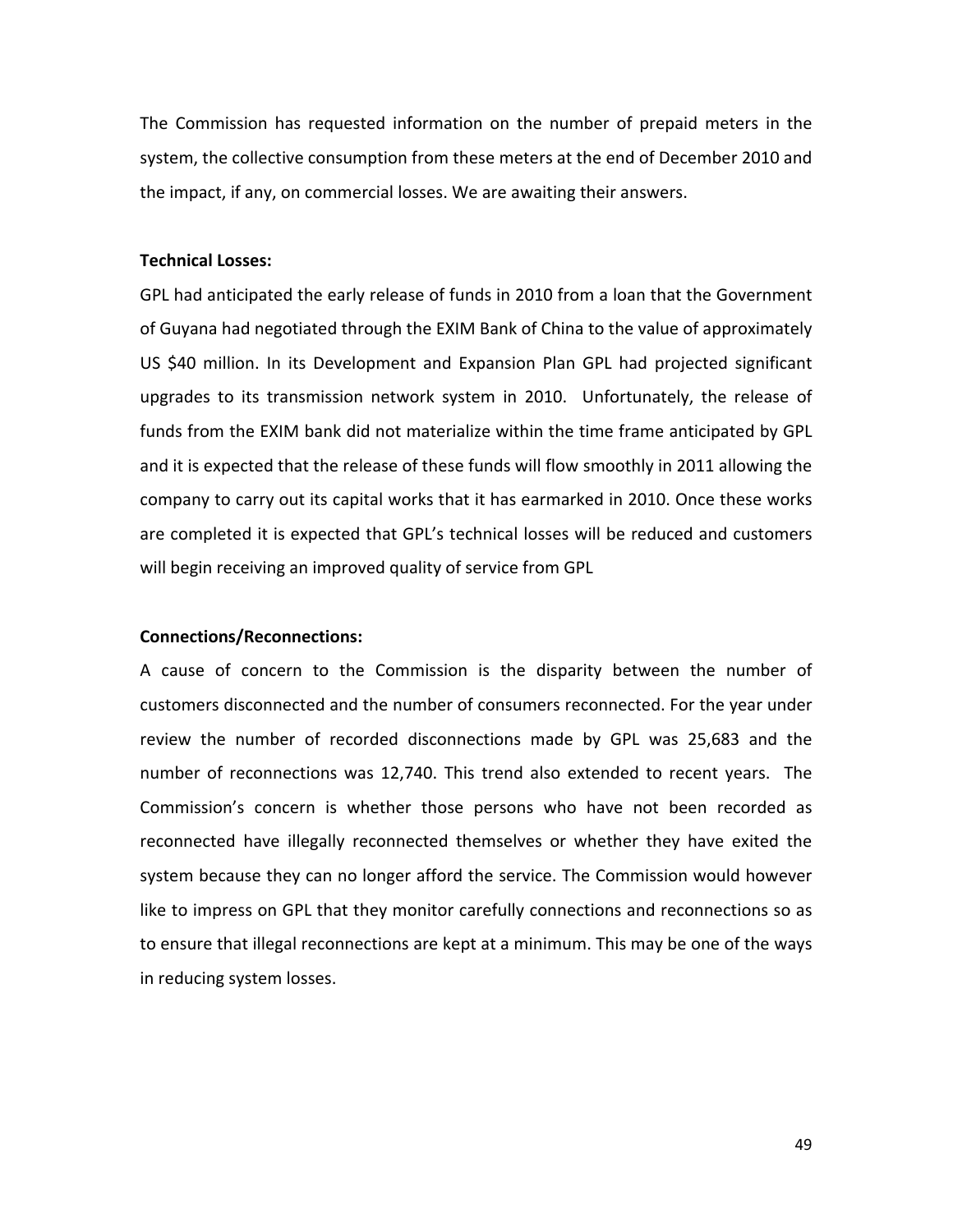#### **GPL's Five‐Year Plan 2010 – 2014**

In its five‐year plan 2010 – 2014 GPL had budgeted to spend US\$83.325 million on capital projects. In 2010 GPL had budgeted capital expenditures in the amount of US\$40.75 million or G\$8.358 billion. Most of this money was intended to be spent on upgrades to the transmission lines, substations and technical loss reduction. The funding for these expenditures is financed through a loan from the EXIM Bank of China. Although the loan has been approved the timing of the disbursements was not in sync with GPL's expectation. In the circumstances most of the capital works could not have started within GPL's anticipated time line. It is anticipated that these works will now roll over into 2011 and hopefully will be completed in the 2011 financial year.

In the Development and Expansion programme GPL had committed to a number of capital projects. The Commission had requested a report on the status of the works completed and remained to be completed in 2010. GPL has not yet responded.

#### **New Services:**

GPL had anticipated that in its 2010 D&E plan there would be approximately 6,200 new services. (That is new customers coming on the grid for the first time) For the year under review GPL installed 5,509 new services and a total of 12,078 accounts were removed from the consumer data base.

#### **Unaudited Financial Statement 2010:**

In its five‐year rolling D&E plan GPL had projected a turnover of \$26.2 billion on the dispatch generation of 579,513 mega watt hours. It also projected global operating expenses at \$23.836 billion and a profit after taxation of \$2.738 billion.

For the reporting year the company's sales and generation dispatched remain close to budgeted projections. Profit after taxation of approximately one billion dollars is however way below budgeted projections. The main reason for the non-realization of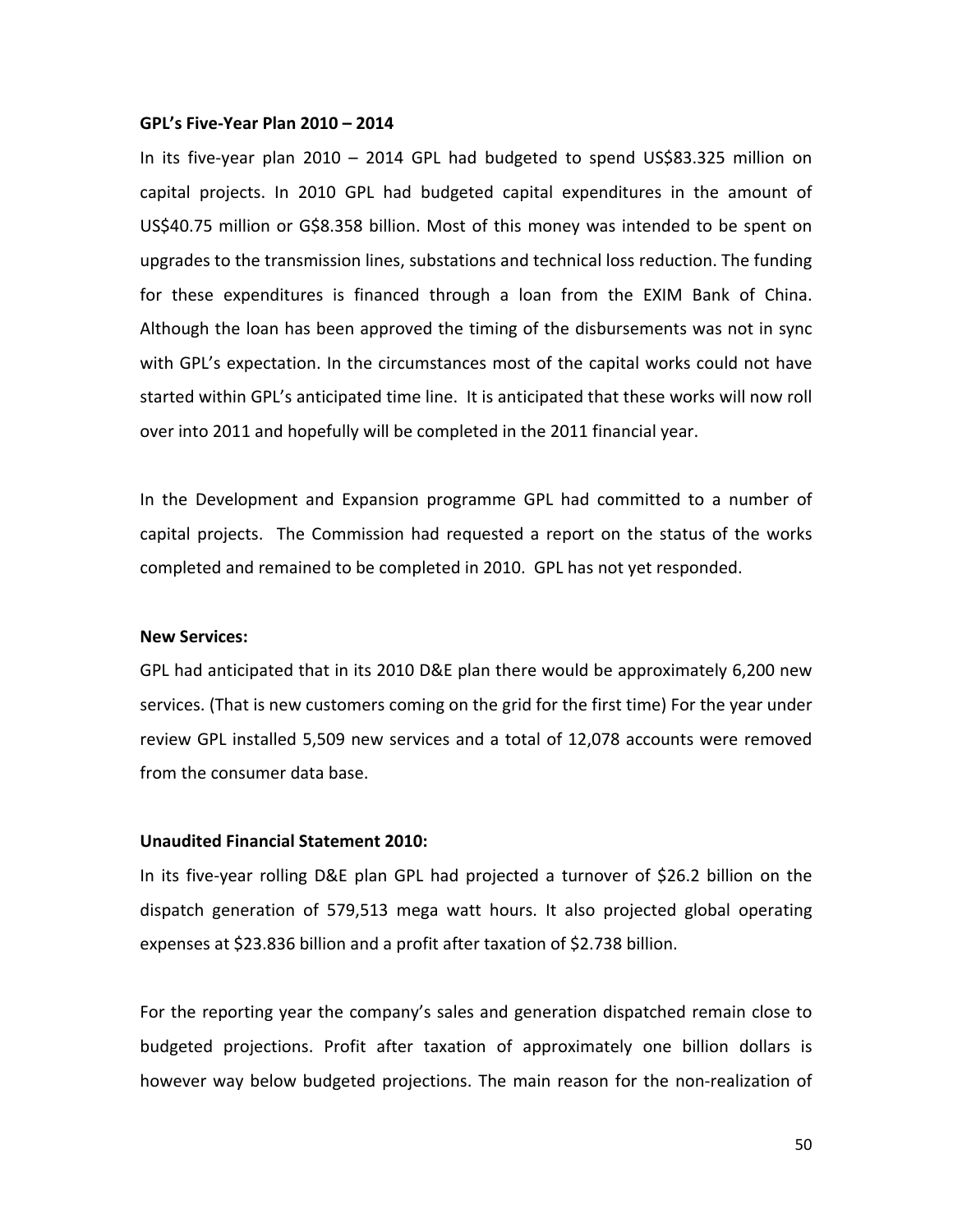the projected profits was because the procurement cost of fuel had risen significantly over and above GPL's projections and at the end of December the adverse procurement cost of fuel stood at \$1.4 billion. Fuel represents more than 50% of GPL's operational cost which is sensitive to movement in fuel prices. There is provision in the license for GPL to apply a fuel surcharge once oil prices vary by a certain percentage point in any quarter. However it has been a policy of GPL not to apply this surcharge on consumers preferring instead to absorb the additional fuel cost and have the resultant shortfall in profits transferred to the revenue foregone account.

The revenue foregone account is a memorandum debtors account and represents the global amount GPL consumers owe to the company as a result of GPL not increasing its tariffs to bring its rate of return in line to the approved 8% return on capital to which it is legally entitled. At the end of 2010 the foregone revenue account stands at over \$10 billion. In the event that GPL earnings is greater than the 8% threshold GPL may recoup from the revenue foregone account the difference between the actual profits it is entitled to and the actual profit earned.

Oil prices in the latter half of 2010 increased steeply and this looks set to continue into 2011. All that can be hoped for is that these recent increases would be short lived and prices will revert to mid‐2010 levels in the not too distant future.

#### **Changes to Operating Standards and Performance Target:**

On the  $4<sup>th</sup>$  October, 2010 the Prime Minister, the subject Minister for the Electricity Sector signed into law the Revised Operating Standards and Performance Targets (OSPT) for the GPL.

This new OSPT is aimed at improving customer services and to hold the company accountable for non‐performance. Breaches will find expression in monetary penalties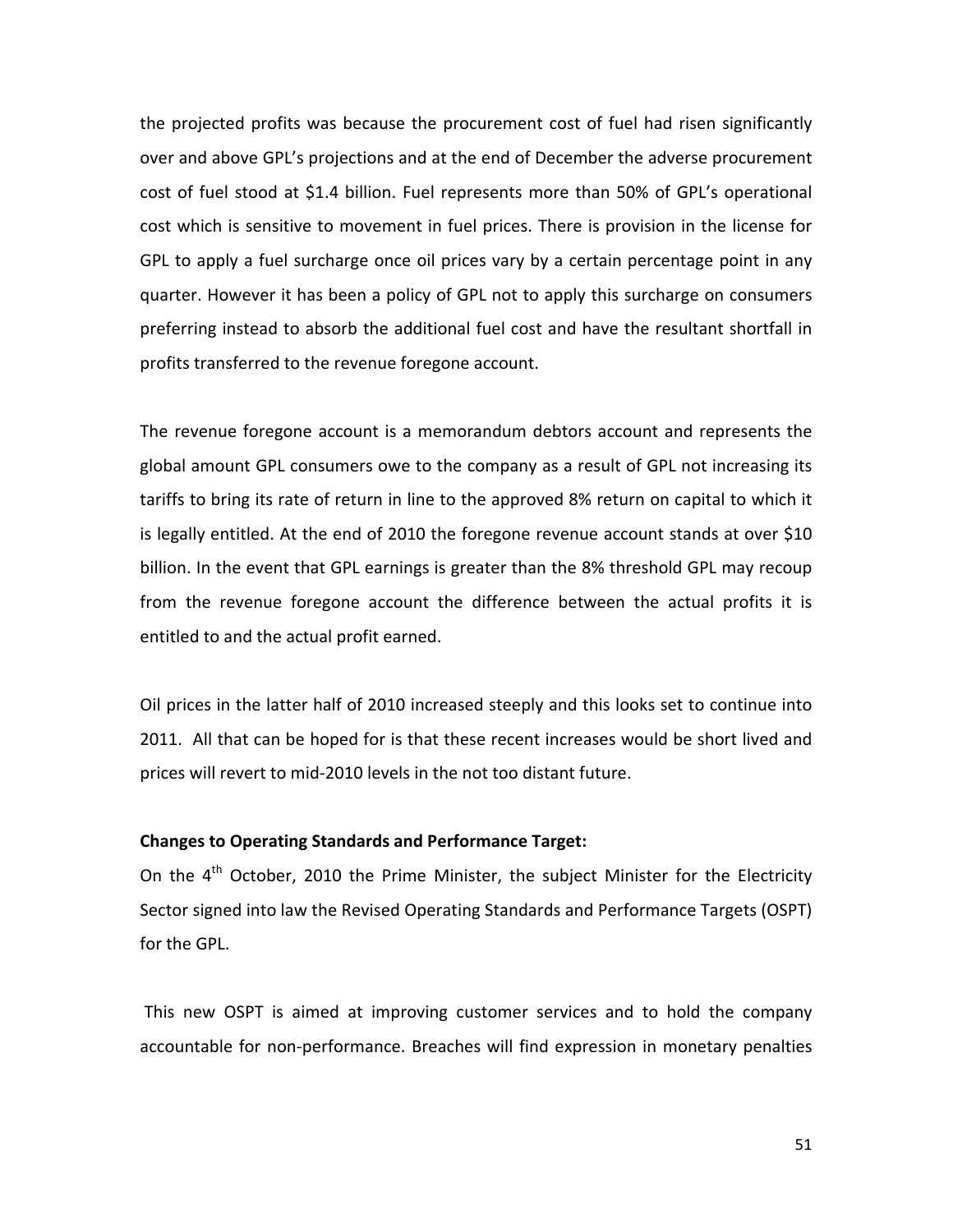the company will have to pay to consumers for failing to achieve the performance standards.

GPL is now be required to submit to the Commission annually a fifteen‐year rolling D&E Plan in addition to a one year D&E plan, and a rolling five‐year D&E plan.

Beginning in 2012 GPL will be required to make three presentations to the public each year. The purpose of these presentations is to provide information on its (a) current development and expansion programme,(b) it operational and financial performance,(c) its loss reduction efforts, (d) its consumer complaints programme, and (e) any other matter of the public interest. The time line for each of these presentations is April  $30<sup>th</sup>$ , July 31<sup>st</sup> and November 30<sup>th</sup>. The April presentation must include a report on the previous year audited financial statement. The July  $31<sup>st</sup>$  presentation must include a second quarter and midyear report while the November  $30<sup>th</sup>$  presentation must include the performance of the third quarter. The company will also be required to maintain a unified system of its accounts including categories of administrative cost, building, customer relations and generation and shall submit a detailed report to the Commission based on such unified system of account by April 30th each year.

#### **Operating Standards and Performance Targets (OSPT)**

OSPT sets monetary penalties for GPL if they fail to achieve their projected financial results to which they have committed under section 25 (2) of the PUC Act. If the Commission finds that the company under performed and this performance was as a result of negligence or any other cause not consistent with accepted management practices by the company, the Commission has the authority to levy a fine not exceeding 25% of the total value of the dividends payable to GPL's shareholders for such calendar year in accordance with its license and applicable law.